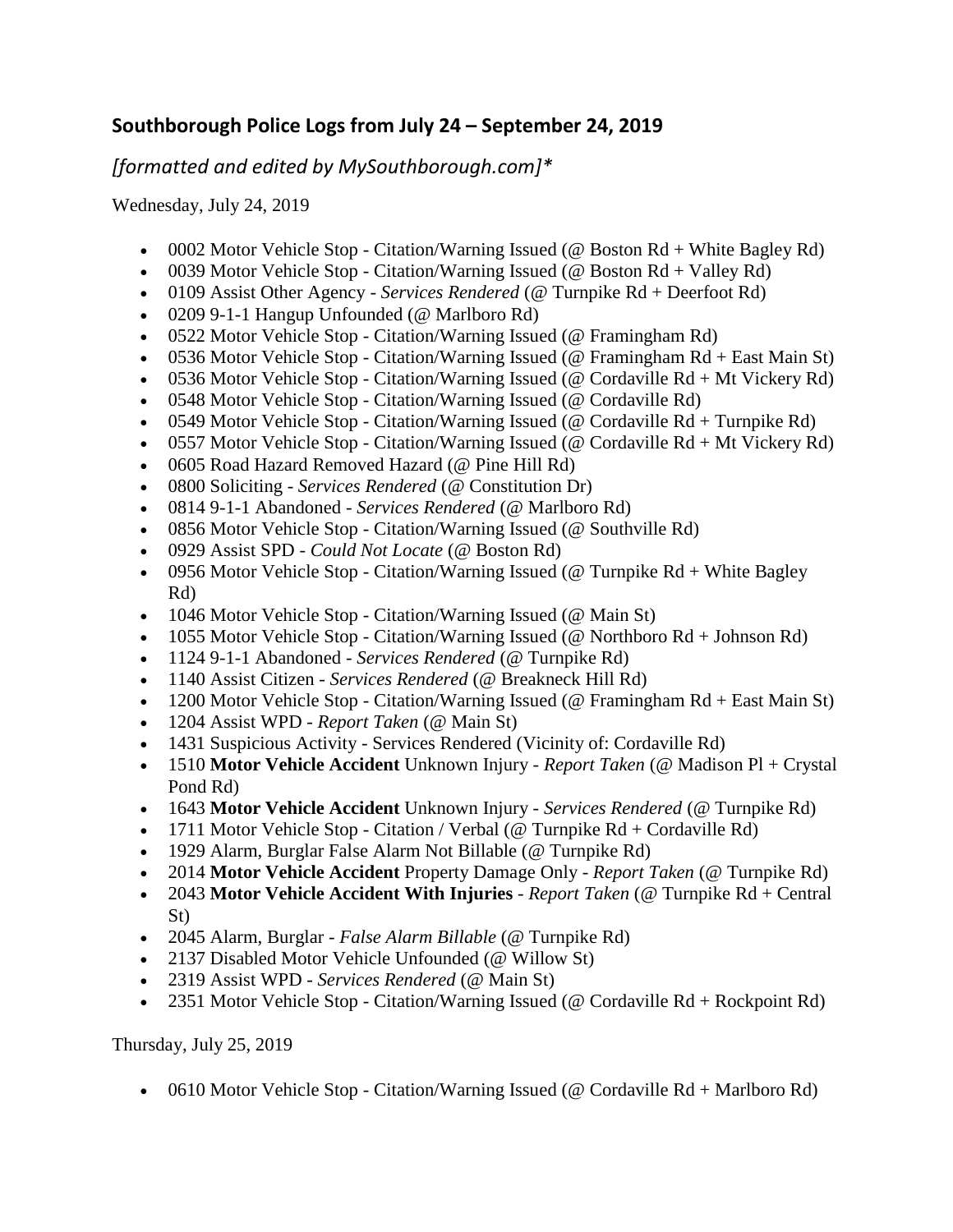- 0630 Motor Vehicle Stop Citation/Warning Issued (@ Cordaville  $Rd + Mt$  Vickery  $Rd$ )
- 0914 Animal Complaint *No Action Required* (@ Main St)
- 0929 Tree/Limb Down In Roadway Unfounded (@ Central St)
- 1051 Motor Vehicle Stop Citation/Warning Issued (@ Turnpike Rd)
- 1224 **Larceny of Motor Vehicle** *Report Taken* (@ Richards Rd)
- 1320 Assist Citizen/Motorist *Services Rendered* (@ Main St)
- 1515 Motor Vehicle Stop Citation/Warning Issued (@ Cordaville Rd)
- 1520 Motor Vehicle Stop Citation/Warning Issued (@ Cordaville Rd)
- 1530 Motor Vehicle Stop Citation/Warning Issued (@ Cordaville Rd)
- 1547 Motor Vehicle Stop Citation/Warning Issued (@ Cordaville Rd)
- 1603 Motor Vehicle Stop Citation/Warning Issued (@ Cordaville Rd)
- 1613 Motor Vehicle Stop Citation/Warning Issued (@ Framingham Rd + East Main St)
- 1620 Motor Vehicle Stop Citation/Warning Issued (@ Framingham Rd)
- 1624 Motor Vehicle Stop Citation/Warning Issued (@ Framingham Rd)
- 1632 Motor Vehicle Stop Citation/Warning Issued (@ Framingham Rd)
- 1635 Radar Assignment *Services Rendered* (@ Cordaville Rd)
- 1638 Motor Vehicle Stop Citation/Warning Issued (@ Framingham Rd)
- 1641 Radar Assignment *Citation/Warning Issued* (@ Flagg Rd + Strawberry Hill Rd)
- 1643 Motor Vehicle Stop Citation/Warning Issued (@ Framingham Rd)
- 1651 Motor Vehicle Stop Citation/Warning Issued (@ Framingham Rd)
- 1656 Motor Vehicle Stop Citation/Warning Issued (@ Framingham Rd)
- 1710 Motor Vehicle Stop Citation/Warning Issued (@ Cordaville Rd)
- 1742 Radar Assignment *Citation/Warning Issued* (@ Woodland Rd)
- 2051 Community Police Services *Services Rendered* (@ Cordaville Rd)
- 2117 Traffic Complaint *Services Rendered* (@ Newton St + Main St)
- 2251 Alarm, Burglar False Alarm Not Billable (@ Turnpike Rd)

Friday, July 26, 2019

- 0031 Alarm, Burglar *False Alarm Billable* (@ Turnpike Rd)
- 0112 Suspicious Activity Services Rendered (@ Turnpike Rd)
- 0156 Motor Vehicle Stop Citation/Warning Issued (@ Middle  $Rd + Mt$  Vickery  $Rd$ )
- 0215 Suspicious Activity Services Rendered (@ Turnpike Rd)
- 0510 Motor Vehicle Stop Citation/Warning Issued (@ Turnpike Rd)
- 0544 Motor Vehicle Stop Citation/Warning Issued (@ Turnpike  $Rd + C$ rystal Pond Rd)
- 0812 **Motor Vehicle Accident** Unknown Injury *Report Taken* (@ Turnpike Rd + Woodland Rd)
- 0840 Animal Control *Services Rendered* (@ Middle Rd + Main St)
- 1051 Alarm, Burglar *False Alarm Billable* (@ Nichols St)
- 1146 Motor Vehicle Stop Citation/Warning Issued (@ Woodland  $Rd$  + Cordaville Rd)
- 1204 Motor Vehicle Stop Citation/Warning Issued (@ Woodland Rd + Turnpike Rd)
- 1237 **Motor Vehicle Accident With Injuries Transported To Hospital** (@ Turnpike Rd + Breakneck Hill Rd)
- 1540 Radar Assignment *Citation/Warning Issued* (@ Newton St)
- 1600 Radar Assignment *No Action Required* (@ Flagg Rd + Strawberry Hill Rd)
- 1615 Motor Vehicle Stop Citation/Warning Issued (@ Parker St + Southville Rd)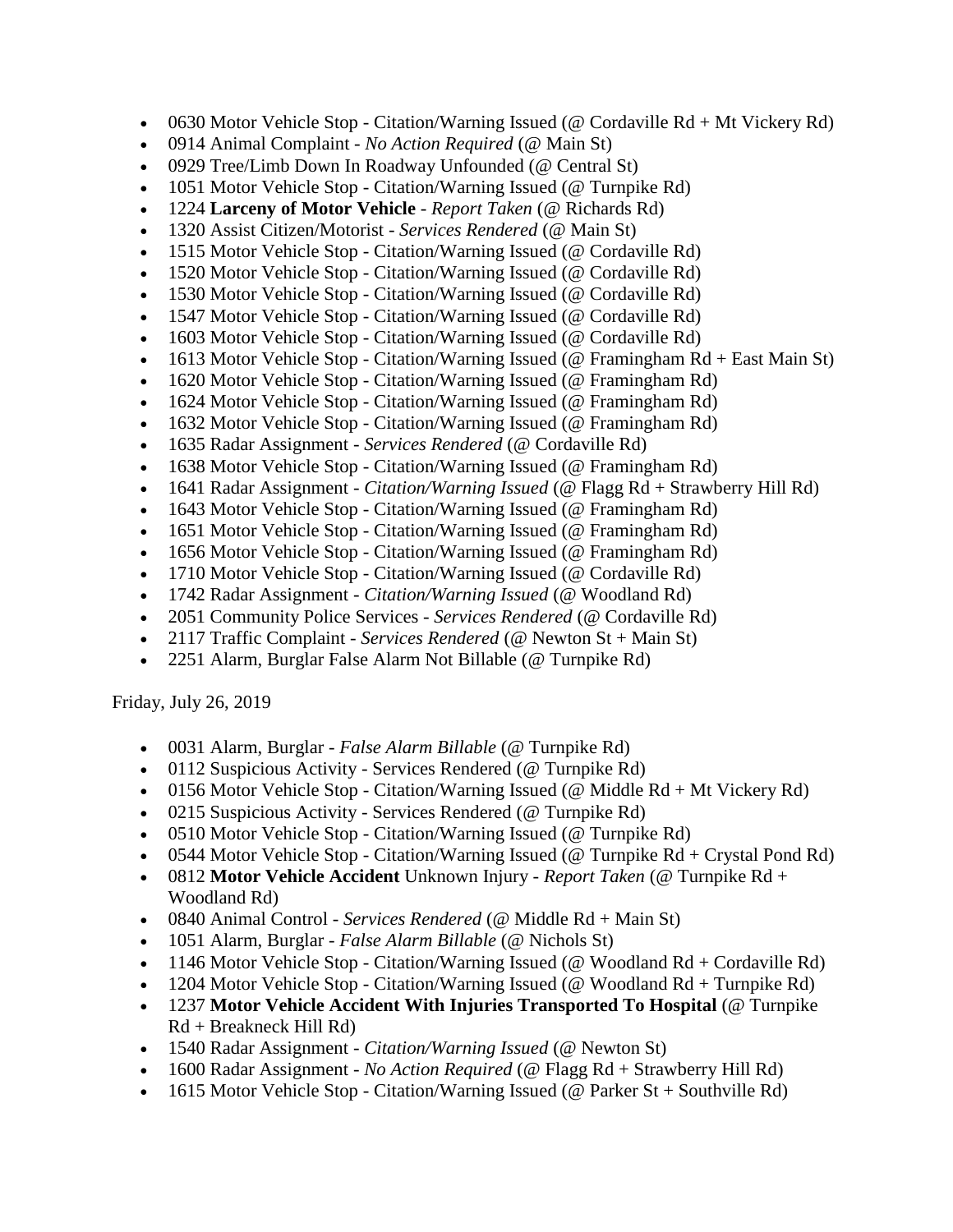- 1632 Motor Vehicle Stop Citation/Warning Issued (@ Turnpike  $Rd + Middle Rd$ )
- 1702 Road Hazard Removed Hazard (@ Turnpike Rd + Cordaville Rd)
- 1720 Motor Vehicle Stop Citation/Warning Issued ( $@$  Boston Rd + Central St)
- 2009 **Burglary, B & E Past** *Report Taken* (@ Breakneck Hill Rd)
- 2018 Motor Vehicle Stop Citation/Warning Issued (@ Turnpike  $Rd + White$  Bagley Rd)
- 2046 Motor Vehicle Stop Citation/Warning Issued (@ Turnpike  $Rd + W$ oodland  $Rd$ )
- 2046 Suspicious Activity Services Rendered (@ Parkerville Rd)
- 2225 Assist Citizen/Motorist *Services Rendered* (@ Pine Hill Rd)
- 2226 Animal Found *Services Rendered* (@ Strawberry Hill Rd)

Saturday, July 27, 2019

- 0034 Suspicious Activity *Report Taken* (@ Southville Rd)
- 0131 Motor Vehicle Stop Citation / Verbal (@ Framingham  $Rd + East$  Main St)
- 0135 Motor Vehicle Stop Citation/Warning Issued ( $@$  Boston Rd + Framingham Rd)
- 0144 Motor Vehicle Stop Citation / Verbal (@ Turnpike Rd)
- 0159 Motor Vehicle Stop Citation / Verbal (@ Turnpike  $Rd$  + Parkerville  $Rd$ )
- 0159 Suspicious Activity Services Rendered ( $@$  Turnpike Rd + Parkerville Rd)
- 0315 Suspicious Activity Services Rendered (@ Turnpike Rd)
- 0543 Motor Vehicle Stop Citation/Warning Issued (@ Central St + Winter St)
- 0544 Alarm, Burglar *False Alarm Billable* (@ Newton St)
- 0545 Motor Vehicle Stop Citation / Verbal (@ Turnpike Rd)
- 0601 Motor Vehicle Stop Citation/Warning Issued (@ Turnpike Rd)
- 0658 Alarm, Burglar *False Alarm Billable* (@ Northboro Rd)
- 0747 Soliciting *No Action Required* (@ Woodland Rd)
- 0951 Radar Assignment *No Action Required* (@ Strawberry Hill Rd + Flagg Rd)
- 1010 Parking Complaint *Services Rendered* (@ East Main St)
- 1025 Assist Citizen/Motorist *Services Rendered* (@ Rockpoint Rd + Cordaville Rd)
- 1237 Disturbance *Services Rendered* (@ Sarsenstone Way)
- 1248 Assist Other Agency *Services Rendered* (@ Main St)
- 1420 Suspicious Activity *Could Not Locate* (@ Parkerville Rd)
- 1644 Disturbance **Arrest Made**: Southborough resident **Charges:** Disorderly Conduct, Trespass (@ Sarsenstone Way)
- 1724 Assist Other Agency *Services Rendered* (@ Main St)
- 1825 Assist Other Agency *Services Rendered* (@ Turnpike Rd)
- 1837 Assist WPD *Report Taken* (@ Main St)
- 2013 Disturbance Unfounded (@ Boston Rd)
- 2100 Suspicious Activity *Report Taken* (@ Witherbee Ln)
- 2155 Suspicious Activity Services Rendered (@ Main St)
- 2316 Motor Vehicle Stop Citation/Warning Issued (@ Framingham Rd + East Main St)
- 2320 Radar Assignment **Arrest Made**: Ashland Resident **Charges:** OUI-Liquor over .08%; Negligent Operation of Motor Vehicle; Unlicensed Operation of Motor Vehicle; Speeding Rate of Speed Exceeding Posted Limit (@ Boston Rd + Framingham Rd)
- 2321 Motor Vehicle Stop Citation/Warning Issued (@ Framingham Rd)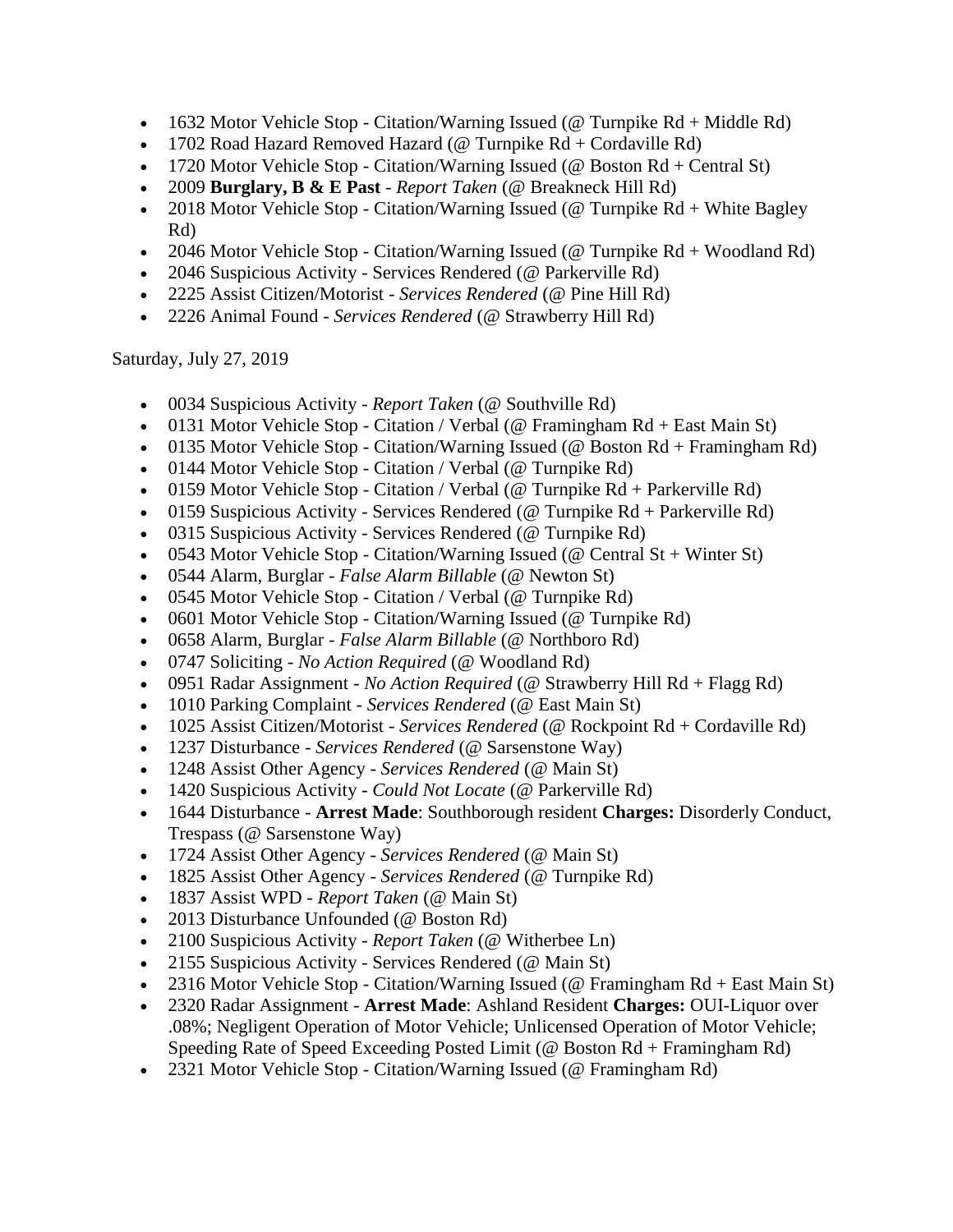- 2338 Motor Vehicle Stop **Arrest Made**: Marlborough Resident **Charges:** License Suspended, Op Motor Vehicle With; Speeding ( $@$  Central St + Winter St)
- 2349 Motor Vehicle Stop *Report Taken* (@ Turnpike Rd)

Sunday, July 28, 2019

- 0154 Assist Marlboro *Services Rendered* (@ Acre Bridge Rd)
- 0233 Suspicious Activity Building Checked/Secured (@ [Mar] Maple St)
- 0315 Suspicious Activity Services Rendered (@ Main St)
- 0327 Suspicious Activity Services Rendered (@ Turnpike Rd)
- 0509 Alarm, Burglar *False Alarm Billable* (@ Pine Hill Rd)
- 0523 Motor Vehicle Stop Citation / Verbal (@ Turnpike Rd)
- 0542 Assist WPD *Report Taken* (@ Main St)
- 0603 Motor Vehicle Stop Citation/Warning Issued (@ Turnpike Rd)
- 0610 Motor Vehicle Stop Citation/Warning Issued (@ Turnpike Rd + Breakneck Hill Rd)
- 0615 Motor Vehicle Stop Citation/Warning Issued (@ Turnpike  $Rd +$  Deerfoot  $Rd$ )
- 0631 Motor Vehicle Stop Citation / Verbal (@ Turnpike Rd)
- 0922 General Request For Police *Services Rendered* (@ Blueberry Ln)
- 1028 Suspicious Activity Unfounded (@ Parkerville Rd)
- 1353 Motor Vehicle Stop Citation/Warning Issued (@ Turnpike Rd)
- 1451 Erratic Operator Taken/Referred To Other (@ Turnpike  $Rd + R$ oute 495)
- 1904 Disturbance *Report Taken* (@ Winchester St)
- 2107 Mutual Aid FPD *Services Rendered* (@ [Fra] Bridal Path Cir)
- 2321 Motor Vehicle Stop Citation/Warning Issued (@ William Onthank  $Ln + Boston$ Rd)
- 2336 Suspicious Activity Services Rendered (@ Cordaville Rd)
- 2339 Motor Vehicle Stop Citation/Warning Issued (@ Turnpike Rd + Parkerville Rd)
- 2340 Motor Vehicle Stop Citation/Warning Issued (@ Turnpike  $Rd + Middle Rd$ )
- 2345 Motor Vehicle Stop Citation/Warning Issued (@ Turnpike Rd)
- 2346 Motor Vehicle Stop Citation/Warning Issued (@ Framingham Rd + Maplecrest Dr)
- 2353 Suspicious Activity Services Rendered (@ Turnpike Rd)

Monday, July 29, 2019

- 0002 Motor Vehicle Stop Citation / Verbal (@ Turnpike Rd)
- 0006 Motor Vehicle Stop Citation/Warning Issued (@ Southville Rd)
- 0019 Motor Vehicle Stop Citation/Warning Issued (@ Turnpike Rd)
- 0052 Suspicious Activity Services Rendered (@ Turnpike Rd)
- 0056 Suspicious Activity Services Rendered (@ Turnpike Rd)
- 0230 Suspicious Activity Services Rendered (@ Turnpike Rd)
- 0253 Motor Vehicle Stop Citation/Warning Issued (@ Woodland  $Rd + W$ oodbury  $Rd$ )
- 0257 Erratic Operator Unfounded (@ Framingham  $Rd + East Main St$ )
- 0302 Motor Vehicle Stop Citation/Warning Issued (@ Cordaville Rd)
- 0517 Motor Vehicle Stop Citation/Warning Issued (@ Turnpike Rd)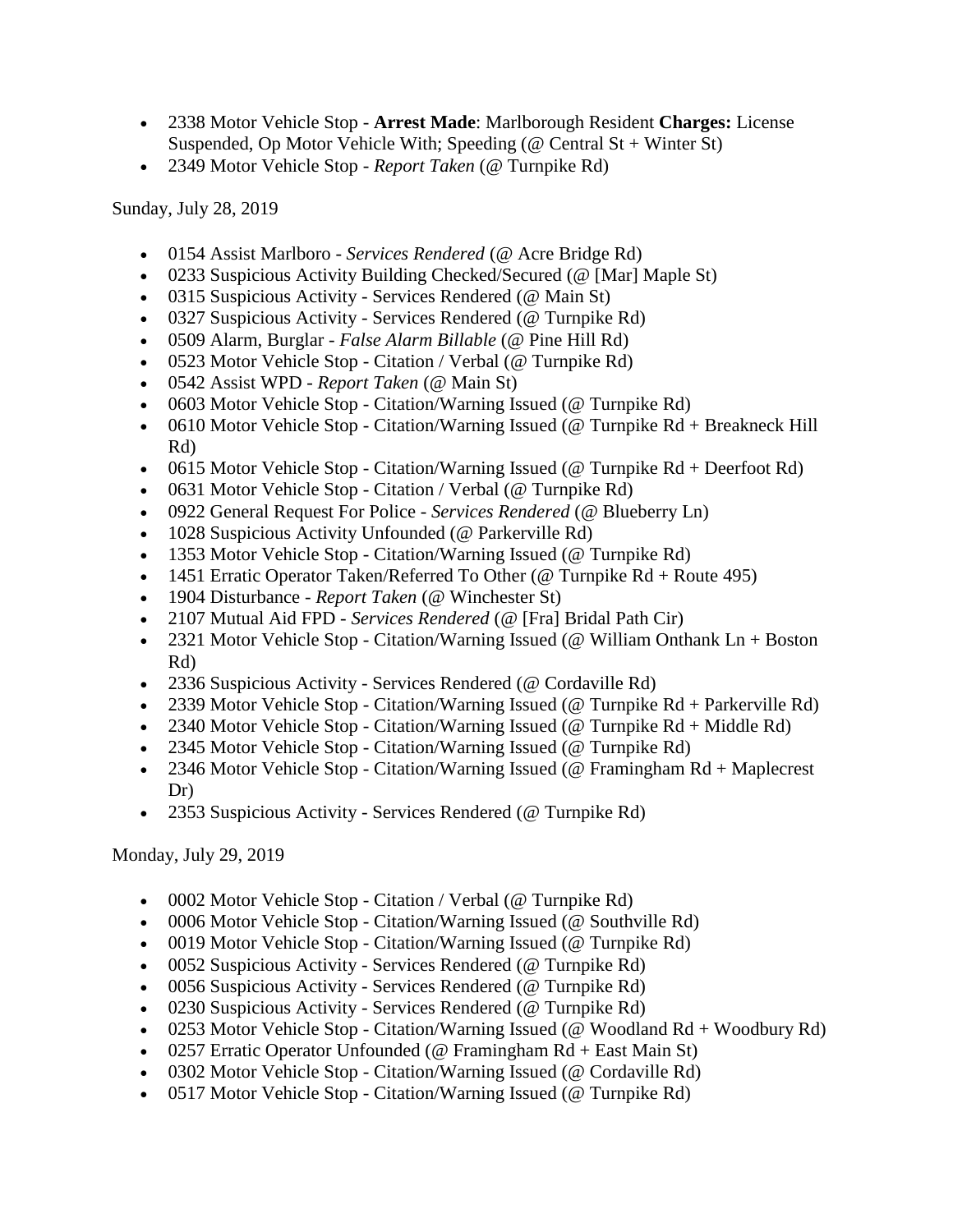- 0559 **Motor Vehicle Accident** Property Damage Only *Report Taken* (@ Wyeth Cir)
- 0600 Radar Assignment *No Action Required* (@ Cordaville Rd)
- 0701 Suspicious Activity Services Rendered (@ Skylar Dr)
- 0746 Motor Vehicle Stop Citation/Warning Issued (@ Central St + Mitchell St)
- 0753 Radar Assignment *Citation/Warning Issued* (@ Central St + Boston Rd)
- 0823 **Burglary, B & E Past** *Report Taken* (@ Turnpike Rd)
- 0851 Disabled Motor Vehicle *No Action Required* (@ Turnpike Rd + Cordaville Rd)
- 0857 **Motor Vehicle Accident** Property Damage Only *Report Taken* (@ Turnpike Rd + Cordaville Rd)
- 0925 9-1-1 Accidental *Services Rendered* (@ Southville Rd)
- 0955 Radar Assignment *No Action Required* (@ Woodland Rd + Kidder Ln)
- 1029 Disabled Motor Vehicle Unfounded (@ Turnpike Rd)
- 1239 9-1-1 Accidental *No Action Required* (@ Turnpike Rd)
- 1301 Motor Vehicle Stop Citation/Warning Issued (@ Marlboro Rd + Acre Bridge Rd)
- 1323 Road Hazard Unfounded (@ Main St)
- 1351 Radar Assignment *No Action Required* (@ Flagg Rd + Strawberry Hill Rd)
- 1354 Motor Vehicle Stop Citation/Warning Issued (@ Turnpike Rd)
- 1403 Traffic Complaint *Services Rendered* (@ Chestnut Hill Rd + Dairy Farm Ln)
- 1415 Motor Vehicle Stop Citation/Warning Issued (@ Turnpike Rd)
- 1425 Motor Vehicle Stop Citation / Verbal (@ Turnpike Rd)
- 1504 **Motor Vehicle Accident** Property Damage Only *Report Taken* (@ Turnpike Rd)
- 1536 Traffic Complaint Unfounded ( $@$  Willow St + Boston Rd)
- 1916 Community Police Services *Services Rendered* (@ Turnpike Rd)
- 1936 Radar Assignment Criminal Application (@ Southville Rd)
- 2240 Well Being Check *Services Rendered* (@ Flagg Rd)
- 2330 Assist WPD *Report Taken* (@ Main St)

Tuesday, July 30, 2019

- 0513 Motor Vehicle Stop Citation/Warning Issued (@ Turnpike Rd)
- 0521 Suspicious Activity Services Rendered (@ Woodland Rd)
- 0537 Motor Vehicle Stop Citation/Warning Issued (@ Turnpike Rd)
- 0543 Disabled Motor Vehicle *Services Rendered* (@ Turnpike Rd + White Bagley Rd)
- 0546 Motor Vehicle Stop Citation/Warning Issued ( $@$  Woodland Rd + Kidder Ln)
- 0558 Motor Vehicle Stop Citation/Warning Issued ( $@$  Woodland Rd + Kidder Ln)
- 0603 Motor Vehicle Stop Citation/Warning Issued (@ Central St + Cherry St)
- 0608 Motor Vehicle Stop Citation/Warning Issued (@ Central  $St + Winter St$ )
- 0622 Motor Vehicle Stop Citation/Warning Issued ( $@$  Woodland Rd + Kidder Ln)
- 0742 Radar Assignment *Citation/Warning Issued* (@ Boston Rd + Central St)
- 0754 Motor Vehicle Stop Citation/Warning Issued (@ Turnpike Rd)
- 0808 Motor Vehicle Stop Citation/Warning Issued (@ Turnpike  $Rd + Middle Rd$ )
- 0820 Motor Vehicle Stop Citation/Warning Issued (@ Woodland Rd)
- 0851 Motor Vehicle Stop Citation/Warning Issued (@ Framingham Rd)
- 0857 Radar Assignment *Services Rendered* (@ Woodland Rd + Kidder Ln)
- 0859 Animal Complaint *Services Rendered* (@ Main St)
- 0911 Motor Vehicle Stop Citation/Warning Issued (@ Cordaville Rd)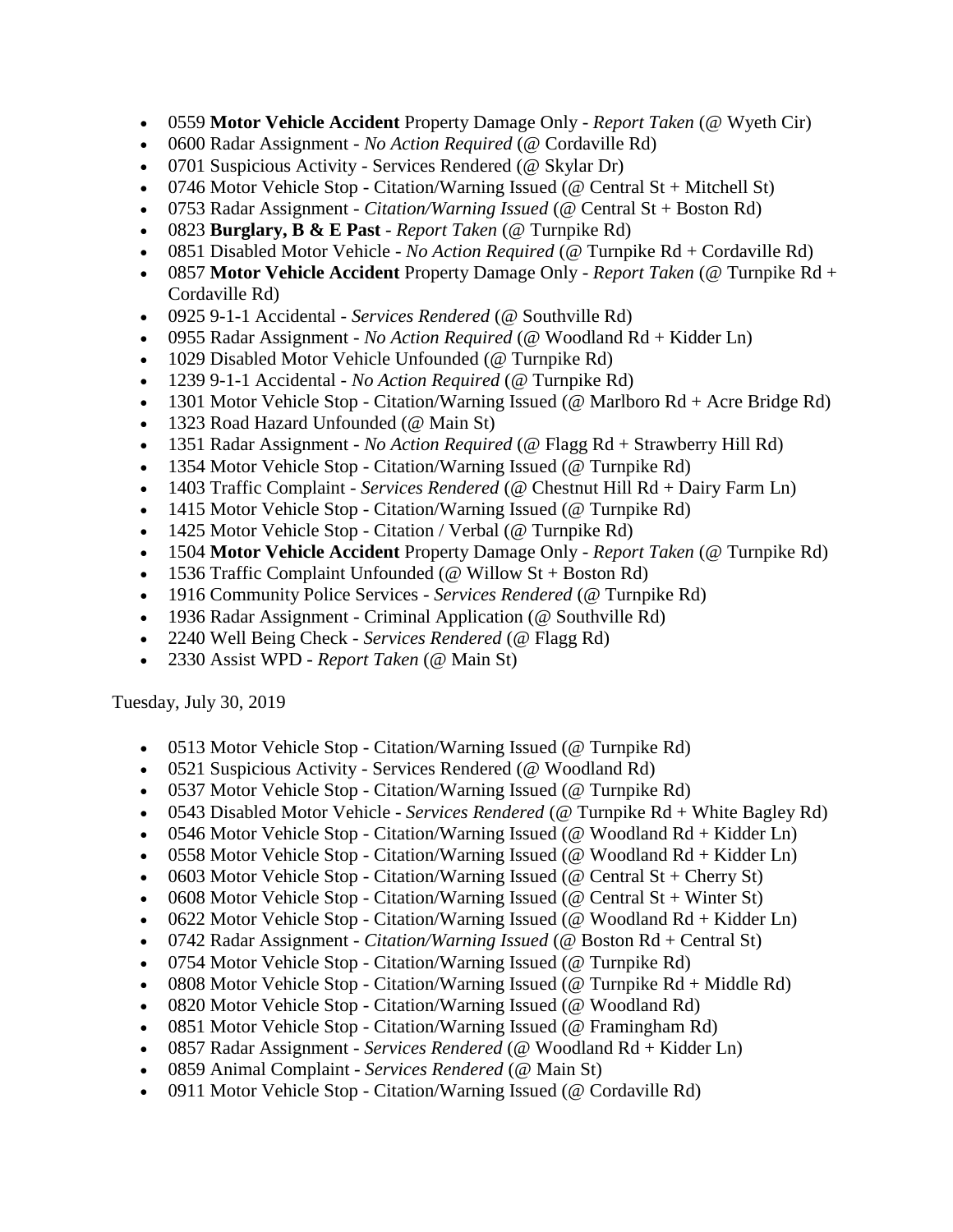- 0918 Radar Assignment *Services Rendered* (@ Strawberry Hill Rd + Flagg Rd)
- 0932 Motor Vehicle Stop Citation/Warning Issued (@ Southville  $Rd +$  Parkerville  $Rd$ )
- 0948 Motor Vehicle Stop Citation/Warning Issued (@ Turnpike Rd + Parkerville Rd)
- 1010 Motor Vehicle Stop Citation/Warning Issued (@ Framingham Rd)
- 1102 Alarm, Panic *False Alarm Billable* (@ Joslin Ln)
- 1106 Motor Vehicle Stop Citation/Warning Issued ( $@$  Southville Rd + Liberty Dr)
- 1114 Motor Vehicle Stop Citation/Warning Issued (@ Cordaville Rd)
- 1123 Alarm, Panic *False Alarm Billable* (@ Newton St)
- 1224 Radar Assignment *Services Rendered* (@ Northboro Rd)
- 1345 Motor Vehicle Stop *Citation/Warning Issued* (Vicinity of: Turnpike Rd + Cordaville Rd)
- 1402 Motor Vehicle Stop Citation/Warning Issued (@ Parkerville Rd)
- 1406 Motor Vehicle Stop Citation/Warning Issued (@ Turnpike Rd + Cordaville Rd)
- 1555 Suspicious Activity Services Rendered (@ Main St)
- 1607 Alarm, Burglar *False Alarm Billable* (@ Wyndemere Dr)
- 1720 **Motor Vehicle Accident** Property Damage Only *Report Taken* (@ Marlboro Rd)
- 1734 Community Police Services *Services Rendered* (@ Cordaville Rd)
- 1829 Motor Vehicle Stop Citation/Warning Issued (@ Cordaville Rd)
- 2014 Erratic Operator *Report Taken* (@ Boston Rd)
- 2030 Disabled Motor Vehicle *Services Rendered* (@ Central St + Turnpike Rd)
- 2049 Assist Other Agency Taken/Referred To Other (@ Main St)
- 2140 Assist Citizen/Motorist *Services Rendered* (@ Main St)
- 2333 Suspicious Activity Services Rendered (@ Turnpike Rd)

Wednesday, July 31, 2019

- 0032 Motor Vehicle Stop Citation/Warning Issued (@ Cordaville Rd)
- 0041 Motor Vehicle Stop Citation / Verbal (@ Turnpike  $Rd +$  Winter St)
- 0554 Radar Assignment *Citation/Warning Issued* (@ Oak Hill Rd)
- 0834 Motor Vehicle Stop Citation/Warning Issued (@ Cordaville Rd)
- 0848 Motor Vehicle Stop Citation/Warning Issued (@ Southville Rd)
- 1053 Road Rage *Could Not Locate* (Vicinity of: Newton St + East Main St)
- 1108 Motor Vehicle Parked Overnight *Services Rendered* (@ Parkerville Rd)
- 1156 Motor Vehicle Stop Citation/Warning Issued (@ Turnpike Rd)
- 1342 **Motor Vehicle Accident** No Personal Injury Reported *Report Taken* (@ Turnpike Rd)
- 1438 Disabled Motor Vehicle Removed Hazard (@ Cordaville  $Rd + Main St$ )
- 1511 **Motor Vehicle Accident** Property Damage Only *Report Taken* (@ Southville Rd)
- 1523 Alarm, Burglar False Alarm Not Billable (@ [Soh 36] Atwood St)
- 1649 Alarm, Burglar False Alarm Not Billable (@ Woodland Rd)
- 1745 Assist Citizen/Motorist *Services Rendered* (@ Main St)
- 1832 Tree/Limb Down In Roadway *Services Rendered* (@ Flagg Rd)
- 1849 Serve Paperwork *Services Rendered* (@ Main St)
- 1903 Alarm, Burglar *False Alarm Billable* (@ Turnpike Rd)
- 1927 Traffic Lights Inoperable *Services Rendered* (@ Southville Rd + Cordaville Rd)
- 1943 Alarm, Burglar False Alarm Not Billable (@ Common St)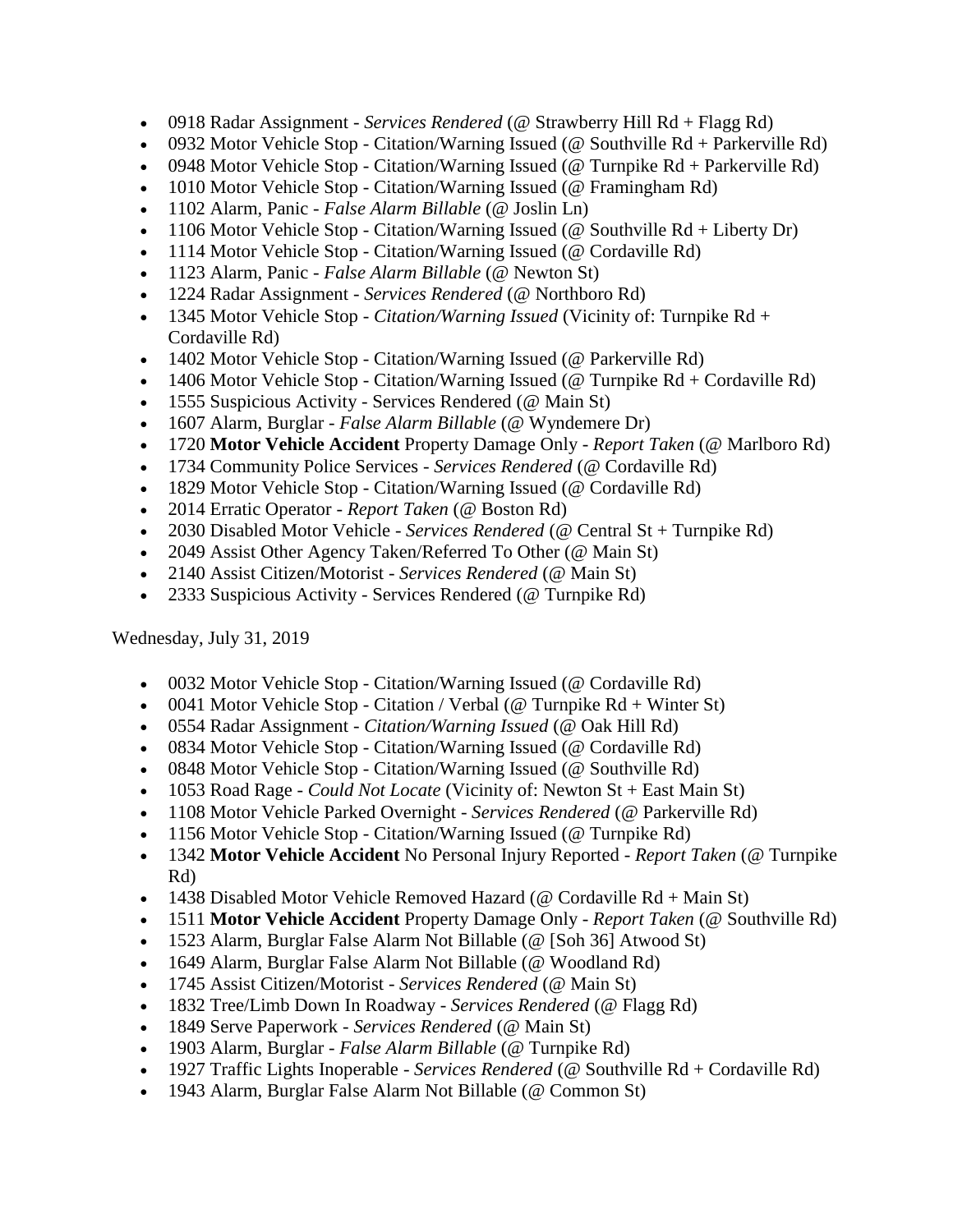2308 Assist Msp - *Services Rendered* (@ Oregon Rd + Edgewood Rd)

Thursday, August 1, 2019

- 0042 Assist Wayland PD **Transported To Hospital** (@ Clemmons St)
- 0545 Motor Vehicle Stop Citation/Warning Issued ( $@$  Northboro Rd + Chestnut Hill Rd)
- 0549 Motor Vehicle Stop Citation/Warning Issued (@ Turnpike Rd)
- 0636 Alarm, Burglar False Alarm Not Billable (@ Northboro Rd)
- 0730 Radar Assignment *Citation/Warning Issued* (@ Oregon Rd + Stonebrook Ct)
- 0830 Court Assignment *Services Rendered* (@ [Wes 4784] Oak St)
- 1118 Motor Vehicle Stop Citation / Verbal (@ Cordaville Rd)
- 1236 9-1-1 Abandoned *Services Rendered* (@ St Martin Dr)
- 1259 Motor Vehicle Stop Citation / Verbal (@ Boston Rd)
- 1311 **Motor Vehicle Accident** Unknown Injury *Services Rendered* (@ Turnpike Rd)
- 1330 Traffic Lights Inoperable Taken/Referred To Other (@ Willow St + Boston Rd)
- 1432 Suspicious Activity Unfounded (@ Acre Bridge Rd)
- 1543 Motor Vehicle Stop Citation/Warning Issued (@ Turnpike  $Rd + White$  Bagley Rd)
- 1611 Radar Assignment *No Action Required* (@ Deerfoot Rd + Flagg Rd)
- 1652 **Motor Vehicle Accident** Unknown Injury *Report Taken* (@ Turnpike Rd)
- 1717 Motor Vehicle Stop Citation/Warning Issued (@ White Bagley Rd)
- 1730 Motor Vehicle Stop Citation/Warning Issued (@ Boston Rd)
- 1734 **Motor Vehicle Accident** Unknown Injury *Report Taken* (@ Marlboro Rd)
- 2349 Motor Vehicle Stop Citation/Warning Issued (@ Woodland Rd + Oregon Rd)

Friday, August 2, 2019

- 0022 Motor Vehicle Stop Citation / Verbal (@ White Bagley  $Rd +$  Latisquama Rd)
- 0026 Assault *Report Taken* (@ Turnpike Rd)
- 0115 Motor Vehicle Stop Citation / Verbal (@ Cordaville Rd)
- 0132 Suspicious Activity Services Rendered (@ Turnpike Rd)
- 0135 Disabled Motor Vehicle *Services Rendered* (@ Turnpike Rd)
- 0208 Alarm, Burglar *False Alarm Billable* (@ Carriage Hill Cir)
- 0210 Suspicious Activity Services Rendered (@ Boston Rd)
- 0733 Radar Assignment *Citation/Warning Issued* (@ Bridge St + Fay Ct)
- 0823 Suspicious Activity Unfounded (@ Crystal Pond Rd)
- 0847 Motor Vehicle Stop Citation/Warning Issued (@ Bridge  $St +$  Southville Rd)
- 0848 Court Assignment *No Action Required* (@ [Wes 4784] Oak St)
- 0911 Community Police Services *Services Rendered* (@ Cordaville Rd)
- 0918 Motor Vehicle Stop Citation/Warning Issued (@ Main St)
- 0952 Motor Vehicle Stop *Report Taken* (@ Turnpike Rd)
- 1044 Complaint/Scam *Report Taken* (@ Main St)
- 1200 **Larceny /Forgery/ Fraud** *Report Taken* (@ Turnpike Rd)
- 1615 Motor Vehicle Stop Citation/Warning Issued (@ Marlboro  $Rd + School St$ )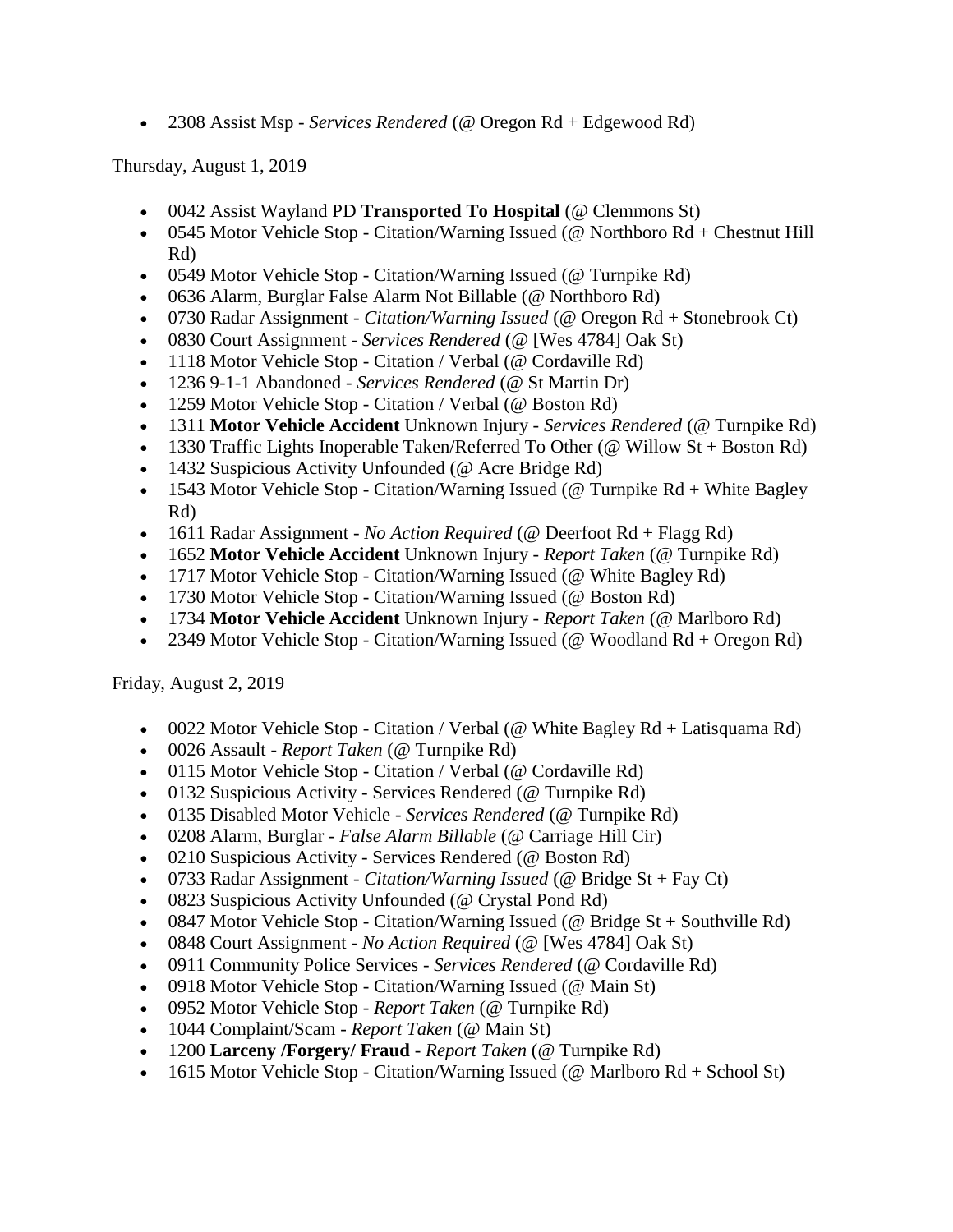- 1619 Motor Vehicle Stop Citation/Warning Issued (@ Turnpike Rd + Breakneck Hill Rd)
- 1626 Alarm, Burglar *False Alarm Billable* (@ Parkerville Rd)
- 1644 Motor Vehicle Stop Citation/Warning Issued ( $\omega$  Main St + Parkerville Rd)
- 1652 Business Check *Services Rendered* (@ Turnpike Rd)
- 1654 Disabled Motor Vehicle *Services Rendered* (@ Turnpike Rd + Woodland Rd)
- 1718 Alarm, Burglar *False Alarm Billable* (@ Main St)
- 1804 Lost Wallet *Report Taken* (@ Boston Rd)
- 2006 Motor Vehicle Stop Citation/Warning Issued (@ Cordaville Rd + Turnpike Rd)
- 2042 Suspicious Activity Services Rendered (@ Breakneck Hill Rd)
- 2103 Community Police Services *Services Rendered* (@ Turnpike Rd)
- 2122 Alarm, Burglar *False Alarm Billable* (@ Glenwood Rd)
- 2353 Motor Vehicle Stop Citation/Warning Issued (@ Cordaville Rd + Turnpike Rd)

Saturday, August 3, 2019

- 0004 Motor Vehicle Stop Citation/Warning Issued (@ Turnpike Rd)
- 0015 Motor Vehicle Stop Citation/Warning Issued ( $\omega$  Turnpike Rd + Woodland Rd)
- 0041 Motor Vehicle Stop Citation/Warning Issued ( $@$  Cordaville  $Rd + Richards Rd$ )
- 0058 Motor Vehicle Stop *Report Taken* (@ Turnpike Rd)
- 0128 Suspicious Activity *Report Taken* (@ Acre Bridge Rd)
- 0228 Erratic Operator Unfounded (@ Turnpike Rd)
- 0349 Assist Citizen/Motorist *Services Rendered* (@ Cordaville Rd)
- 0510 Suspicious Activity Services Rendered (@ Turnpike Rd)
- 0524 Motor Vehicle Stop Citation/Warning Issued (@ Cordaville Rd)
- 0531 Motor Vehicle Stop Citation/Warning Issued (@ Turnpike Rd)
- 0537 Motor Vehicle Stop Citation/Warning Issued (@ Turnpike Rd)
- 0542 Motor Vehicle Stop Citation/Warning Issued (@ Turnpike Rd)
- 0606 Disabled Motor Vehicle *Services Rendered* (@ Turnpike Rd + Woodland Rd)
- 0847 Erratic Operator *Could Not Locate* (@ Turnpike Rd + Oak Hill Rd)
- 1407 Alarm, Burglar *False Alarm Billable* (@ Southwood Dr)
- 1511 Assist Citizen/Motorist *Services Rendered* (@ Brookside Rd)
- 1627 **Motor Vehicle Accident** Property Damage Only *Report Taken* (@ Turnpike Rd)
- 1720 Suspicious Activity Unfounded (@ Richards Rd)
- 2115 Assist WPD *Report Taken* (@ Main St)
- 2146 Alarm, Burglar *False Alarm Billable* (@ Newton St)
- 2333 Motor Vehicle Stop Citation/Warning Issued (@ Cordaville Rd)
- 2342 Motor Vehicle Stop Citation/Warning Issued (@ Framingham Rd + East Main St)
- 2350 Motor Vehicle Stop Citation/Warning Issued (@ Framingham  $Rd + East$  Main St)
- 2356 Motor Vehicle Stop Citation/Warning Issued (@ Framingham Rd + East Main St)

Sunday, August 4, 2019

- 0014 Motor Vehicle Stop Citation/Warning Issued (@ Turnpike Rd)
- 0020 Suspicious Activity *Report Taken* (@ Turnpike Rd)
- 0113 Traffic Control *No Action Required* (@ Boston Rd + Main St)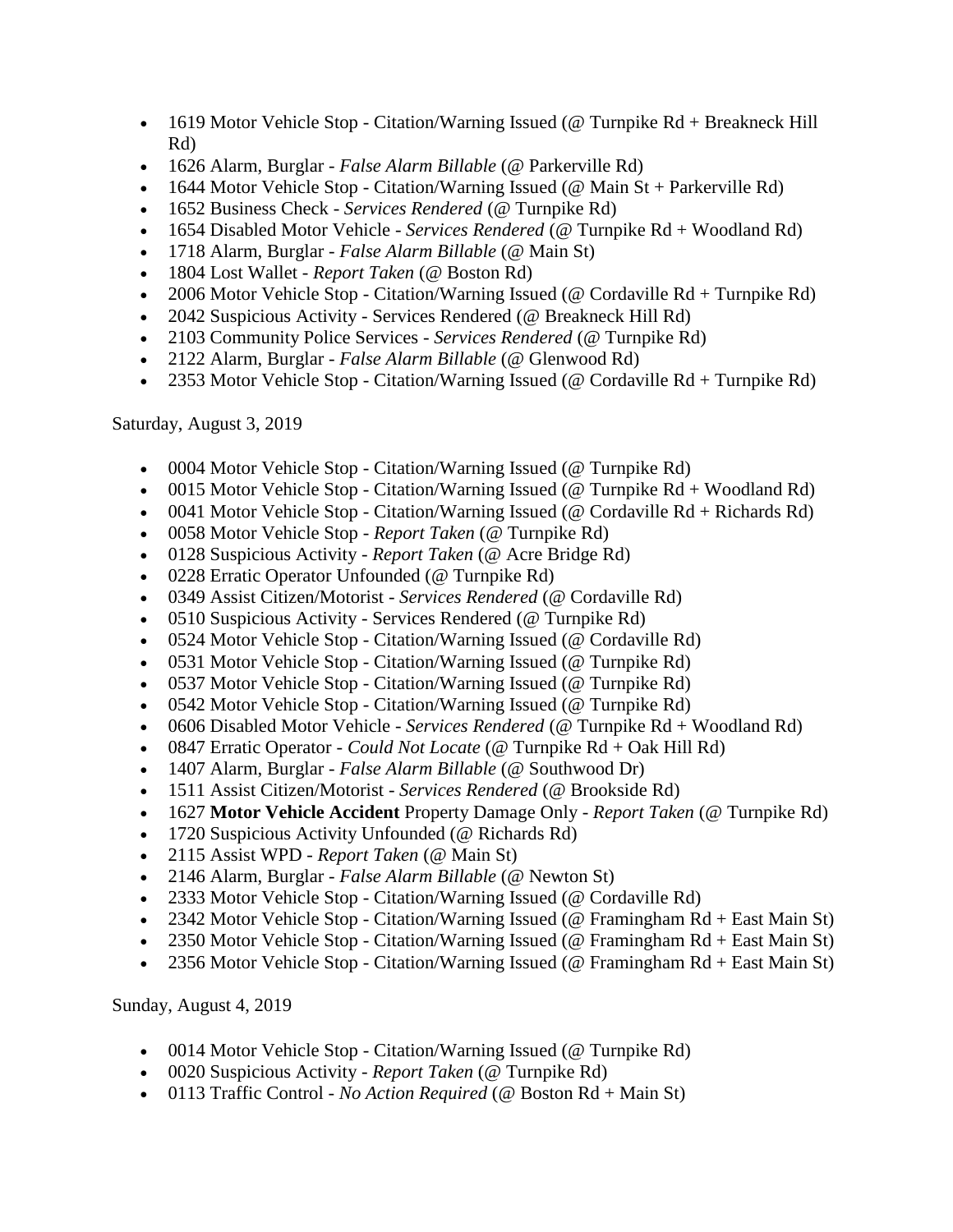- 0206 Suspicious Activity **Arrest Made**: Norfolk Resident **Charges:** OUI-Liquor over .08%, 2nd Offense; Negligent Operation of Motor Vehicle (@ Turnpike Rd)
- 1014 Alarm, Burglar *False Alarm Billable* (@ Sears Rd)
- 1754 Alarm, Burglar *False Alarm Billable* (@ Glenwood Rd)
- 1856 Animal Complaint *Services Rendered* (@ Southville Rd)
- 1928 Motor Vehicle Stop Citation/Warning Issued (@ Parkerville Rd + Turnpike Rd)
- 2043 Assist Citizen/Motorist *Services Rendered* (@ Woodland Rd)
- 2059 Community Police Services *Services Rendered* (@ Turnpike Rd)
- 2219 **Larceny /Forgery/ Fraud**  *Report Taken* (@ Constitution Dr)
- 2247 Assist Unfounded (@ Turnpike Rd)
- 2322 Motor Vehicle Stop Citation/Warning Issued (@ Boston Rd + Framingham Rd)
- 2332 Motor Vehicle Stop Citation/Warning Issued (@ Central St + Winter St)
- 2343 Motor Vehicle Stop Citation/Warning Issued (@ Framingham Rd + Boston Rd)

Monday, August 5, 2019

- 0045 Community Police Services Building Checked/Secured (@ Turnpike Rd)
- 0107 Motor Vehicle Stop Citation/Warning Issued (@ Turnpike Rd)
- 0130 Motor Vehicle Stop Citation/Warning Issued (@ Turnpike  $Rd + Cordaville Rd$ )
- 0141 Motor Vehicle Stop Citation/Warning Issued (@ Turnpike Rd + Parkerville Rd)
- 0202 Motor Vehicle Stop Citation/Warning Issued (@ Turnpike  $Rd +$  Winter St)
- 0549 Motor Vehicle Stop Citation/Warning Issued (@ Boston Rd)
- 0602 Motor Vehicle Stop Citation / Verbal (@ Boston Rd)
- 0633 Alarm, Burglar False Alarm Not Billable (@ Willow St)
- 0704 Erratic Operator *Could Not Locate* (@ Turnpike Rd + Central St)
- 0925 Motor Vehicle Stop Citation/Warning Issued (@ Central St)
- 1015 Animal Complaint *Services Rendered* (Vicinity of: Woodland Rd)
- 1050 Suspicious Activity Services Rendered (@ Overlook Dr)
- 1106 Motor Vehicle Stop Citation/Warning Issued (@ Turnpike Rd + Deerfoot Rd)
- 1132 Motor Vehicle Stop Citation/Warning Issued (@ Turnpike Rd)
- 1150 Motor Vehicle Stop Citation/Warning Issued (@ Turnpike  $Rd + Middle Rd$ )
- 1312 Motor Vehicle Stop Citation/Warning Issued (@ Turnpike Rd)
- 1628 Complaint Unfounded (@ Mt Vickery Rd)
- 1642 Vandalism *Report Taken* (@ Deerfoot Rd)
- 1658 Erratic Operator Taken/Referred To Other (@ Turnpike Rd)
- 1709 Erratic Operator *Services Rendered* (@ Turnpike Rd)
- 1843 Assist Other Agency *Services Rendered* (@ Marlboro Rd)
- 1929 Alarm, Burglar False Alarm Not Billable (@ Park Central Dr)
- 2110 Suspicious Activity \*Investigated (@ Turnpike Rd)
- 2239 Motor Vehicle Stop Citation / Verbal ( $@$  Main St + Ward Rd)
- 2325 Motor Vehicle Stop Citation/Warning Issued (@ Framingham Rd + East Main St)
- 2339 Motor Vehicle Stop Citation/Warning Issued (@ Cordaville  $Rd + Rockpoint Rd$ )

Tuesday, August 6, 2019

0008 Motor Vehicle Stop - Citation/Warning Issued (@ Turnpike Rd)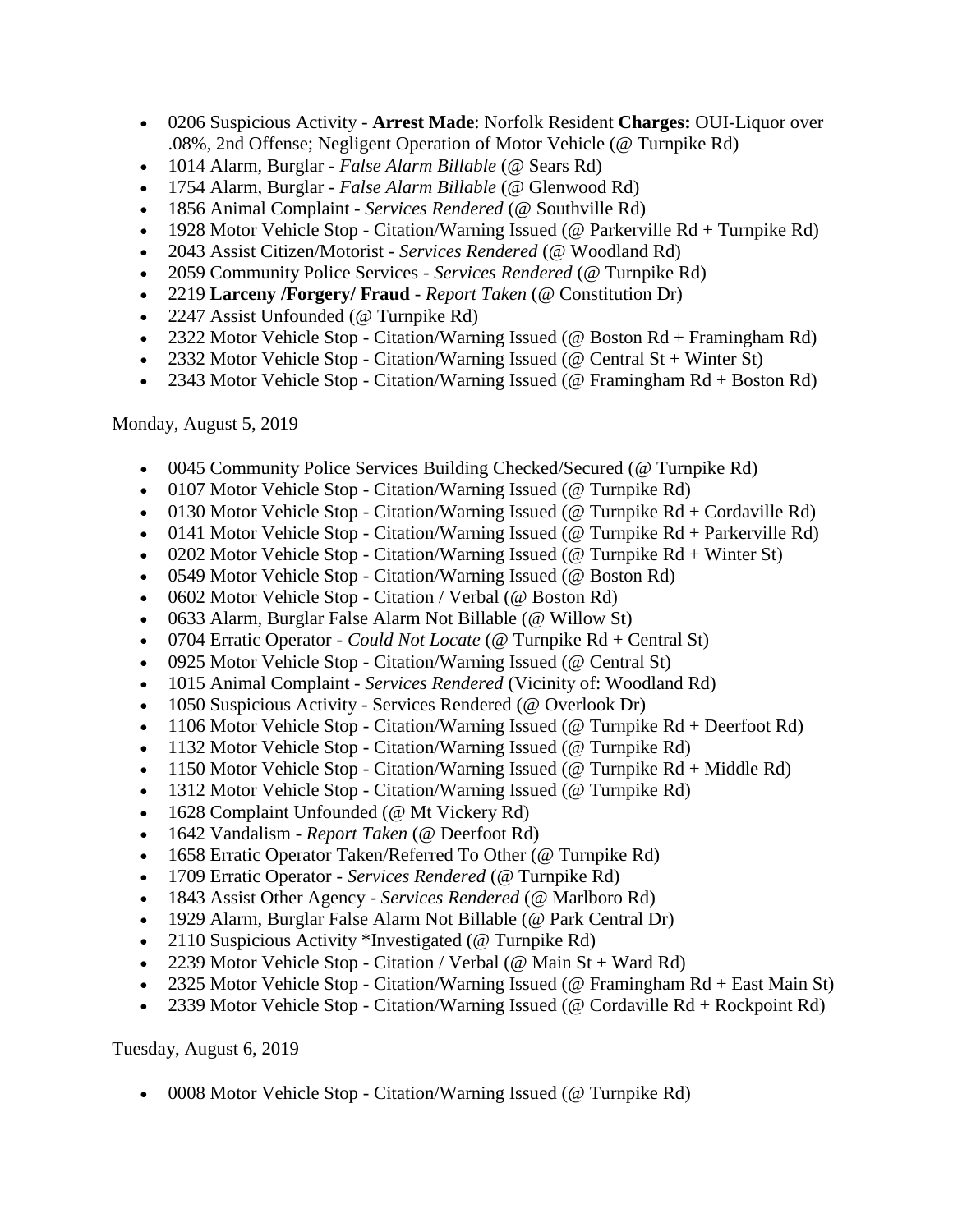- 0021 Motor Vehicle Stop Citation/Warning Issued (@ Turnpike Rd + Breakneck Hill Rd)
- 0035 Motor Vehicle Stop Citation/Warning Issued (@ Boston Rd + Valley Rd)
- 0100 Motor Vehicle Stop Citation/Warning Issued ( $@$  Framingham  $Rd + Boston Rd)$
- 0114 Motor Vehicle Stop Citation/Warning Issued (@ White Bagley Rd)
- 0152 Motor Vehicle Stop Building Checked/Secured (@ Turnpike Rd)
- 0213 Motor Vehicle Stop Vehicle Towed (@ Turnpike  $Rd + B$ reakneck Hill  $Rd$ )
- 0604 Motor Vehicle Stop Citation/Warning Issued (@ Framingham Rd)
- 0624 Motor Vehicle Stop Citation/Warning Issued (@ Cordaville  $Rd + Rockpoint Rd$ )
- 0743 Motor Vehicle Stop Citation/Warning Issued (@ Crystal Pond Rd)
- 0814 Motor Vehicle Stop Citation/Warning Issued (@ Central St + Reservoir Dr)
- 0846 Motor Vehicle Stop Citation/Warning Issued (@ Boston Rd)
- 0854 Motor Vehicle Stop Citation/Warning Issued (@ Turnpike  $Rd + Brook$  Ln)
- 0856 Traffic Lights Inoperable *Services Rendered* (@ Central St + Boston Rd)
- 0904 Motor Vehicle Stop Citation/Warning Issued (@ Central St)
- 0911 Motor Vehicle Stop Citation/Warning Issued (@ Turnpike  $Rd + Cordaville Rd$ )
- 1010 Traffic Complaint *Could Not Locate* (@ Fisher Rd + Barn Ln)
- 1032 Radar Assignment *Services Rendered* (@ Northboro Rd)
- 1049 Open Cell Call *Services Rendered* (@ Deerfoot Rd)
- 1051 Motor Vehicle Stop Citation/Warning Issued (@ Turnpike Rd)
- 1322 **Motor Vehicle Accident** Uno Personal Injury Reported *Report Taken* (@ Main St)
- 1405 Motor Vehicle Stop Citation/Warning Issued (@ Main St)
- 1532 Motor Vehicle Stop Citation/Warning Issued (@ Southville Rd + Parkerville Rd)
- 1600 Radar Assignment *No Action Required* (@ Flagg Rd + Strawberry Hill Rd)
- 1600 Motor Vehicle Stop Citation/Warning Issued ( $@$  Woodland Rd + Oregon Rd)
- 1618 Motor Vehicle Stop Citation/Warning Issued (@ Deerfoot Rd)
- 1709 Animal Complaint Taken/Referred To Other (@ Marlboro Rd)
- 1725 Disturbance *Report Taken* (@ Thayer Ln)
- 2026 Suspicious Activity Unfounded ( $\omega$  Cordaville Rd + Turnpike Rd)
- 2031 Assist Citizen/Motorist *Services Rendered* (@ Cordaville Rd)
- 2047 Motor Vehicle Stop Citation/Warning Issued (@ Turnpike Rd)
- 2108 Assist Other Agency *Could Not Locate* (@ Turnpike Rd)
- 2128 Motor Vehicle Stop Citation/Warning Issued (@ Turnpike Rd)
- 2140 Motor Vehicle Stop Citation/Warning Issued (@ Turnpike Rd)
- 2355 Suspicious Activity Services Rendered (@ Southville Rd)

Wednesday, August 7, 2019

- 0342 Suspicious Activity Services Rendered (@ Cordaville Rd)
- 0536 Motor Vehicle Stop Citation/Warning Issued (@ Northboro Rd)
- 0602 Motor Vehicle Stop Citation/Warning Issued (@ Northboro Rd)
- 0607 Motor Vehicle Stop Citation/Warning Issued ( $@$  Turnpike Rd + Winter St)
- 0618 Motor Vehicle Stop Citation/Warning Issued (@ Northboro Rd)
- 0623 Motor Vehicle Stop Citation/Warning Issued (@ Turnpike Rd)
- 0633 Motor Vehicle Stop Citation/Warning Issued (@ Turnpike Rd)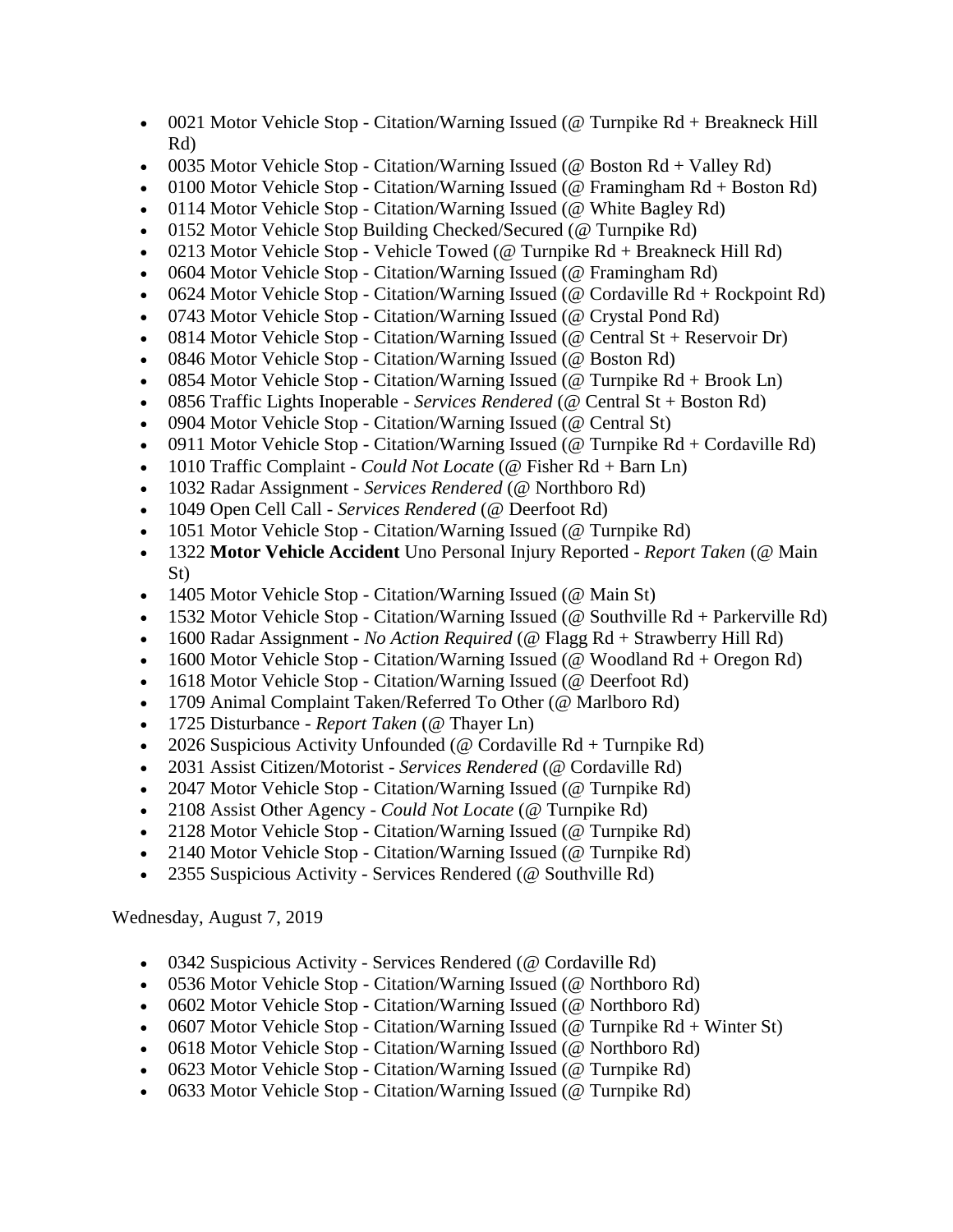- 0831 Motor Vehicle Stop Citation/Warning Issued (@ Framingham Rd)
- 0840 Court Assignment *No Action Required* (@ [Wes] Oak St)
- 0906 Motor Vehicle Stop Citation/Warning Issued (@ Woodland  $Rd + Ted \, Ln$ )
- 0950 Disabled Motor Vehicle *Services Rendered* (@ Turnpike Rd)
- 1019 Motor Vehicle Stop Citation/Warning Issued (@ Turnpike Rd)
- 1105 F-Wires Down Taken/Referred To Other (@ Middle Rd)
- 1151 Assist Other Agency *Services Rendered* (@ Johnson Rd)
- 1202 Motor Vehicle Stop Citation / Verbal (@ New York Ave)
- 1257 9-1-1 Abandoned *Services Rendered* (@ Marlboro Rd)
- 1312 Soliciting *Services Rendered* (@ Turnpike Rd)
- 1419 Community Police Services *Services Rendered* (@ Cordaville Rd)
- 1430 Assist Westborough PD *Report Taken* (@ Main St)
- 1614 Motor Vehicle Stop Citation/Warning Issued (@ Southville Rd)
- 1623 Motor Vehicle Stop Citation/Warning Issued (@ Southville  $Rd + Bridge St$ )
- 1627 Motor Vehicle Stop Citation/Warning Issued (@ Marlboro Rd)
- 1642 Motor Vehicle Stop Citation/Warning Issued (@ Turnpike Rd)
- 1651 Motor Vehicle Stop Citation/Warning Issued (@ Turnpike Rd)
- 1712 Motor Vehicle Stop Citation/Warning Issued (@ Turnpike Rd)
- 1736 Motor Vehicle Stop Citation/Warning Issued (@ Framingham Rd + Maplecrest Dr)
- 1751 Motor Vehicle Stop Citation/Warning Issued (@ Framingham Rd)
- 1805 Motor Vehicle Stop Citation/Warning Issued (@ Framingham Rd + Boston Rd)
- 1821 Motor Vehicle Stop Citation/Warning Issued (@ Boston Rd + White Bagley Rd)
- 1824 Erratic Operator Unfounded (@ Southville Rd)
- 1835 Motor Vehicle Stop Citation/Warning Issued (@ Southville  $Rd + Woodbury Rd$ )
- 1929 Motor Vehicle Stop Citation/Warning Issued (@ Cordaville  $Rd + Turnpike Rd$ )
- 2003 Motor Vehicle Stop Citation/Warning Issued (@ Woodland Rd + Breakneck Hill Rd)
- 2014 Motor Vehicle Stop Citation/Warning Issued (@ Woodland Rd + Oregon Rd)
- 2038 Motor Vehicle Stop Citation / Verbal (@ Turnpike Rd)
- 2053 Alarm, Burglar *False Alarm Billable* (@ Main St)
- 2055 Traffic Lights Inoperable *Services Rendered* (@ Cordaville Rd + Main St)
- 2113 Alarm, Burglar *False Alarm Billable* (@ Pine Hill Rd)

Thursday, August 8, 2019

- 0042 Motor Vehicle Stop Citation/Warning Issued (@ Turnpike  $Rd +$  White Bagley Rd)
- 0108 Motor Vehicle Stop Citation/Warning Issued (@ Turnpike  $Rd + C$ rystal Pond Rd)
- 0124 Motor Vehicle Stop Citation/Warning Issued (@ Turnpike Rd)
- 0132 Motor Vehicle Stop Citation/Warning Issued (@ Turnpike Rd)
- 0142 Motor Vehicle Stop Citation/Warning Issued ( $@$  Willow St + Boston Rd)
- 0156 Motor Vehicle Stop Citation / Verbal (@ Turnpike Rd)
- 0159 Motor Vehicle Stop Citation/Warning Issued (@ Turnpike Rd)
- 0511 Motor Vehicle Stop Citation/Warning Issued (@ Cordaville Rd)
- 0517 Animal Complaint *Could Not Locate* (@ Marlboro Rd)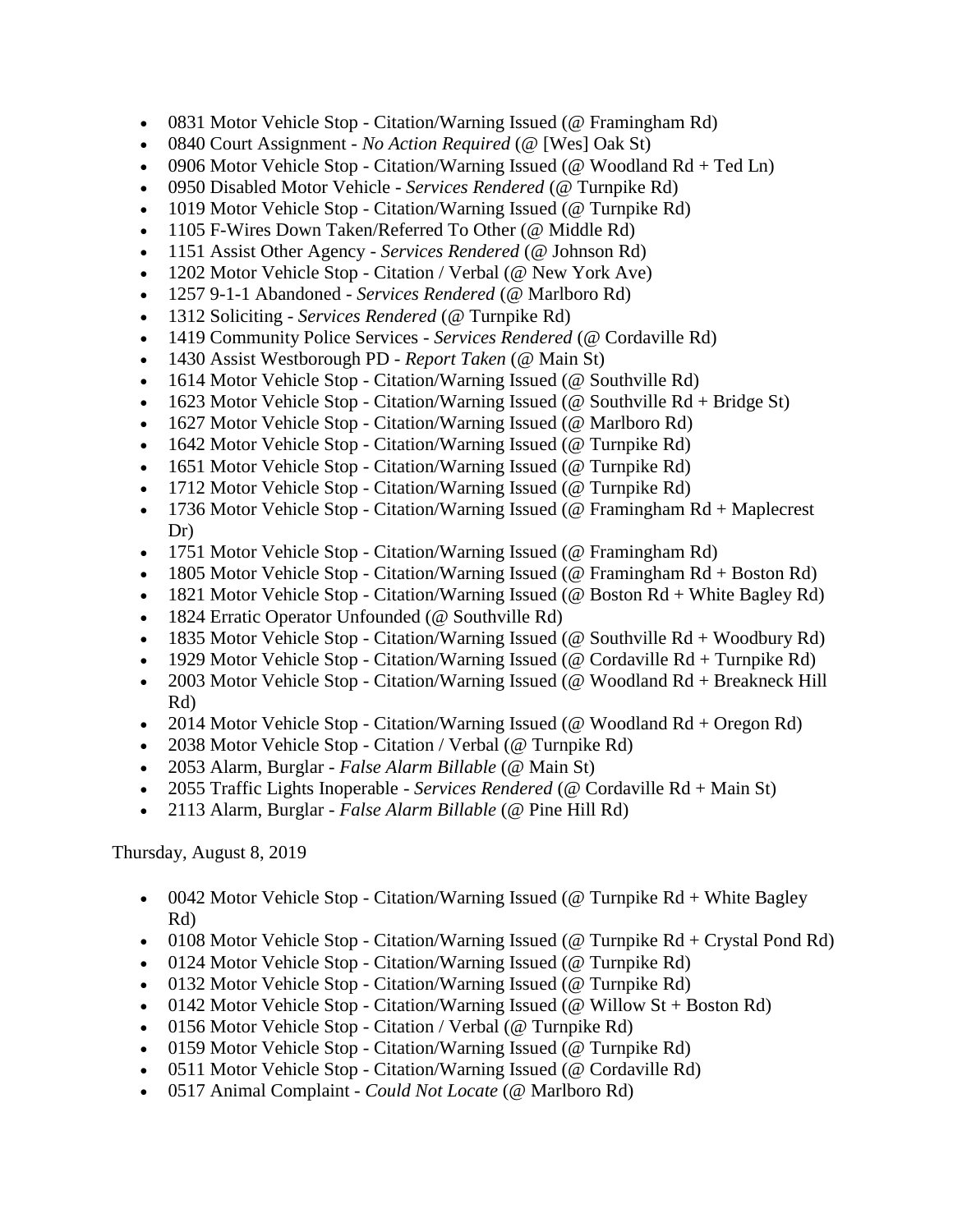- 0529 Motor Vehicle Stop Citation/Warning Issued (@ Turnpike Rd)
- 0535 Motor Vehicle Stop Citation/Warning Issued (@ Turnpike Rd)
- 0542 Motor Vehicle Stop Citation/Warning Issued (@ Turnpike Rd)
- 0546 Motor Vehicle Stop Citation/Warning Issued (@ Turnpike Rd)
- 0549 Motor Vehicle Stop Citation/Warning Issued (@ Turnpike Rd)
- 0603 Motor Vehicle Stop Citation/Warning Issued (@ Turnpike Rd)
- 0612 Motor Vehicle Stop Citation/Warning Issued (@ Turnpike  $Rd + Middle Rd$ )
- 0619 Motor Vehicle Stop *Report Taken* (@ Turnpike Rd)
- 0752 **Motor Vehicle Accident** Unknown Injury *Services Rendered* (@ Turnpike Rd)
- 0810 Motor Vehicle Stop Citation/Warning Issued (@ Southville Rd)
- 0821 Motor Vehicle Stop Citation/Warning Issued (@ Bridge St)
- 0851 Lost And Found *Services Rendered* (@ Main St)
- 1016 Motor Vehicle Stop Citation/Warning Issued (@ Turnpike  $Rd + Flagg Rd$ )
- 1048 9-1-1 Accidental *Services Rendered* (@ Woodland Rd)
- 1247 Motor Vehicle Stop Citation/Warning Issued (@ Turnpike Rd + Deerfoot Rd)
- 1306 Suspicious Activity Services Rendered (@ Richards Rd)
- 1332 Department Business *Services Rendered*)
- 1634 **Motor Vehicle Accident** Unknown Injury *Services Rendered* (@ Marlboro Rd + Acre Bridge Rd)
- 1807 Civil Complaint *Report Taken* (@ Turnpike Rd)
- 1818 Disabled Motor Vehicle Removed Hazard (@ Turnpike Rd)
- 1919 Motor Vehicle Stop Citation/Warning Issued (@ Woodland Rd + Breakneck Hill Rd)
- 1952 Motor Vehicle Stop Citation/Warning Issued (@ Middle Rd + Meeting House Ln)
- 2025 Suspicious Activity Services Rendered (@ Deerfoot Rd)
- 2336 Motor Vehicle Stop Citation/Warning Issued (@ Framingham Rd + East Main St)
- 2348 Motor Vehicle Stop Citation/Warning Issued (@ Cordaville Rd + Turnpike Rd)
- 2358 Motor Vehicle Stop Citation/Warning Issued (@ Turnpike Rd)

Friday, August 9, 2019

- 0003 Motor Vehicle Stop Citation/Warning Issued ( $\omega$  Turnpike Rd + Woodland Rd)
- 0008 Motor Vehicle Stop Citation / Verbal (@ Turnpike Rd)
- 0026 Motor Vehicle Stop Citation/Warning Issued (@ Turnpike Rd)
- 0038 Motor Vehicle Stop Citation/Warning Issued (@ Turnpike Rd)
- 0059 Suspicious Activity *No Action Required* (@ Turnpike Rd)
- 0145 Suspicious Activity *No Action Required* (@ Turnpike Rd)
- 0555 Radar Assignment *Citation/Warning Issued* (@ Northboro Rd + Jericho Hill Rd)
- 0602 Motor Vehicle Stop Citation/Warning Issued (@ Central St)
- 0609 Motor Vehicle Stop Citation/Warning Issued (@ Turnpike  $Rd + Brook$  Ln)
- 0619 Radar Assignment *Citation/Warning Issued* (@ Oak Hill Rd)
- 0631 Motor Vehicle Stop Citation/Warning Issued (@ Cordaville Rd)
- 0726 Motor Vehicle Stop Citation/Warning Issued (@ Southville Rd)
- 0737 Radar Assignment *Citation/Warning Issued* (@ Bridge St + Fay Ct)
- 0833 Radar Assignment *Services Rendered* (@ Deerfoot Rd + Main St)
- 0846 Traffic Complaint Removed Hazard (@ Turnpike Rd)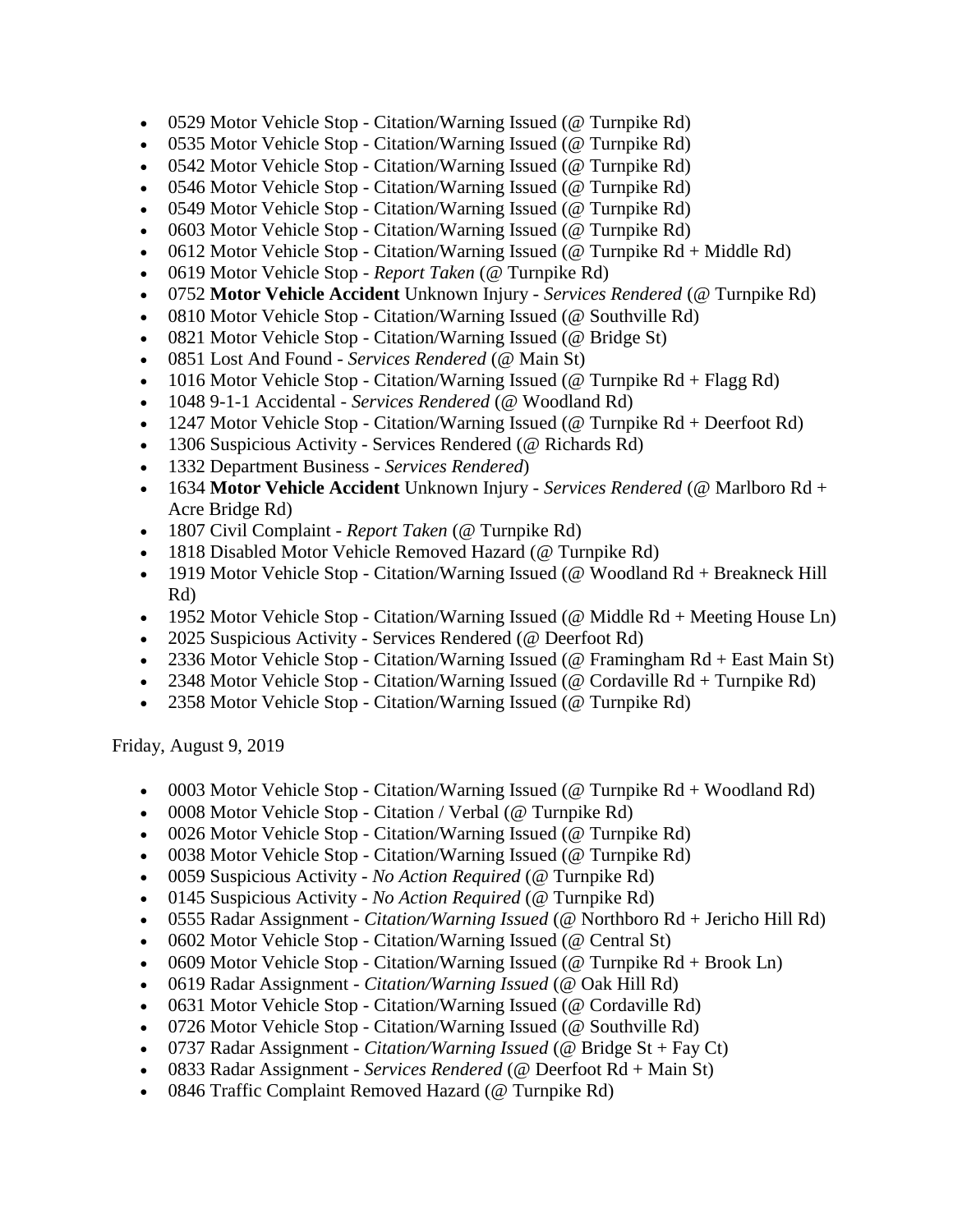- 0858 Motor Vehicle Stop Citation/Warning Issued (@ Turnpike Rd)
- 0917 **Motor Vehicle Accident** No Personal Injury Reported *Report Taken* (@ Turnpike Rd)
- 1028 Animal Complaint *Services Rendered* (@ Mt Vickery Rd)
- 1029 Community Police Services *Services Rendered* (@ Cordaville Rd)
- 1053 Animal Complaint *Services Rendered* (@ Woodland Rd)
- 1116 Lost And Found *Services Rendered* (@ Main St)
- 1122 Soliciting *Services Rendered* (@ Flagg Rd)
- 1504 Animal Complaint *Services Rendered* (@ Newton St)
- 1514 Broken Electric Pole Taken/Referred To Other (@ Turnpike Rd)
- 1651 Alarm, Burglar False Alarm Not Billable (@ Wolfpen Ln)
- 1706 Radar Assignment *Services Rendered* (@ Cordaville Rd)
- 1749 Traffic Light Problem Taken/Referred To Other (@ Turnpike  $Rd + Crystal$  Pond Rd)
- 1951 Motor Vehicle Stop Citation/Warning Issued (@ Boston Rd)
- 2328 Erratic Operator Unfounded (@ Boston Rd)
- 2349 Motor Vehicle Stop Citation/Warning Issued (@ Turnpike Rd)
- 2359 Suspicious Activity *No Action Required* (@ Turnpike Rd)

Saturday, August 10, 2019

- 0112 Motor Vehicle Stop Citation/Warning Issued (@ Turnpike Rd)
- 0203 Suspicious Activity *No Action Required* (@ Turnpike Rd)
- 0550 Tree/Limb Down In Roadway Removed Hazard (Vicinity of: Parkerville Rd)
- 0615 Motor Vehicle Stop Citation/Warning Issued (@ Turnpike Rd)
- 0617 Motor Vehicle Stop Citation/Warning Issued (@ Cordaville Rd)
- 1351 Alarm, Burglar *False Alarm Billable* (@ Wyndemere Dr)
- 1608 Motor Vehicle Stop Citation / Verbal (@ Cordaville Rd)
- 1801 Disabled Motor Vehicle *Services Rendered* (@ Turnpike Rd + Crystal Pond Rd)
- 1816 Animal Complaint *Services Rendered* (@ Wolfpen Ln)
- 1912 Disabled Motor Vehicle *Services Rendered* (@ Route 495 + Turnpike Rd)
- 1915 Animal Complaint *Services Rendered* (@ Marlboro Rd)
- 1941 Radar Assignment *No Action Required* (@ Central St)
- 2133 Motor Vehicle Stop Citation/Warning Issued (@ Turnpike Rd)
- 2141 Motor Vehicle Stop Citation/Warning Issued (@ Cordaville Rd)
- 2149 Motor Vehicle Stop Citation/Warning Issued (@ Turnpike Rd)
- 2343 Motor Vehicle Stop Citation/Warning Issued (@ Framingham Rd + East Main St)

Sunday, August 11, 2019

- 0003 Motor Vehicle Stop Citation/Warning Issued ( $\omega$  Boston Rd + Main St)
- 0005 Motor Vehicle Stop Citation / Verbal ( $@$  Boston Rd + Valley Rd)
- 0022 Suspicious Activity Services Rendered (@ Acre Bridge Rd)
- 0103 Motor Vehicle Stop Citation/Warning Issued (@ Turnpike Rd + Breakneck Hill Rd)
- 0108 Motor Vehicle Stop Citation/Warning Issued ( $@$  Turnpike Rd + Woodland Rd)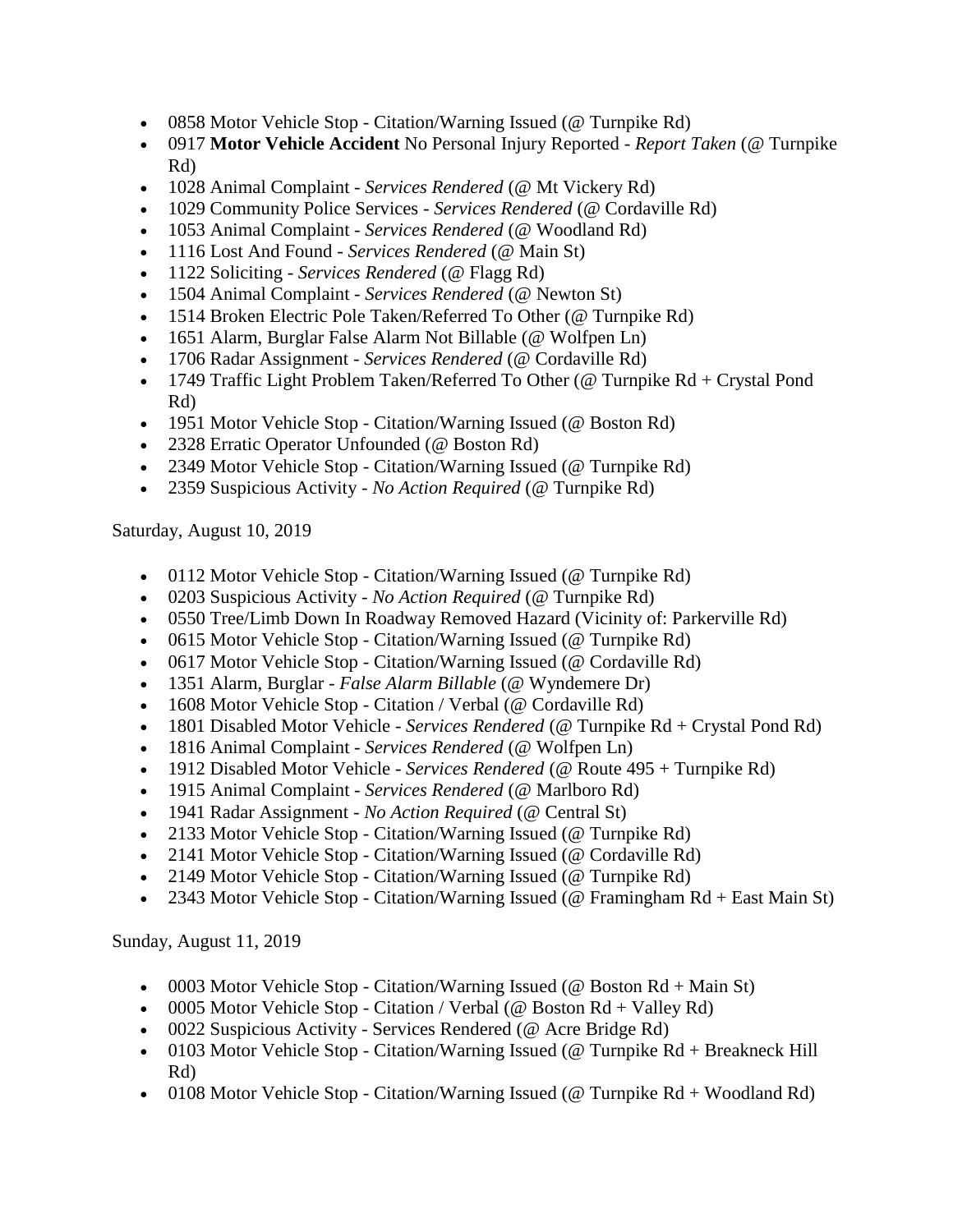- 0139 Disabled Motor Vehicle *Services Rendered* (@ Turnpike Rd + Deerfoot Rd)
- 0424 9-1-1 Abandoned *Report Taken* (@ Country Ln)
- 0606 Disabled Motor Vehicle *Services Rendered* (@ Turnpike Rd + Winter St)
- 0625 Motor Vehicle Stop Citation / Verbal (@ Marlboro Rd)
- 0633 Motor Vehicle Stop Citation / Verbal (@ Cordaville Rd)
- 1054 Alarm, Burglar False Alarm Not Billable (@ Turnpike Rd)
- 1256 Motor Vehicle Stop Citation/Warning Issued (@ Central St)
- 1312 Motor Vehicle Stop Citation/Warning Issued (@ Turnpike Rd)
- 1315 9-1-1 Abandoned Building Checked/Secured (@ Turnpike Rd)
- 1630 Alarm, Burglar *False Alarm Billable* (@ Sears Rd)
- 1845 Traffic Complaint *Services Rendered* (@ Cordaville Rd)
- 1943 Alarm, Burglar *False Alarm Billable* (@ General Henry Knox Rd)
- 2128 Motor Vehicle Stop Citation/Warning Issued (@ Cordaville Rd)
- 2318 Motor Vehicle Stop Citation / Verbal (@ Framingham  $Rd + East Main St$ )
- 2324 Motor Vehicle Stop Citation/Warning Issued (@ Boston Rd)
- 2329 Motor Vehicle Stop Citation/Warning Issued (@ Turnpike Rd)
- 2336 Motor Vehicle Stop *Report Taken* (@ East Main St)
- 2338 Motor Vehicle Stop Citation/Warning Issued (@ Turnpike Rd)

Monday, August 12, 2019

- 0000 Repossession of M/V *Services Rendered* (@ Madison Pl)
- 0022 Suspicious Activity Services Rendered (@ Turnpike Rd)
- 0025 Disturbance *Report Taken* (@ Turnpike Rd)
- $\bullet$  0113 Suspicious Activity Services Rendered (@ White Bagley Rd + Partridge Hill Rd)
- 0131 Motor Vehicle Stop Citation/Warning Issued ( $@$  Turnpike Rd + Cordaville Rd)
- 0135 Motor Vehicle Stop Citation/Warning Issued (@ Turnpike Rd)
- 0142 Suspicious Activity Services Rendered (@ Central St)
- 0549 Assist WPD *Services Rendered* (@ Main St)
- 0601 Motor Vehicle Stop Citation/Warning Issued (@ Boston Rd)
- 0610 Motor Vehicle Stop Citation/Warning Issued (@ Boston  $Rd + Kallander Dr$ )
- 0901 Traffic Complaint Unfounded (@ Presidential Dr)
- 0909 Traffic Concern *Services Rendered* (@ Pine Hill Rd)
- 1036 Motor Vehicle Stop Citation/Warning Issued ( $@$  Woodland Rd + Kidder Ln)
- 1207 Traffic Complaint *Services Rendered* (@ Northboro Rd)
- 1304 Motor Vehicle Stop Citation/Warning Issued ( $@$  Woodland Rd + Oregon Rd)
- 1337 Soliciting *Services Rendered* (@ Parkerville Rd + Skylar Dr)
- 1354 Alarm, Burglar False Alarm Not Billable (@ Walnut Dr)
- 1521 Radar Assignment *Citation/Warning Issued* (@ Woodland Rd)
- 1626 Motor Vehicle Stop Citation/Warning Issued (@ Turnpike Rd + Deerfoot Rd)
- 1632 Motor Vehicle Stop Citation/Warning Issued (@ Turnpike Rd)
- 1650 Motor Vehicle Stop Citation/Warning Issued ( $@$  Turnpike Rd + Winter St)
- 1709 Motor Vehicle Stop Citation/Warning Issued (@ Turnpike  $Rd +$  Deerfoot  $Rd$ )
- 1711 Radar Assignment *Services Rendered* (@ Cordaville Rd)
- 1725 Repossession of M/V *Services Rendered* (@ Madison Pl)
- 1830 Traffic Lights Inoperable *Services Rendered* (@ Boston Rd + Valley Rd)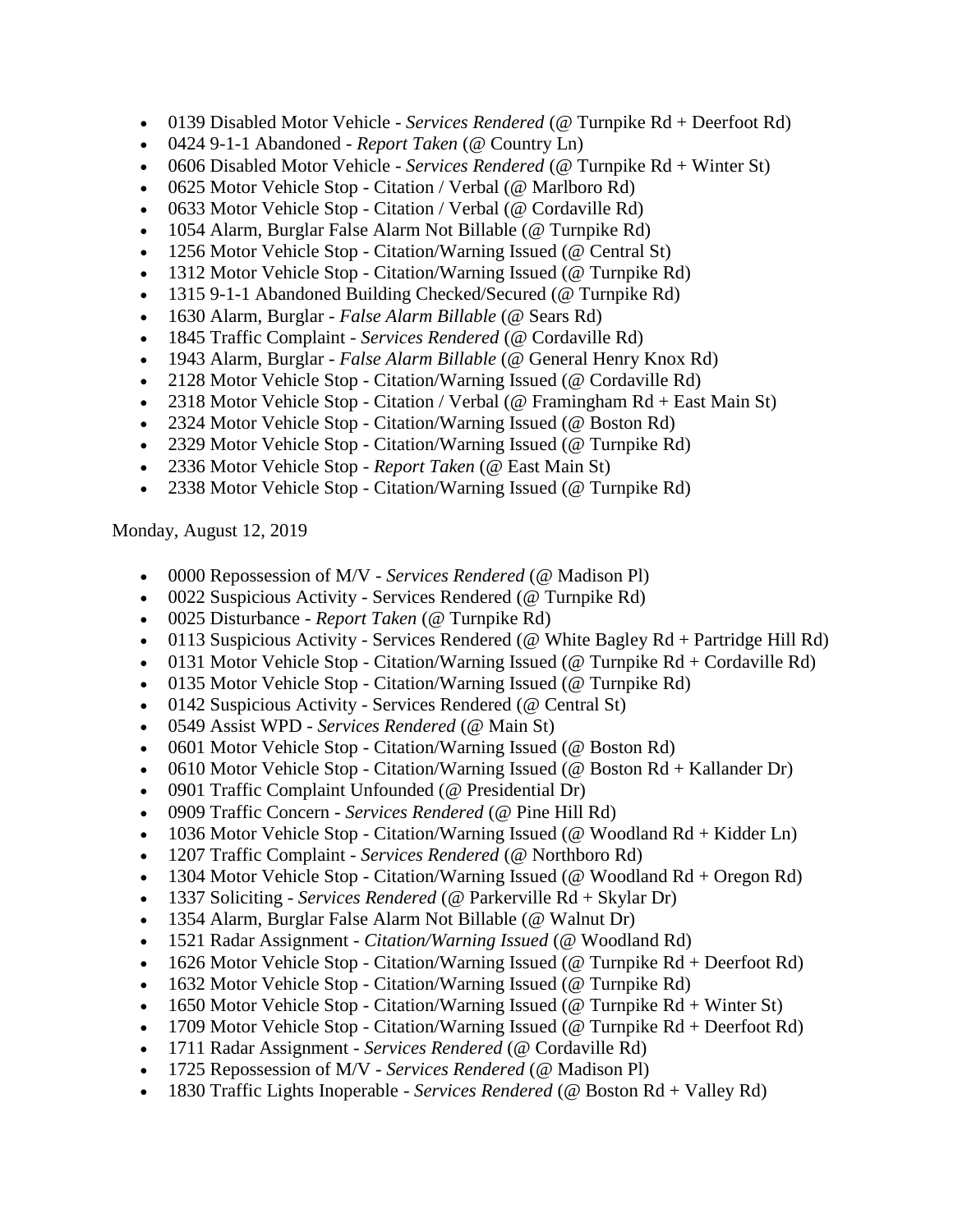- 1912 Assist Ma Dot *Services Rendered* (@ Boston Rd + Valley Rd)
- 1917 Suspicious Activity *No Action Required* (@ Boston Rd)
- 1953 Suspicious Activity *No Action Required* (@ Woodland Rd + Turnpike Rd)
- 2029 Motor Vehicle Stop Citation / Verbal ( $\omega$  Turnpike Rd + Cordaville Rd)
- 2033 Motor Vehicle Stop Citation / Verbal (@ Turnpike Rd)
- 2040 Erratic Operator *No Action Required* (@ Turnpike Rd)
- 2050 9-1-1 Accidental *No Action Required* (@ Southville Rd)
- 2106 Suspicious Activity Building Checked/Secured (@ Cordaville Rd)
- 2331 Motor Vehicle Stop Citation/Warning Issued (@ Turnpike  $Rd +$  White Bagley Rd)
- 2343 Motor Vehicle Stop Citation/Warning Issued (@ Turnpike  $Rd + Middle Rd$ )
- 2350 Motor Vehicle Stop Citation / Verbal (@ Turnpike Rd)
- 2358 Suspicious Vehicle *No Action Required* (@ Marlboro Rd + Framingham Rd)

Tuesday, August 13, 2019

- 0010 Motor Vehicle Stop Citation/Warning Issued (@ Turnpike Rd)
- 0014 Motor Vehicle Stop Citation/Warning Issued (@ Framingham Rd)
- 0034 Motor Vehicle Stop Citation / Verbal (@ Marlboro Rd + Acre Bridge Rd)
- 0105 Motor Vehicle Stop Citation / Verbal (@ Turnpike Rd)
- 0555 Motor Vehicle Stop Citation/Warning Issued (@ Cordaville Rd)
- 0725 Assist Citizen Fingerprints *Services Rendered* (@ Main St)
- 0807 Disabled Motor Vehicle Removed Hazard (@ Boston Rd)
- 0817 Erratic Operator *Services Rendered* (@ Fisher Rd)
- 0856 **Motor Vehicle Accident** Property Damage Only *Services Rendered* (@ Pine Hill Rd)
- 0914 Civil Complaint *Services Rendered* (@ East Main St)
- 1139 Suspicious Activity Unfounded (@ Clemmons St)
- 1145 Suspicious Activity Unfounded ( $@$  Boston Rd + Central St)
- 1316 Motor Vehicle Stop Citation/Warning Issued (@ Main St)
- 1448 Suspicious Activity *No Action Required* (@ Boston Rd)
- 1520 Motor Vehicle Stop Citation/Warning Issued (@ Framingham Rd + East Main St)
- 1525 Motor Vehicle Stop Citation/Warning Issued (@ Framingham Rd + East Main St)
- 1529 Motor Vehicle Stop Citation/Warning Issued (@ Southville Rd)
- 1533 Motor Vehicle Stop Citation/Warning Issued (@ Framingham Rd + Maplecrest Dr)
- 1544 Suspicious Activity Services Rendered (@ Main St)
- 1545 Motor Vehicle Stop Citation/Warning Issued (@ Boston Rd)
- 1554 Motor Vehicle Stop Citation/Warning Issued (@ Willow St)
- 1601 Motor Vehicle Stop Citation/Warning Issued (@ Turnpike Rd)
- 1607 Motor Vehicle Stop Citation/Warning Issued (@ Turnpike Rd)
- 1608 Motor Vehicle Stop Citation / Verbal (@ Willow St)
- 1618 Motor Vehicle Stop Citation/Warning Issued ( $@$  Framingham Rd + East Main St)
- 1629 Motor Vehicle Stop Citation/Warning Issued (@ Central  $St + Boston Rd$ )
- 1632 Motor Vehicle Stop Citation/Warning Issued (@ Woodland  $Rd + Carolyn Ter$ )
- 1637 Motor Vehicle Stop Citation/Warning Issued (@ Boston Rd)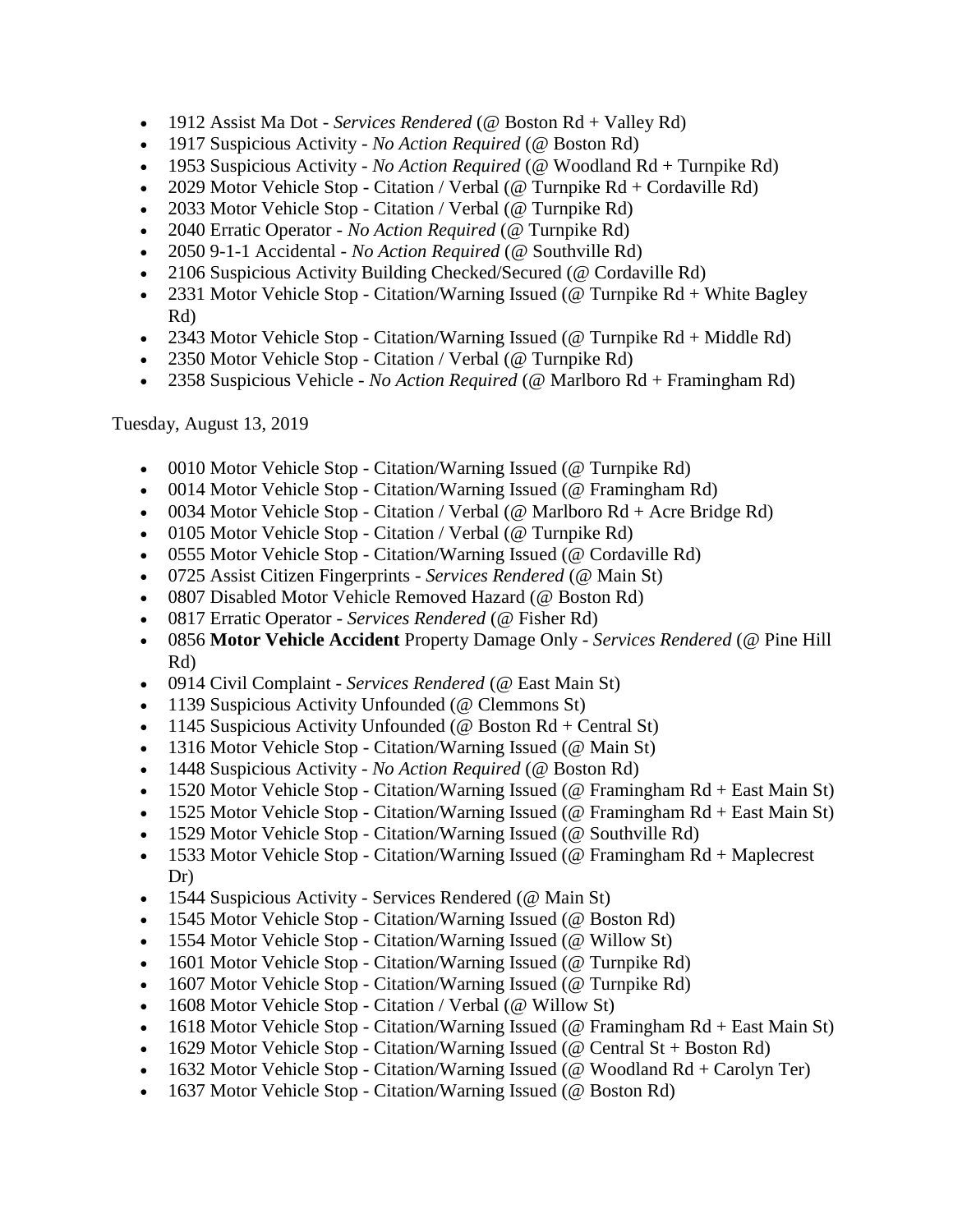- 1650 Motor Vehicle Stop Citation/Warning Issued (@ Woodland Rd)
- 1651 Motor Vehicle Stop Citation/Warning Issued (@ Marlboro  $Rd + Main St$ )
- 1658 Motor Vehicle Stop Citation/Warning Issued (@ Cordaville  $Rd + Main St$ )
- 1659 Motor Vehicle Stop Citation/Warning Issued (@ Woodland Rd)
- 1729 Motor Vehicle Stop Citation / Verbal (@ Cordaville  $Rd + Mt$  Vickery  $Rd$ )
- 1744 Motor Vehicle Stop Citation/Warning Issued (@ Southville  $Rd + Valade Ct$ )
- 1800 Motor Vehicle Stop Citation/Warning Issued (@ Southville  $Rd + Bridge St$ )
- 1819 Motor Vehicle Stop Citation/Warning Issued (@ Cordaville  $Rd + Mt$  Vickery  $Rd$ )
- 1957 Motor Vehicle Stop Citation/Warning Issued (@ Turnpike Rd)
- 2014 Motor Vehicle Stop Citation/Warning Issued (@ Middle Rd + John Matthews Rd)

Wednesday, August 14, 2019

- 0001 Suspicious Activity *No Action Required* (@ Turnpike Rd)
- 0555 Motor Vehicle Stop Citation/Warning Issued (@ Framingham Rd + East Main St)
- 0611 Motor Vehicle Stop Citation/Warning Issued ( $@$  Framingham Rd + East Main St)
- 0802 Motor Vehicle Stop Citation/Warning Issued (@ Flagg Rd)
- 0816 Motor Vehicle Stop Citation / Verbal (@ Turnpike  $Rd + Middle Rd$ )
- 0825 Motor Vehicle Stop Citation/Warning Issued (@ Turnpike Rd + Breakneck Hill Rd)
- 0834 Community Police Services *Services Rendered* (@ Turnpike Rd)
- 0842 Suspicious Activity *Report Taken* (@ Presidential Dr)
- 1001 Escort/Transport *Services Rendered* (@ Boston Rd)
- 1223 Assist Other Agency Taken/Referred To Other (@ Oak Hill Rd + Hilltop Dr)
- 1237 Alarm, Burglar *False Alarm Billable* (@ Cordaville Rd)
- 1239 Motor Vehicle Stop Citation / Verbal (@ Deerfoot Rd)
- 1350 Alarm, Burglar *False Alarm Billable* (@ Common St)
- 1404 Assist Other Agency *Services Rendered* (@ Turnpike Rd)
- 1605 Motor Vehicle Stop Citation / Verbal (@ Woodland Rd)
- 1641 Motor Vehicle Stop Citation/Warning Issued (@ Central St)
- 1709 Motor Vehicle Stop Citation/Warning Issued (@ Marlboro Rd)
- 1945 Suspicious Activity Services Rendered (@ High St)
- 2024 Radar Assignment *Services Rendered* (@ Central St)
- 2109 Motor Vehicle Stop Citation/Warning Issued (@ Turnpike Rd)
- 2117 Disabled Motor Vehicle Removed Hazard ( $\omega$  Turnpike Rd + Winter St)
- 2118 Motor Vehicle Stop Citation/Warning Issued (@ Framingham Rd + East Main St)
- 2129 Motor Vehicle Stop Citation/Warning Issued (@ Framingham Rd + Maplecrest Dr)

Thursday, August 15, 2019

- 0029 Erratic Operator *Services Rendered* (@ Turnpike Rd + Parkerville Rd)
- 0116 Disabled Motor Vehicle *Services Rendered* (Vicinity of: Turnpike Rd)
- 0126 Motor Vehicle Stop Citation/Warning Issued (@ Turnpike Rd)
- 0233 Motor Vehicle Stop Citation/Warning Issued (@ Turnpike  $Rd$  + Cordaville Rd)
- 0520 Motor Vehicle Stop Citation/Warning Issued (@ Turnpike Rd)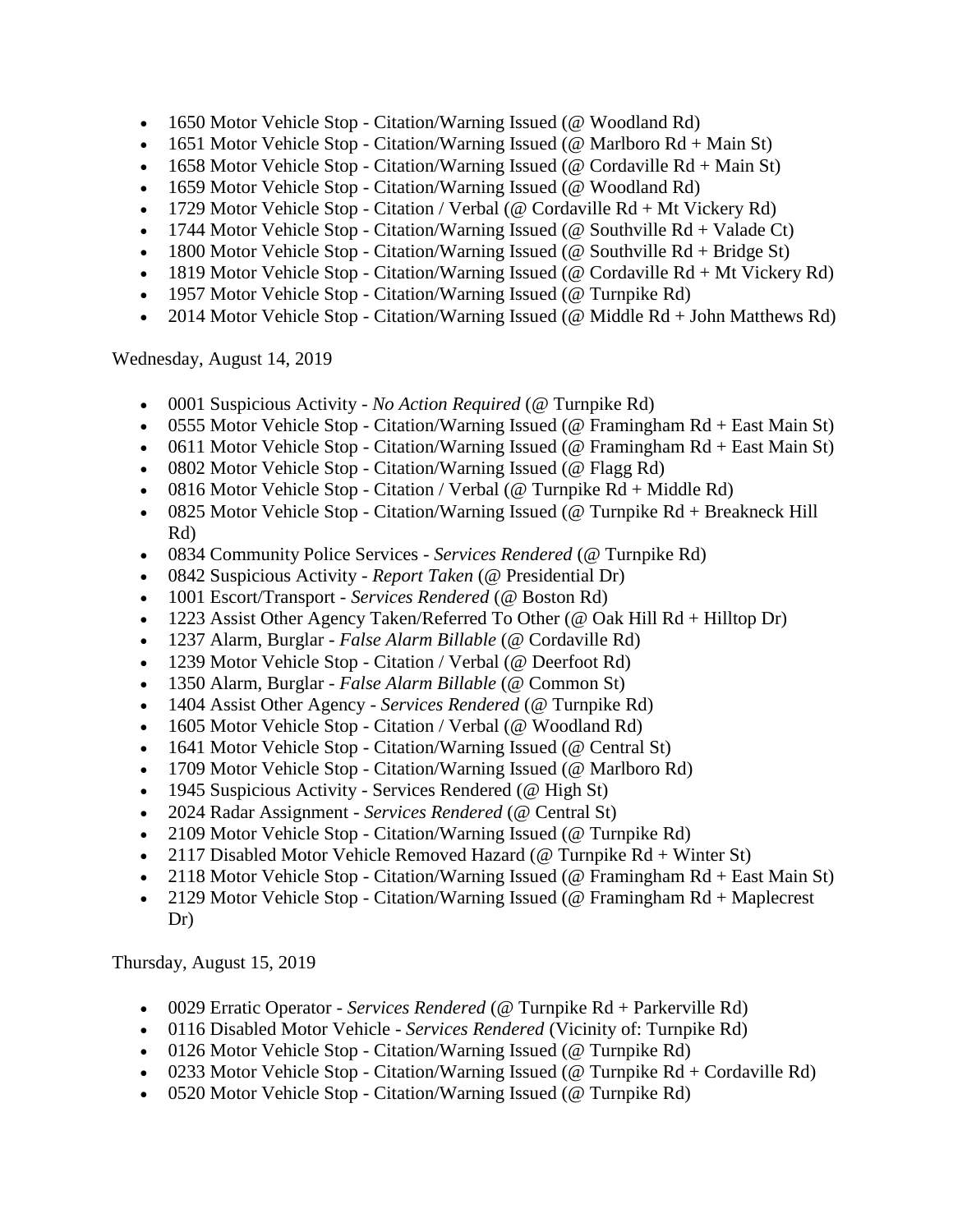- 0536 Motor Vehicle Stop Citation/Warning Issued (@ Turnpike Rd + Parkerville Rd)
- 0545 Motor Vehicle Stop Citation/Warning Issued (@ Turnpike Rd)
- 0554 Motor Vehicle Stop Citation/Warning Issued (@ Cordaville  $Rd + Mt$  Vickery  $Rd$ )
- 0619 Traffic Complaint *Citation/Warning Issued* (@ Stonebrook Ct)
- 0800 Motor Vehicle Stop Citation/Warning Issued (@ Turnpike Rd)
- 0824 Suspicious Activity Services Rendered ( $\omega$  Glenwood Rd + Presidential Dr)
- 1045 Erratic Operator *Services Rendered* (Vicinity of: Turnpike Rd + Oak Hill Rd)
- 1352 Alarm, Burglar *False Alarm Billable* (@ Presidential Dr)
- 1530 9-1-1 Hangup *Services Rendered* (@ Turnpike Rd)
- 1722 Motor Vehicle Stop Citation/Warning Issued (@ Central St)
- 1731 **Motor Vehicle Accident** Property Damage Only *Report Taken* (@ Cordaville Rd + Richards Rd)
- 1902 Community Police Services *Services Rendered* (@ Highland St)
- 2018 Assist Other Agency *Report Taken* (@ Main St)
- 2036 Alarm, Burglar *False Alarm Billable* (@ Middle Rd)
- 2320 Assist Citizen/Motorist *Services Rendered* (@ Turnpike Rd)
- 2326 Motor Vehicle Stop Citation/Warning Issued (@ Turnpike Rd)

Friday, August 16, 2019

- 0004 Motor Vehicle Stop Citation/Warning Issued (@ Turnpike  $Rd + White$  Bagley Rd)
- 0005 Motor Vehicle Stop Citation/Warning Issued ( $@$  Framingham Rd + Cross St)
- 0017 Motor Vehicle Stop Citation/Warning Issued (@ Turnpike Rd)
- 0018 Motor Vehicle Stop Citation/Warning Issued (@ Framingham Rd + Marlboro Rd)
- 0022 Motor Vehicle Stop Citation/Warning Issued ( $@$  Marlboro Rd + Acre Bridge Rd)
- 0030 Motor Vehicle Stop Citation / Verbal (@ Turnpike Rd)
- 0059 Assist Citizen/Motorist *Services Rendered* (@ Park Central Dr)
- 0515 Disabled Motor Vehicle *Services Rendered* (@ Cordaville Rd)
- 0528 Motor Vehicle Stop Citation/Warning Issued (@ Cordaville Rd)
- 0536 Motor Vehicle Stop Citation/Warning Issued ( $@$  Woodland Rd + Richards Rd)
- 0549 Motor Vehicle Stop Citation/Warning Issued (@ Turnpike  $Rd + Middle Rd$ )
- 0554 Motor Vehicle Stop Citation/Warning Issued (@ Turnpike Rd)
- 0601 Motor Vehicle Stop Citation/Warning Issued (@ Turnpike Rd)
- 0612 Motor Vehicle Stop Citation/Warning Issued (@ Turnpike Rd + Breakneck Hill Rd)
- 0710 Disturbance *Services Rendered* (Vicinity of: Deerfoot Rd)
- 0837 Motor Vehicle Stop Citation/Warning Issued (@ Boston Rd)
- 0850 **Motor Vehicle Accident** No Personal Injury Reported *Report Taken* (@ Turnpike  $Rd + C$ rystal Pond  $Rd$ )
- 0917 Motor Vehicle Stop Citation/Warning Issued (@ Turnpike Rd)
- 0944 Disabled Motor Vehicle *Services Rendered* (@ Firmin Ave)
- 0945 Disabled Motor Vehicle *Services Rendered* (@ Turnpike Rd + Deerfoot Rd)
- 1131 **Motor Vehicle Accident** No Personal Injury Reported *Report Taken* (@ Turnpike Rd + Crystal Pond Rd)
- 1331 Community Police Services *Services Rendered* (@ Parkerville Rd)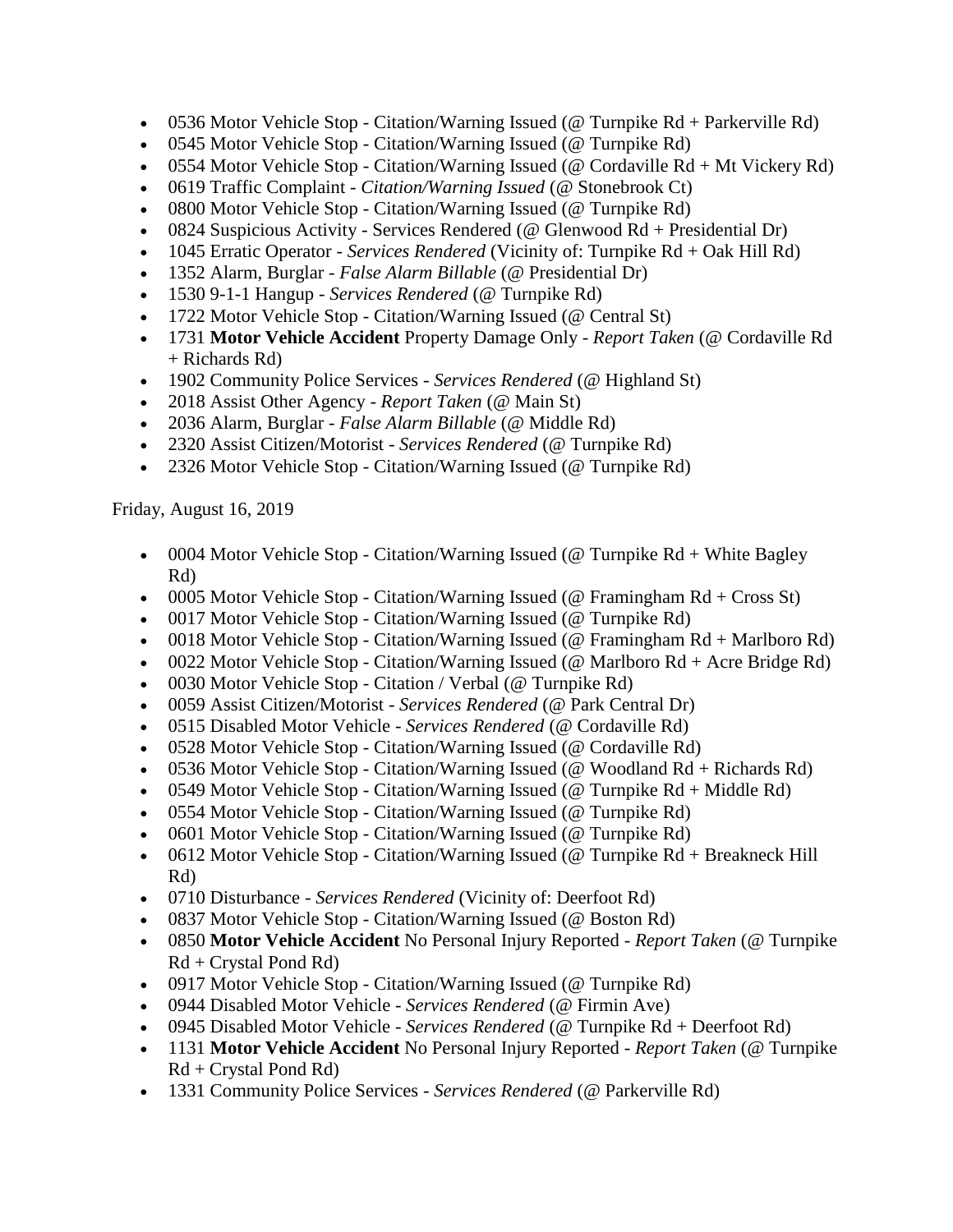- 1427 Alarm, Burglar *False Alarm Billable* (@ Pine Hill Rd)
- 1435 Assist MPD *Could Not Locate* (Vicinity of: Cordaville Rd)
- 1447 Soliciting *Services Rendered* (@ Pinecone Ln)
- 1522 Erratic Operator Taken/Referred To Other (@ Turnpike Rd)
- 1624 Radar Assignment *Services Rendered* (@ Cordaville Rd)
- 1632 Radar Assignment *Citation/Warning Issued* (@ Woodland Rd)
- 1803 Assist Citizen/Motorist *Services Rendered* (@ River St)
- 1815 Animal Complaint *Services Rendered* (@ Southville Rd)
- 1850 Community Police Services *Services Rendered* (@ Richards Rd)
- 1858 Community Police Services *Services Rendered* (@ Parkerville Rd)
- 1859 Community Police Services *Services Rendered* (@ Central St)
- 2146 Motor Vehicle Stop Citation/Warning Issued (@ Woodland  $Rd + Ted \, Ln$ )
- 2317 Alarm, Burglar False Alarm Not Billable (@ Presidential Dr)
- 2337 Motor Vehicle Stop Citation/Warning Issued (@ Cordaville Rd + Turnpike Rd)
- 2347 Motor Vehicle Stop Citation / Verbal (@ Turnpike Rd)

Saturday, August 17, 2019

- 0012 Suspicious Activity Services Rendered (@ Cordaville Rd)
- 0023 Motor Vehicle Stop Citation/Warning Issued (@ Southville Rd)
- 0054 Motor Vehicle Stop Citation/Warning Issued ( $@$  Turnpike Rd + Middle)
- 0115 Motor Vehicle Stop **Arrest Made**: Shrewsbury Resident **Charges:** OUI-Liquor over .08%; Negligent Operation of Motor Vehicle; Marked Lanes Violation (@ Turnpike  $Rd + Middle Rd)$
- 0551 Radar Assignment Vehicle Towed (@ Central  $St + Winter St$ )
- 1313 Traffic Complaint *Services Rendered* (@ Edgewood Rd + Oregon Rd)
- 1328 Motor Vehicle Stop Citation/Warning Issued (@ Central St)
- 1400 Motor Vehicle Stop Citation/Warning Issued (@ Parkerville Rd + Turnpike Rd)
- 1520 Suspicious Activity Services Rendered (@ Cordaville Rd)
- 1543 Disabled Motor Vehicle Taken/Referred To Other (@ Route 495)
- 1554 Community Police Services *No Action Required* (@ Highland St)
- 1916 Motor Vehicle Stop Citation/Warning Issued (@ Framingham  $Rd + Cross St$ )
- 1917 Suspicious Activity Services Rendered (@ Fisher Rd)
- 1932 Motor Vehicle Stop Citation/Warning Issued ( $\omega$  Framingham Rd + Cross St)
- 1953 Animal Complaint Taken/Referred To Other (@ Cordaville Rd)
- 2114 Motor Vehicle Stop Citation/Warning Issued (@ East Main St)
- 2319 Assist Citizen/Motorist *Services Rendered* (@ Boston Rd)
- 2345 Suspicious Activity Services Rendered (@ Turnpike Rd)

Sunday, August 18, 2019

- 0011 Assist Citizen/Motorist *Services Rendered* (@ Boston Rd)
- 0036 Motor Vehicle Stop *Report Taken* (@ Cordaville Rd + Turnpike Rd)
- 0126 Motor Vehicle Stop Citation/Warning Issued (@ Turnpike Rd)
- 0135 Motor Vehicle Stop Vehicle Towed (@ Turnpike Rd)
- 0220 Motor Vehicle Stop Citation/Warning Issued (@ Turnpike  $Rd + Cordaville Rd$ )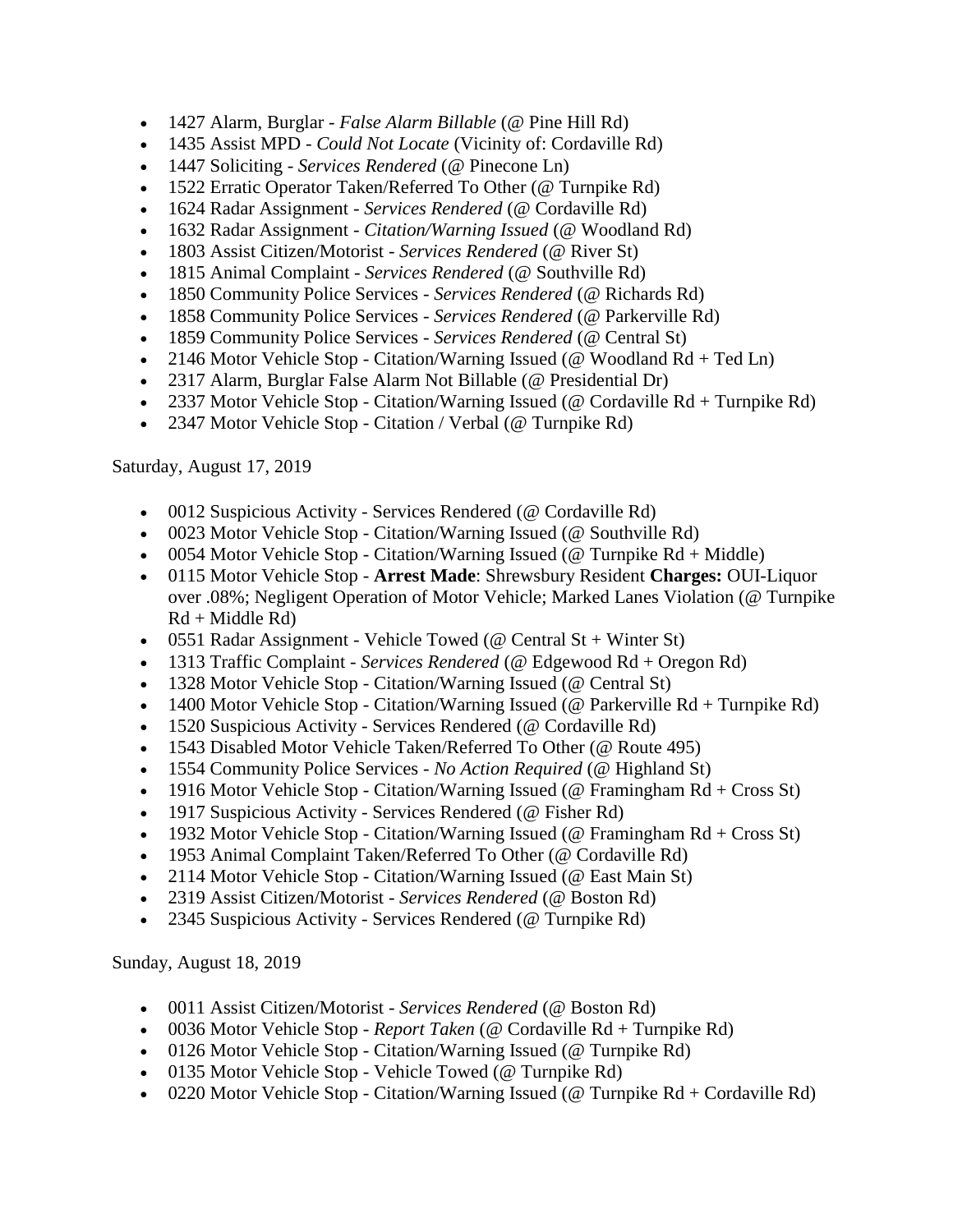- 0334 Alarm, Burglar *False Alarm Billable* (@ Turnpike Rd)
- 0603 Alarm, Burglar *False Alarm Billable* (@ Cordaville Rd)
- 1137 Animal Complaint *Services Rendered* (@ Clemmons St)
- 1308 **Motor Vehicle Accident** No Personal Injury Reported *Report Taken* (@ Oak Hill Rd)
- 1317 **Motor Vehicle Accident** No Personal Injury Reported *Report Taken* (@ Turnpike  $Rd + Winter St$
- 1401 Traffic Complaint Removed Hazard (@ Latisquama Rd)
- 1528 Motor Vehicle Stop Citation/Warning Issued (@ Cordaville Rd)
- 1548 Motor Vehicle Stop Citation/Warning Issued (@ Southville Rd + Parkerville Rd)
- 1614 Disabled Motor Vehicle Unfounded (@ Turnpike Rd)
- 1624 Motor Vehicle Stop Vehicle Towed (@ Turnpike Rd)
- 1652 Disabled Motor Vehicle Removed Hazard (@ Boston Rd)
- 1754 Erratic Operator Unfounded (@ Turnpike Rd)
- 1807 Motor Vehicle Stop Citation / Verbal (@ Walker St)
- 1814 Motor Vehicle Stop Citation / Verbal (@ Turnpike Rd)
- 1821 Motor Vehicle Stop Citation / Verbal (@ Turnpike Rd)
- 1824 Erratic Operator Unfounded (@ Turnpike  $Rd + Cordaville Rd$ )
- 1835 Motor Vehicle Stop Citation/Warning Issued (@ Turnpike Rd)
- 1850 Disabled Motor Vehicle *Services Rendered* (@ Main St)
- 1917 Assist Citizen/Motorist *Services Rendered* (@ Newton St)
- 1931 Motor Vehicle Stop Citation/Warning Issued (@ Turnpike Rd + Cordaville Rd)
- 1944 Suspicious Activity *No Action Required* (@ Turnpike Rd)
- 1950 Motor Vehicle Stop Citation/Warning Issued (@ Turnpike  $Rd + Cordaville Rd$ )
- 2006 Motor Vehicle Stop Citation/Warning Issued (@ Cordaville Rd)
- 2023 Motor Vehicle Stop Citation/Warning Issued (@ Southville Rd)
- 2042 Motor Vehicle Stop Citation/Warning Issued (@ East Main St)
- 2055 Motor Vehicle Stop Citation/Warning Issued (@ Central St + Boston Rd)
- 2108 Motor Vehicle Stop Citation/Warning Issued (@ Turnpike  $Rd +$  White Bagley Rd)
- 2155 Suspicious Activity *Report Taken* (@ Blueberry Ln)

Monday, August 19, 2019

- 0005 Suspicious Activity Services Rendered (@ Cordaville Rd)
- 0023 Motor Vehicle Stop Citation / Verbal (@ Turnpike  $Rd + Middle Rd$ )
- 0035 Motor Vehicle Stop Citation / Verbal (@ Turnpike  $Rd$  + Cordaville  $Rd$ )
- 0044 Suspicious Activity Services Rendered (@ Parkerville Rd)
- 0053 Suspicious Activity Services Rendered (@ Turnpike Rd)
- 0601 Alarm, Burglar *False Alarm Billable* (@ Cordaville Rd)
- 0730 9-1-1 Accidental *Services Rendered* (@ Northboro Rd)
- 0815 Escort *Services Rendered* (@ Main St)
- 0832 Assist Other Agency *Services Rendered* (@ Main St)
- 1003 Lost And Found *Services Rendered* (@ Learned St)
- 1011 Escort/Transport *Services Rendered* (@ Main St)
- 1102 Motor Vehicle Stop Citation/Warning Issued ( $@$  Main St + Johnson Rd)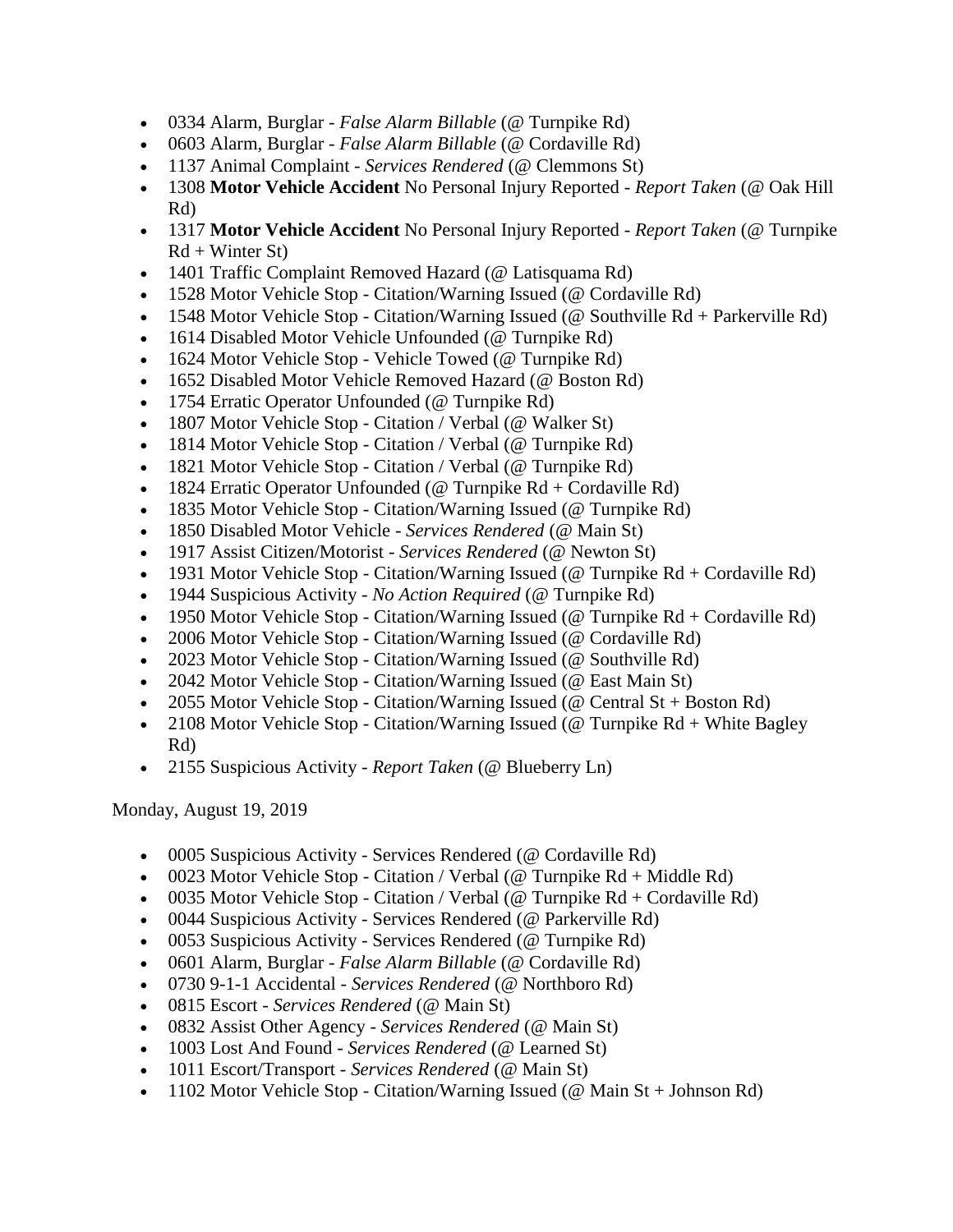- 1111 Motor Vehicle Stop Citation/Warning Issued (@ Northboro Rd)
- 1132 Motor Vehicle Stop Citation/Warning Issued (@ Middle Rd)
- 1335 Motor Vehicle Stop Citation/Warning Issued (@ Turnpike  $Rd + Middle Rd$ )
- 1553 Motor Vehicle Stop Citation/Warning Issued (@ Richards Rd + Atwood St)
- 1634 Motor Vehicle Stop Citation/Warning Issued (@ Turnpike  $Rd +$  Deerfoot  $Rd$ )
- 1703 Motor Vehicle Stop Citation/Warning Issued (@ White Bagley  $Rd +$  Partridge Hill Rd)
- 1720 Motor Vehicle Stop Citation/Warning Issued (@ Turnpike  $Rd +$  Deerfoot  $Rd$ )
- 1741 Motor Vehicle Stop Citation/Warning Issued (@ Parkerville Rd)
- 1752 Motor Vehicle Stop Citation/Warning Issued (@ Southville  $Rd + Valade Ct$ )
- 1820 Motor Vehicle Stop Citation/Warning Issued (@ Cordaville  $Rd + Mt$  Vickery  $Rd$ )
- 1939 Harassment Complaint *Report Taken* (@ Madison Pl)
- 2111 Motor Vehicle Stop Citation/Warning Issued (@ Boston Rd + White Bagley Rd)
- 2122 Assist Citizen *Services Rendered* (@ Banfill Ln)
- 2125 Motor Vehicle Stop Citation/Warning Issued (@ Turnpike Rd + Breakneck Hill Rd)
- 2135 Motor Vehicle Stop Citation/Warning Issued (@ Turnpike Rd)
- 2157 Motor Vehicle Stop Citation/Warning Issued (@ Turnpike Rd)
- 2317 Motor Vehicle Stop Citation/Warning Issued (@ Framingham Rd)
- 2324 Suspicious Activity Services Rendered (@ Framingham Rd)
- 2336 Motor Vehicle Stop Citation/Warning Issued (@ Framingham Rd)
- 2348 Motor Vehicle Stop Citation/Warning Issued (@ Turnpike Rd + Parkerville Rd)
- 2354 Suspicious Activity Services Rendered (@ Turnpike Rd)
- 2356 Suspicious Activity Services Rendered (@ Cordaville Rd)
- 2359 Suspicious Activity *Report Taken* (@ Turnpike Rd)

Tuesday, August 20, 2019

- 0135 Suspicious Activity Services Rendered (@ Main St)
- 0152 Suspicious Activity Services Rendered (@ Coslin Dr)
- $\bullet$  0155 Suspicious Activity Services Rendered (@ Turnpike Rd + Deerfoot Rd)
- 0209 Motor Vehicle Stop Citation/Warning Issued (@ Turnpike Rd)
- 0218 Suspicious Activity Services Rendered (@ Turnpike Rd)
- 0505 Radar Assignment *No Action Required* (@ Woodland Rd + Oregon Rd)
- 0541 Motor Vehicle Stop Citation/Warning Issued ( $@$  Oak Hill Rd + Asaree Dr)
- 0602 Motor Vehicle Stop Citation/Warning Issued (@ Northboro  $Rd + Johnson Rd$ )
- 0744 Radar Assignment *No Action Required* (@ Mt Vickery Rd)
- 0749 **Motor Vehicle Accident** Property Damage Only *Report Taken* (@ Turnpike Rd)
- 0815 Escort *Services Rendered* (@ Main St)
- 0821 Traffic Lights Inoperable Taken/Referred To Other (@ Turnpike Rd + Crystal Pond Rd)
- 0842 Suspicious Activity Unfounded ( $\omega$  Sears Rd + Main St)
- 1125 Escort *Services Rendered* (@ Boston Rd)
- 1301 Motor Vehicle Stop Citation/Warning Issued (@ Richards Rd + Parkerville Rd)
- 1402 Motor Vehicle Stop Citation / Verbal (@ Mt Vickery Rd)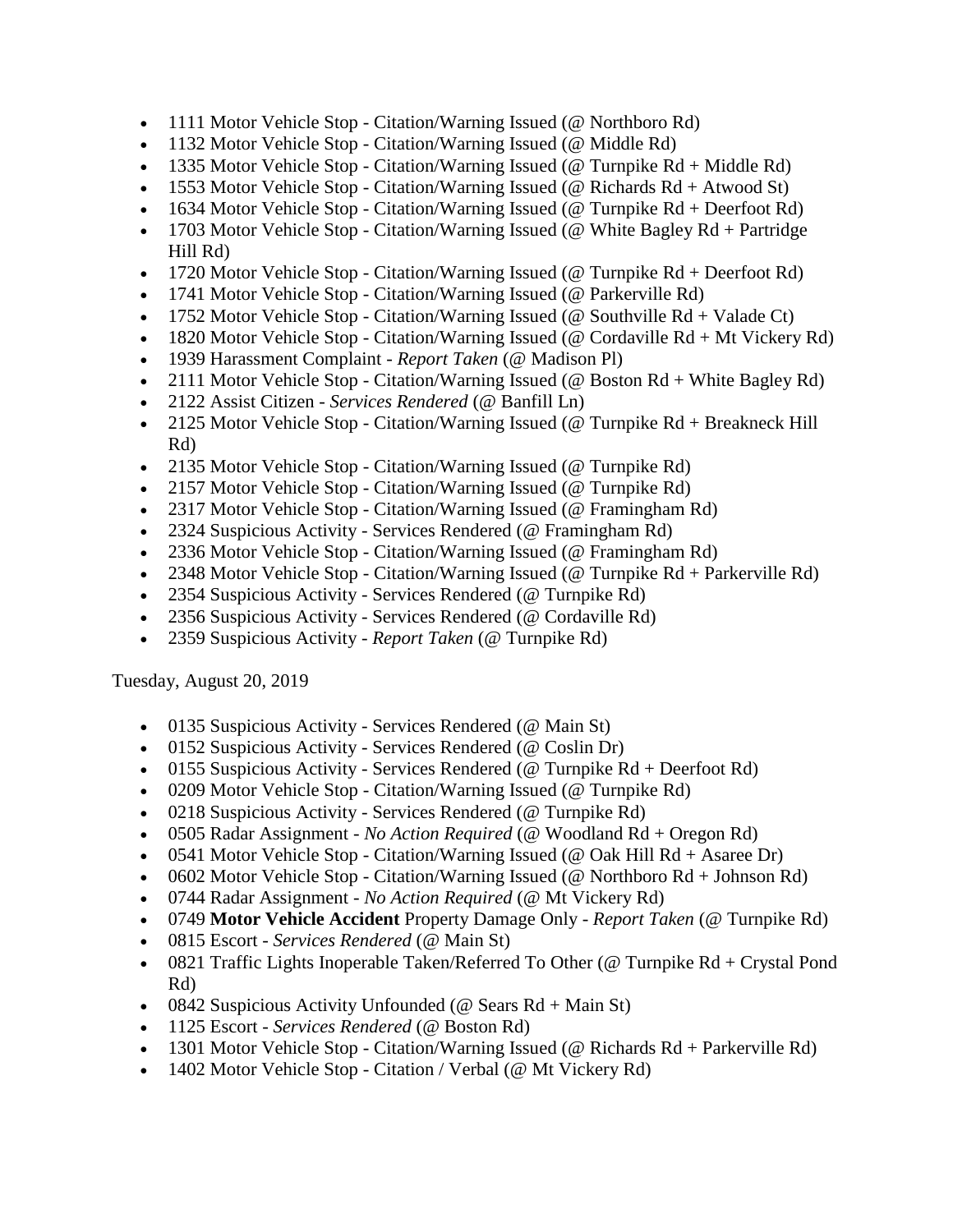- 1417 **Motor Vehicle Accident With Injuries** *Report Taken* (@ Turnpike Rd + Middle Rd)
- $\bullet$  1425 F-Wires Down Taken/Referred To Other (@ Main St + Parkerville Rd)
- 1503 Motor Vehicle Stop *Services Rendered* (@ Central St)
- 1535 Motor Vehicle Stop Citation/Warning Issued (@ Main St)
- 1540 Motor Vehicle Stop Citation/Warning Issued (@ Cordaville Rd)
- 1547 Motor Vehicle Stop Citation/Warning Issued (@ Main St)
- 1555 Motor Vehicle Stop Citation/Warning Issued (@ Central St)
- 1607 Motor Vehicle Stop Citation/Warning Issued (@ Coslin Dr)
- 1614 Radar Assignment *No Action Required* (@ Central St)
- 1614 Motor Vehicle Stop Citation/Warning Issued (@ Boston Rd)
- 1620 Motor Vehicle Stop Citation/Warning Issued (@ Boston Rd)
- 1635 Motor Vehicle Stop Citation/Warning Issued (@ Central St + Reservoir Dr)
- 1635 Radar Assignment *Citation/Warning Issued* (@ Woodland Rd)
- 1641 Motor Vehicle Stop Citation/Warning Issued ( $@$  Boston Rd + Central St)
- 1651 Motor Vehicle Stop Citation/Warning Issued ( $@$  Boston Rd + White Bagley Rd)
- 1656 Motor Vehicle Stop Citation/Warning Issued (@ Boston Rd)
- 1714 Animal Complaint *Report Taken* (@ Peggy Dr)
- 1748 Assist Citizen/Motorist *Services Rendered* (@ Nipmuc Ln)
- 2203 Suspicious Activity Services Rendered (@ Turnpike Rd)
- 2210 **Motor Vehicle Accident** Unknown Injury *Services Rendered* (@ [Fra] Worcester Rd)
- 2222 Assist WPD *Report Taken* (@ Main St)

Wednesday, August 21, 2019

- 0048 Motor Vehicle Stop Citation/Warning Issued (@ Framingham Rd + East Main St)
- 0118 Motor Vehicle Stop Citation/Warning Issued (@ Marlboro  $Rd + Cross St$ )
- 0125 Suspicious Activity Services Rendered (@ Central St)
- 0143 Motor Vehicle Stop *Services Rendered* (@ Turnpike Rd)
- 0201 Suspicious Activity Services Rendered (@ Framingham Rd)
- 0218 Suspicious Activity Services Rendered (@ Turnpike Rd)
- 0506 Radar Assignment *Citation/Warning Issued* (@ Central St + Winter St)
- 0530 Radar Assignment *No Action Required* (@ Woodland Rd + Breakneck Hill Rd)
- 0604 Motor Vehicle Stop Citation/Warning Issued (@ Cordaville  $Rd + Mt$  Vickery  $Rd$ )
- 0623 Assist WPD *Report Taken* (@ Main St)
- 0701 **Motor Vehicle Accident** Property Damage Only Removed Hazard (@ Main St)
- 0739 Car Seat Installation *Services Rendered* (@ Turnpike Rd)
- 1122 Traffic Complaint Unfounded ( $@$  Framingham  $Rd + Marlboro Rd)$
- 1144 Motor Vehicle Stop Citation/Warning Issued (@ Ledge Hill  $Rd + W$ yeth Cir)
- 1230 Community Police Services *Services Rendered* (@ Wyeth Cir)
- 1949 Animal Complaint *Services Rendered* (@ Mt Vickery Rd)
- 1952 Animal Complaint *Report Taken* (@ Macneil Dr)
- 2023 Motor Vehicle Stop Citation / Verbal (@ Cordaville Rd)

Thursday, August 22, 2019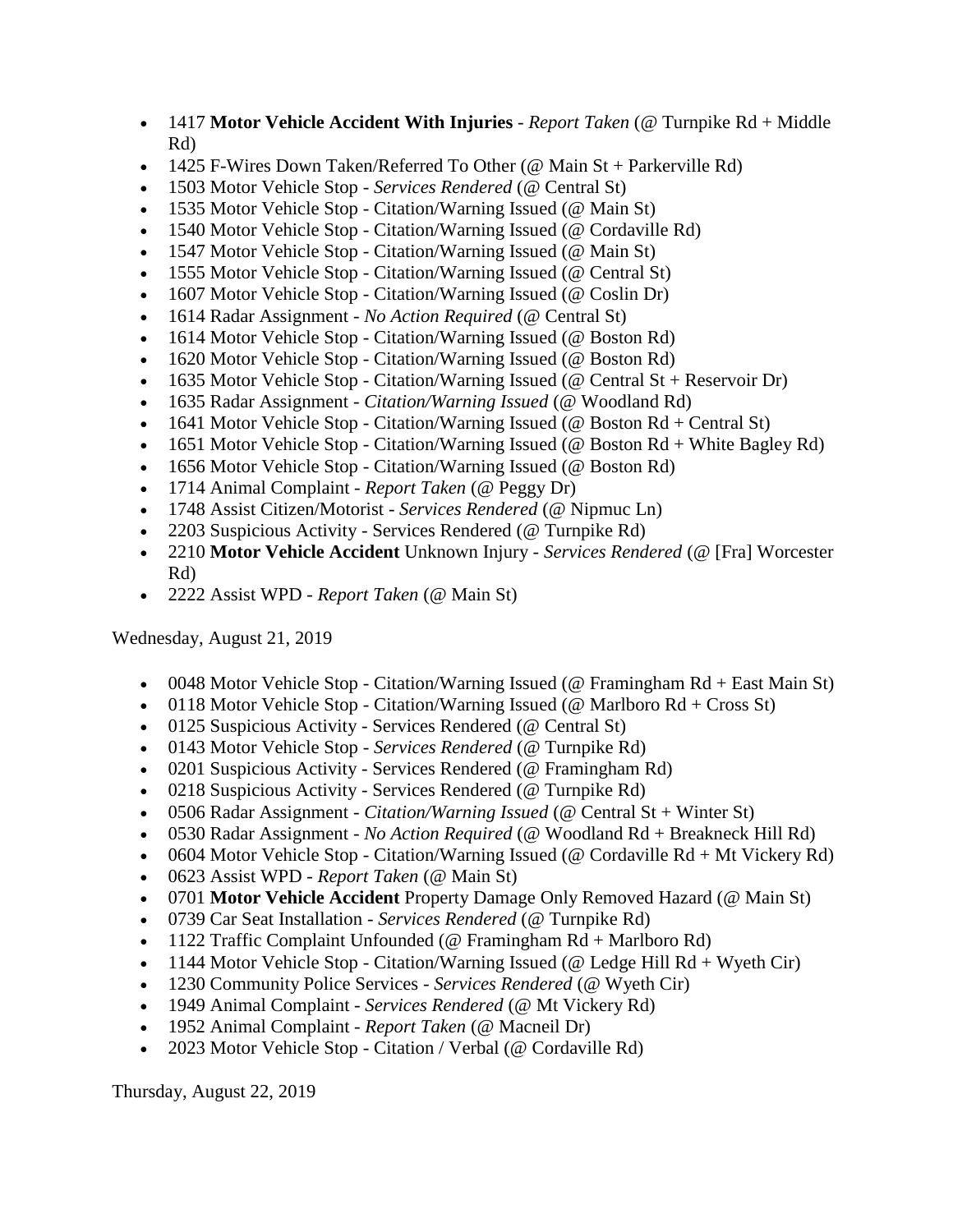- 0610 Arrest **Arrest Made**: Marlborough Resident **Charges:** Speeding; License Suspended, Op Motor Vehicle With (@ Jericho Hill Rd + Fisher Rd)
- 0857 General Info *Services Rendered*)
- 0916 Traffic Complaint *Services Rendered* (@ Woodland Rd)
- 0946 Disabled Motor Vehicle *Services Rendered* (@ Turnpike Rd + Crystal Pond Rd)
- 1037 Motor Vehicle Stop Citation/Warning Issued ( $@$  Turnpike Rd + Cordaville Rd)
- 1140 Motor Vehicle Stop Citation/Warning Issued (@ Central St)
- 1231 Disabled Motor Vehicle *Services Rendered* (@ Turnpike Rd + Cordaville Rd)
- 1344 Motor Vehicle Stop Citation/Warning Issued (@ Turnpike Rd)
- 1359 Radar Assignment *Services Rendered* (@ Southville Rd + Harrington Ct)
- 1411 Department Business *Report Taken*)
- 1416 **Motor Vehicle Accident** No Personal Injury Reported *Report Taken* (@ Southville Rd)
- 1520 Radar Assignment *No Action Required* (@ Cordaville Rd)
- 1535 Assist Citizen/Motorist *Services Rendered* (@ Boston Rd)
- 1545 General Info *Services Rendered*)
- 1608 Motor Vehicle Stop Citation/Warning Issued (@ Woodland  $Rd + Carolyn Ter$ )
- 1618 Disabled Motor Vehicle Removed Hazard (@ Cordaville Rd)
- 1637 Motor Vehicle Stop Citation/Warning Issued (@ Southville Rd)
- 1641 Disabled Motor Vehicle Removed Hazard (@ Cordaville  $Rd + Main St$ )
- 1748 Motor Vehicle Stop Citation/Warning Issued (@ Marlboro Rd)
- 1801 Disabled Motor Vehicle Removed Hazard (@ Turnpike Rd + Crystal Pond Rd)
- 1817 Road Hazard *Services Rendered* (@ Boston Rd)
- 1827 Suspicious Activity *Report Taken* (@ Brigham St)
- 1849 Road Hazard *Services Rendered* (@ Boston Rd)
- 1913 Motor Vehicle Stop Citation / Verbal (@ Marlboro Rd)
- 1920 Disabled Motor Vehicle Removed Hazard (@ Main St)
- 2003 Motor Vehicle Stop Citation / Verbal (@ Oak Hill Rd)
- 2011 Motor Vehicle Stop Citation/Warning Issued (@ Cordaville Rd + Richards Rd)
- 2029 Motor Vehicle Stop Citation/Warning Issued (@ Turnpike  $Rd + Cordaville Rd$ )
- 2040 Motor Vehicle Stop Citation/Warning Issued (@ Turnpike Rd)
- 2107 Alarm, Burglar *False Alarm Billable* (@ Main St)
- 2116 Motor Vehicle Stop Citation/Warning Issued (@ Turnpike Rd)
- 2128 Disabled Motor Vehicle Removed Hazard ( $@$  Turnpike Rd + Winter St)
- 2137 Motor Vehicle Stop Citation/Warning Issued (@ Turnpike Rd)
- 2145 Motor Vehicle Stop Citation/Warning Issued (@ Framingham  $Rd + E$  Main St)
- 2155 Motor Vehicle Stop Vehicle Towed (@ Framingham  $Rd + East Main St$ )
- 2354 Motor Vehicle Stop Citation/Warning Issued (@ Boston Rd + William Onthank Ln)

Friday, August 23, 2019

- 0006 Motor Vehicle Stop Citation/Warning Issued (@ Boston  $Rd + Kallander Dr$ )
- 0013 Motor Vehicle Stop Citation / Verbal ( $@$  Boston Rd + Valley Rd)
- 0023 Motor Vehicle Stop Citation/Warning Issued (@ Framingham Rd + Maplecrest Dr)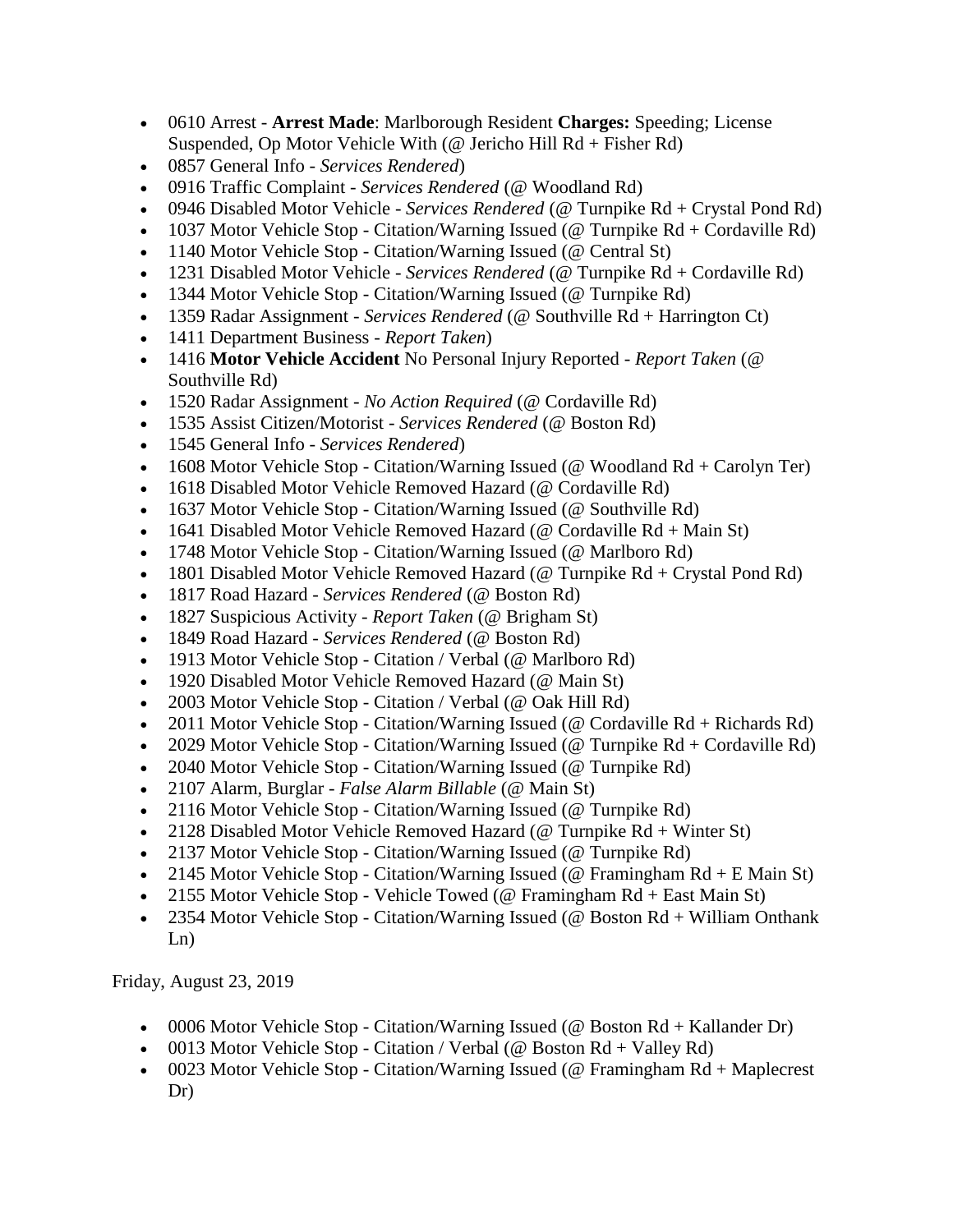- 0046 Suspicious Activity Services Rendered (@ Turnpike Rd)
- 0801 Motor Vehicle Stop Citation/Warning Issued ( $@$  Turnpike Rd + Cordaville Rd)
- 0817 Motor Vehicle Stop Citation/Warning Issued (@ Central St)
- 0825 Radar Assignment *Services Rendered* (@ Boston Rd + Central St)
- 0829 Motor Vehicle Stop Citation/Warning Issued (@ Turnpike  $Rd +$  Deerfoot  $Rd$ )
- 0846 Motor Vehicle Stop Citation/Warning Issued (@ Boston  $Rd + New York$  Ave)
- 0858 Court Assignment *Services Rendered* (@ Oak St)
- 0909 Motor Vehicle Stop Citation/Warning Issued (@ Turnpike Rd)
- 0911 Motor Vehicle Stop Citation/Warning Issued (@ Willow St)
- 0944 Radar Assignment *No Action Required* (@ Northboro Rd)
- 0952 Motor Vehicle Stop Vehicle Towed (@ Cordaville  $Rd + Turnpike Rd$ )
- 1251 Alarm, Burglar False Alarm Not Billable (@ Stonebrook Ct)
- 1524 Alarm, Burglar *False Alarm Billable* (@ Andrews Way)
- 1557 Motor Vehicle Stop Citation/Warning Issued (@ Woodland Rd + Breakneck Hill Rd)
- 1611 Motor Vehicle Stop Citation/Warning Issued (@ Breakneck Hill Rd + Turnpike Rd)
- 1619 Motor Vehicle Stop Citation / Verbal (@ Turnpike  $Rd + Woodland Rd)$
- 1625 Motor Vehicle Stop Citation/Warning Issued (@ Turnpike Rd + Oak Hill Rd)
- 1642 Traffic Complaint *Services Rendered* (@ Chestnut Hill Rd)
- 1831 Community Police Services *Services Rendered* (@ Main St)
- 1910 Motor Vehicle Stop Citation/Warning Issued (@ Turnpike Rd + Middle Rd)
- 1928 Motor Vehicle Stop Citation/Warning Issued (@ Cordaville  $Rd + Rockpoint Rd$ )
- 1946 Motor Vehicle Stop Citation/Warning Issued (@ Framingham Rd)
- 1947 Motor Vehicle Stop Citation/Warning Issued (@ Framingham Rd)
- 1949 Motor Vehicle Stop Citation/Warning Issued (@ Turnpike Rd)
- 1954 Motor Vehicle Stop Citation/Warning Issued ( $@$  Turnpike Rd + Woodland Rd)
- 1958 Motor Vehicle Stop Citation/Warning Issued (@ Framingham Rd)
- 2003 Motor Vehicle Stop Vehicle Towed (@ Framingham  $Rd + East Main St$ )
- 2004 Motor Vehicle Stop Vehicle Towed (@ Turnpike Rd)
- 2015 Motor Vehicle Stop Citation/Warning Issued (@ Turnpike Rd)
- 2025 Motor Vehicle Stop Citation/Warning Issued (@ Framingham Rd + East Main St)
- 2029 Motor Vehicle Stop Citation/Warning Issued (@ Turnpike Rd)
- 2033 Motor Vehicle Stop Citation/Warning Issued (@ Framingham Rd + East Main St)

Saturday, August 24, 2019

- 0029 Serve Warrant **Arrest Made**: Southborough Resident **Charges:** Warrant Arrest (@ Woodbury Rd)
- 0434 Alarm, Burglar *False Alarm Billable* (@ Turnpike Rd)
- 0811 Motor Vehicle Stop Citation / Verbal (@ Framingham Rd)
- 0821 Motor Vehicle Stop Citation/Warning Issued (@ Framingham Rd + East Main St)
- 0848 Motor Vehicle Stop Citation/Warning Issued (@ Northboro  $Rd + Johnson Rd$ )
- 0934 Motor Vehicle Stop Citation/Warning Issued (@ Turnpike Rd)
- 1008 F-Carbon Monoxide Alarm *Services Rendered* (@ Winchester St)
- 1031 Motor Vehicle Stop Citation/Warning Issued (@ Framingham Rd)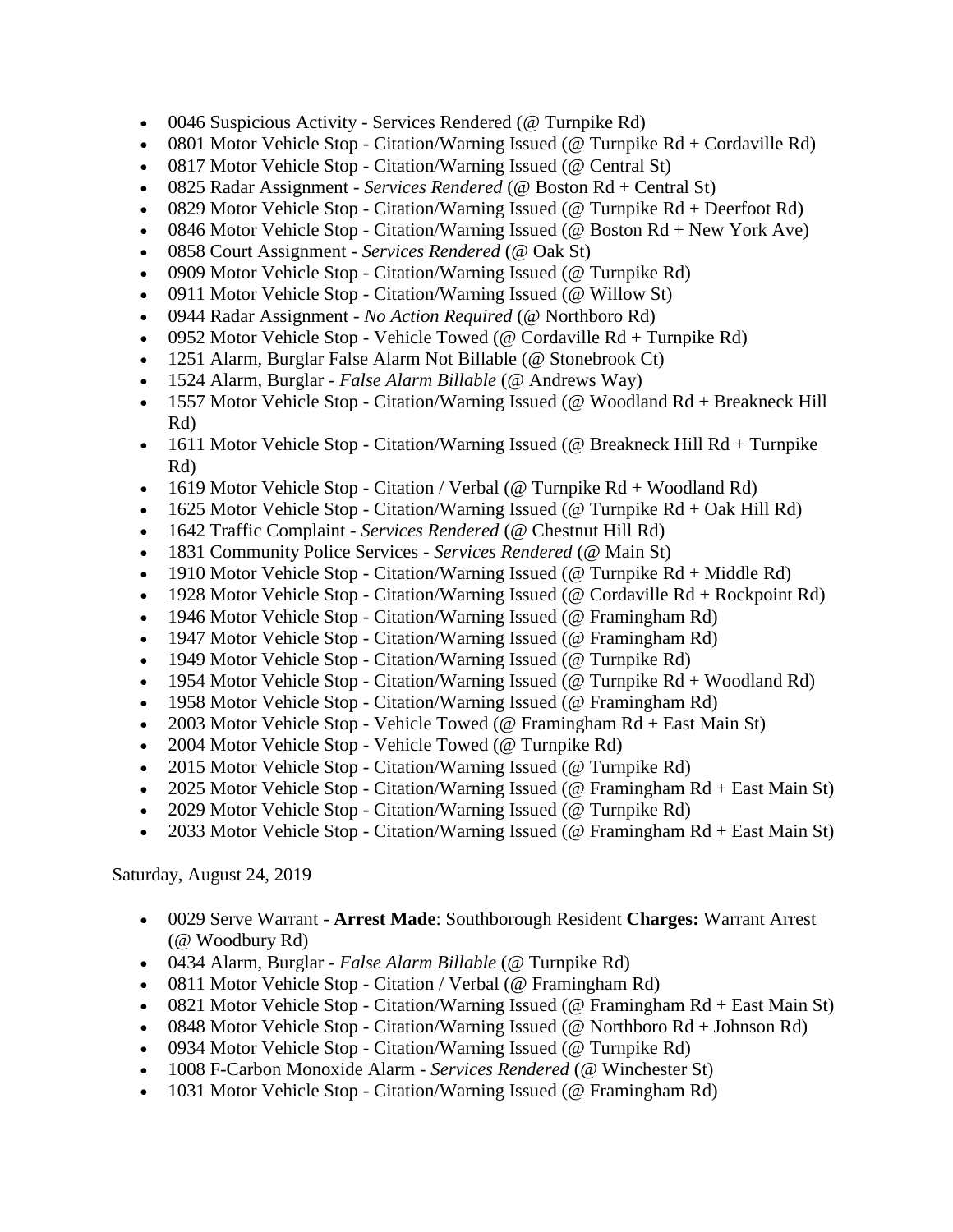- 1108 Alarm, Burglar *False Alarm Billable* (@ Boston Rd)
- 1123 Erratic Operator Unfounded (@ Turnpike Rd)
- $\bullet$  1133 Motor Vehicle Stop Citation/Warning Issued (@ Boston Rd + Brewer Ln)
- 1142 Motor Vehicle Stop Citation/Warning Issued (@ Turnpike Rd)
- 1151 Road Hazard *Services Rendered* (@ Walnut Dr)
- 1302 Disabled Motor Vehicle *Services Rendered* (@ Turnpike Rd)
- 1307 Motor Vehicle Stop Citation / Verbal (@ Turnpike  $Rd + Flagg Rd$ )
- 1449 Assist Citizen/Motorist *Services Rendered* (@ Main St)
- 1643 Escort/Transport *Services Rendered* (@ Main St)
- 1700 Lost And Found *Services Rendered* (@ Main St)
- 1830 Department Business *No Action Required* )
- 2058 Road Hazard *Services Rendered* (@ Main St + Cordaville Rd)
- 2142 Assist Citizen/Motorist *Services Rendered* (@ Turnpike Rd)
- 2229 **Attempted Burglary**  *Report Taken* (@ Parkerville Rd)

Sunday, August 25, 2019

- 0119 Assist MSP *Services Rendered* (@ Turnpike Rd)
- 0326 Alarm, Burglar False Alarm Not Billable (@ Gilmore Rd)
- 0829 Motor Vehicle Stop Citation/Warning Issued ( $@$  Boston Rd + Meadow Ln)
- 1019 Escort *Services Rendered* (@ Boston Rd)
- 1239 Department Business *Services Rendered*)
- 1247 9-1-1 Abandoned *Services Rendered* (@ Boston Rd)
- 1300 Escort *Services Rendered* (@ Boston Rd)
- 1309 Motor Vehicle Stop Citation/Warning Issued (@ Cordaville Rd + Mt Vickery Rd)
- 1314 Suspicious Activity Unfounded (@ Burnett Rd)
- 1339 Motor Vehicle Stop Citation/Warning Issued (@ Northboro  $Rd + Johnson Rd$ )
- 1345 Motor Vehicle Stop Citation / Verbal (@ Cordaville  $Rd +$  Turnpike  $Rd$ )
- 1449 **Motor Vehicle Accident** Property Damage Only *Services Rendered* (@ Turnpike  $Rd + White$  Bagley  $Rd$ )
- 1719 Disabled Motor Vehicle *Services Rendered* (@ Cordaville Rd)
- 1904 Motor Vehicle Stop Citation/Warning Issued (@ Turnpike  $Rd + Oak$  Hill  $Rd$ )
- 1910 Motor Vehicle Stop Citation/Warning Issued ( $@$  Turnpike Rd + Brook Ln)
- 1926 Animal Complaint Taken/Referred To Other (@ Jericho Hill Rd)
- 1949 Department Business *Services Rendered*)
- 2104 Assist Citizen *Services Rendered* (@ Kidder Ln)

Monday, August 26, 2019

- 0105 Assist UMass Memorial *Services Rendered* (@ Middle Rd)
- 0432 Alarm, Burglar *False Alarm Billable* (@ Turnpike Rd)
- 0544 Motor Vehicle Stop Citation / Verbal (@ Turnpike  $Rd + B$ reakneck Hill Rd)
- 0845 Court Assignment *Services Rendered* (@ [Wes] Oak St)
- 0858 Traffic Control *Citation/Warning Issued* (@ Boston Rd + Central St)
- 0920 Motor Vehicle Stop Citation/Warning Issued (@ Marlboro Rd)
- 0957 Animal Complaint Unfounded (@ Newton St)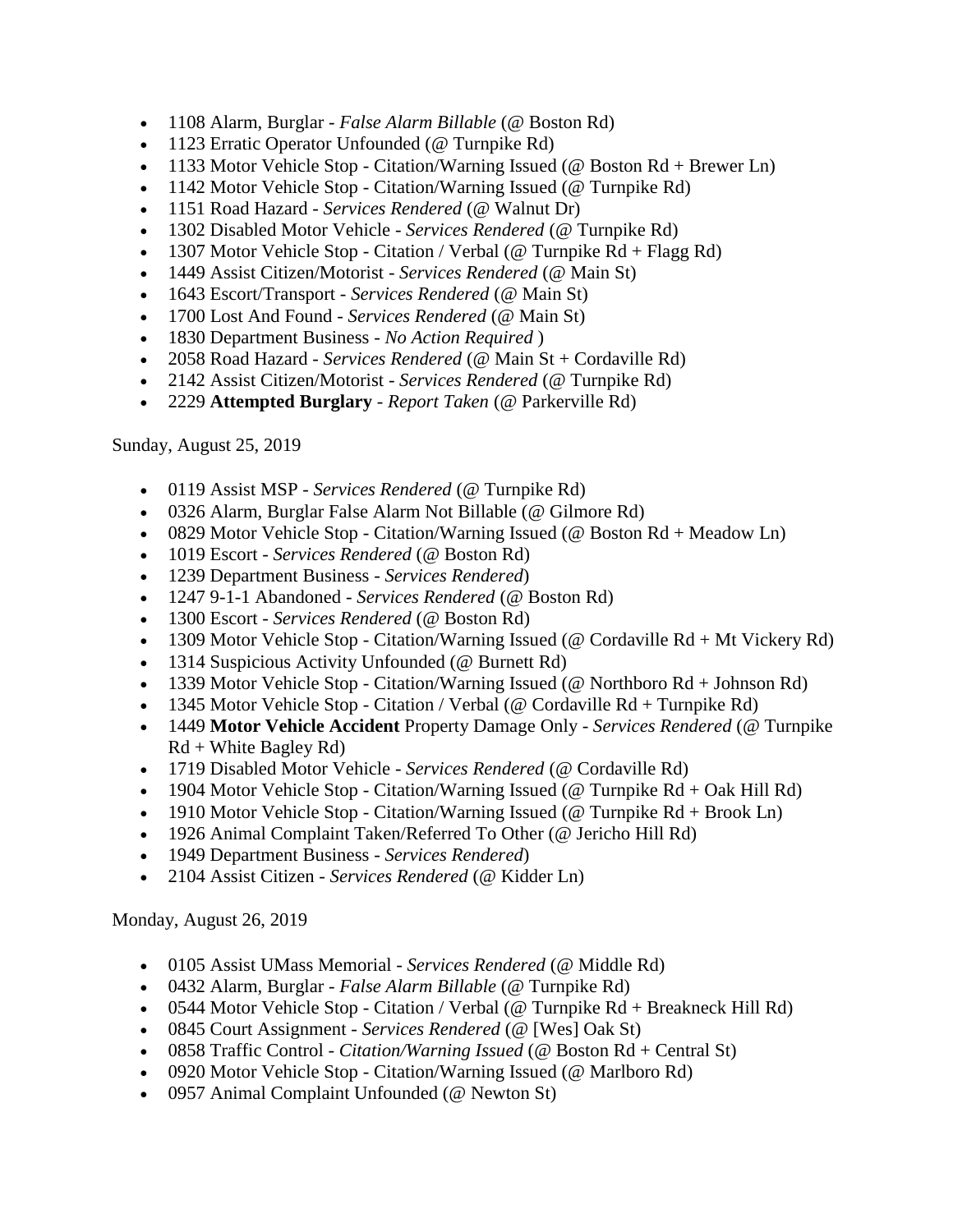- 1034 Motor Vehicle Stop Citation/Warning Issued (@ Central St)
- 1141 Motor Vehicle Stop Citation / Verbal ( $@$  Main St + Common St)
- 1233 Erratic Operator Unfounded (@ Oak Hill  $Rd + Turnpike Rd$ )
- 1302 **Motor Vehicle Accident** Property Damage Only Vehicle Towed (@ Turnpike Rd + White Bagley Rd)
- 1623 Soliciting *Services Rendered*) Location: Town of Southborough)
- 1810 Radar Assignment *Citation/Warning Issued* (@ Southville Rd)
- 2029 Assist Westborough Pd *Report Taken* (@ Main St)
- 2326 Alarm, Burglar *False Alarm Billable* (@ Turnpike Rd)
- 2346 Motor Vehicle Stop Citation/Warning Issued (@ Turnpike Rd + Crystal Pond Rd)

Tuesday, August 27, 2019

- 0002 Motor Vehicle Stop Citation / Verbal (@ Turnpike  $Rd + Middle Rd$ )
- 0033 Motor Vehicle Stop Citation/Warning Issued (@ Framingham  $Rd + Cross St$ )
- 0042 Motor Vehicle Stop Citation/Warning Issued (@ Framingham  $Rd$  + Cross St)
- 0047 Motor Vehicle Stop Citation/Warning Issued (@ Turnpike Rd + Parkerville Rd)
- 0108 Motor Vehicle Stop Citation/Warning Issued ( $@$  Cordaville Rd + Turnpike Rd)
- 0119 Motor Vehicle Stop Citation/Warning Issued (@ Turnpike  $Rd + Crystal$  Pond  $Rd$ )
- 0133 Suspicious Activity Services Rendered (@ Turnpike Rd)
- 0517 Radar Assignment *Citation/Warning Issued* (@ Central St + Winter St)
- 0519 Radar Assignment *Citation/Warning Issued* (@ Oak Hill Rd)
- 0614 Motor Vehicle Stop Vehicle Towed (@ Turnpike Rd)
- 0726 Community Police Services *Services Rendered* (@ Parkerville Rd)
- 0735 Motor Vehicle Stop Citation/Warning Issued (@ White Bagley  $Rd + Boston Rd$ )
- 0809 Animal Complaint *Services Rendered* (@ Main St)
- 0816 Motor Vehicle Stop Citation/Warning Issued (@ Turnpike Rd)
- 0844 Motor Vehicle Stop Citation / Verbal (@ Cordaville Rd)
- 0859 Motor Vehicle Stop Vehicle Towed (@ Turnpike Rd)
- 0935 Road Hazard Removed Hazard (@ Cordaville Rd)
- 0945 Court Assignment Removed Hazard (@ Oak St)
- 1234 Car Seat Installation *Services Rendered* (@ Main St)
- 1414 **Motor Vehicle Accident** Property Damage Only *Report Taken* (@ Turnpike Rd)
- 1513 Radar Assignment *Citation/Warning Issued* (@ Cordaville Rd)
- 1554 Assist Citizen/Motorist *Services Rendered* (@ Turnpike Rd)
- 1559 Radar Assignment *Services Rendered* (@ Middle Rd + Mt Vickery Rd)
- 1604 Motor Vehicle Stop Citation/Warning Issued (@ Framingham  $Rd + East Main St$ )
- 1611 Motor Vehicle Stop Citation/Warning Issued (@ Framingham Rd + Maplecrest Dr)
- 1616 Motor Vehicle Stop Citation/Warning Issued (@ Framingham Rd + Maplecrest Dr)
- 1621 Motor Vehicle Stop Citation/Warning Issued (@ Framingham Rd + Maplecrest) Dr)
- 1628 Motor Vehicle Stop Citation/Warning Issued (@ Framingham Rd + Maplecrest Dr)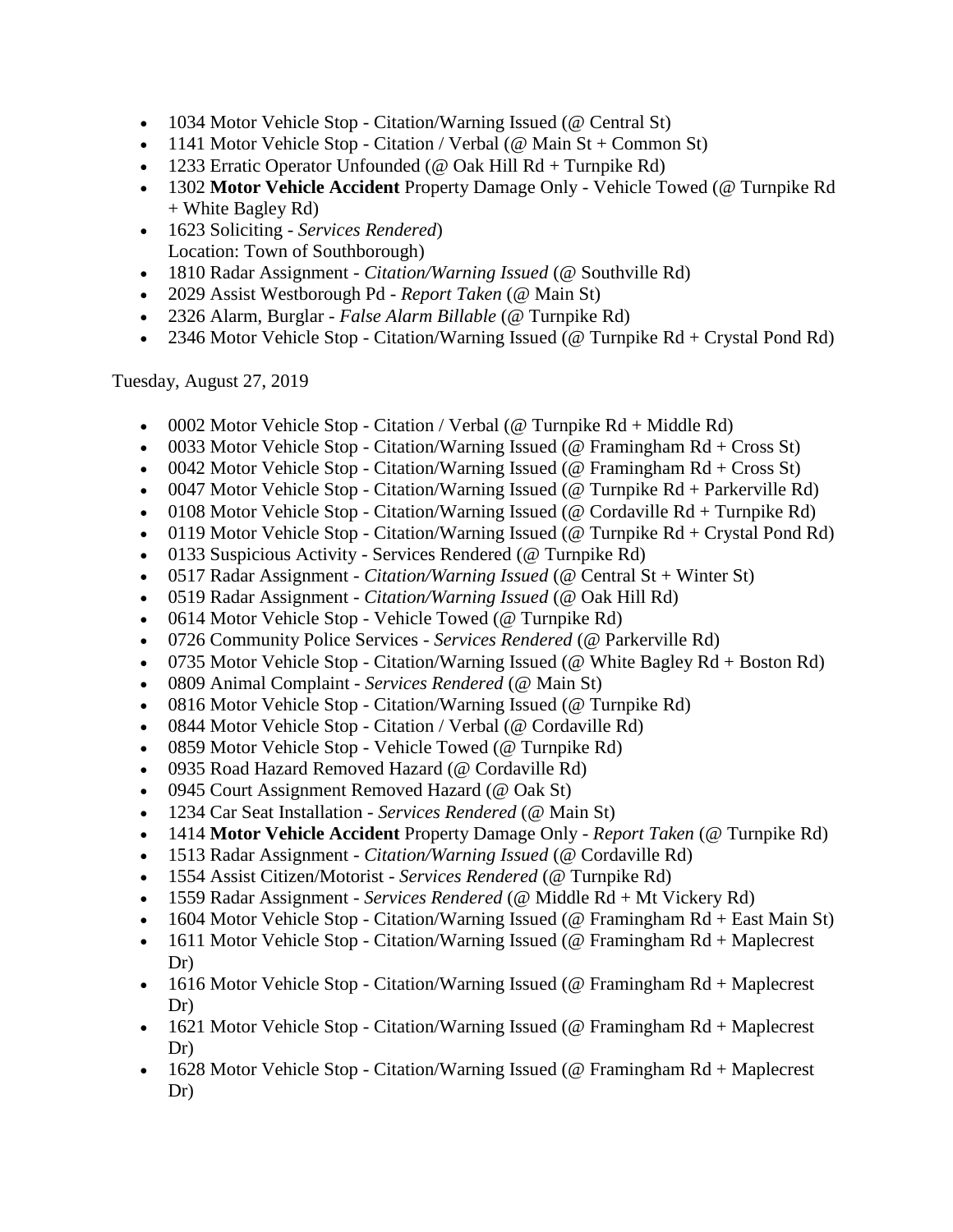- 1639 Motor Vehicle Stop Citation/Warning Issued (@ Central St)
- 1652 Motor Vehicle Stop Citation/Warning Issued (@ Main St)
- 1709 9-1-1 Accidental *Services Rendered* (@ Gilmore Rd)
- 2011 Suspicious Activity *Report Taken* (@ Latisquama Rd)
- 2102 Erratic Operator *Could Not Locate* (@ Turnpike Rd)
- 2307 Suspicious Activity Services Rendered (@ Turnpike Rd)
- 2325 Motor Vehicle Stop **Arrest Made**: Leominster Resident **Charges:** Speeding; License Suspended, Op Motor Vehicle With; License Not In Possession (@ Turnpike Rd)
- 2347 Motor Vehicle Stop **Arrest Made**: Everett Resident **Charges:** OUI-Liquor over .08%; Negligent Operation of Motor Vehicle; Move Over Law; Drug, Possess Class A (@ Turnpike Rd)

Wednesday, August 28, 2019

- 0041 Suspicious Activity Services Rendered (@ Turnpike Rd)
- 0104 Suspicious Activity Services Rendered (@ Turnpike Rd)
- 0244 Disturbance *Report Taken* (@ High St)
- 0440 Escort/Transport *Services Rendered* (@ [Wes] Turnpike)
- 0445 Suspicious Activity Services Rendered (@ Cordaville Rd)
- 0457 Motor Vehicle Stop Citation / Verbal (@ Cordaville Rd)
- 0628 Motor Vehicle Stop Citation/Warning Issued (@ Woodland Rd)
- 0708 Traffic Complaint *Services Rendered* (@ Turnpike Rd + White Bagley Rd)
- 0720 Traffic Control *Services Rendered* (@ Parkerville Rd)
- 0739 Traffic Control *Services Rendered* (@ Richards Rd)
- 0740 Traffic Control *Services Rendered* (@ Cordaville Rd)
- 0744 Serve Summons *Services Rendered* (@ Latisquama Rd)
- 0756 Serve Summons *Services Rendered* (@ Oak Hill Rd)
- 0851 Motor Vehicle Stop Citation / Verbal (@ Turnpike Rd)
- 0925 Parking Complaint *Services Rendered* (@ Highland St)
- 0946 9-1-1 Accidental *Services Rendered* (@ Cordaville Rd)
- 0950 Alarm, Burglar *False Alarm Billable* (@ Turnpike Rd)
- 1008 Radar Assignment *Services Rendered* (@ Oak Hill Rd)
- 1032 Community Police Services *Services Rendered* (@ Cordaville Rd)
- 1109 Motor Vehicle Stop Citation / Verbal (@ Cordaville Rd + Turnpike Rd)
- 1331 Assist Citizen/Motorist *Report Taken* (@ Main St)
- 1709 Motor Vehicle Stop Citation/Warning Issued (@ Woodland  $Rd + Ted \, Ln$ )
- 1737 Motor Vehicle Stop Citation / Verbal (@ Cordaville  $Rd + Mt$  Vickery  $Rd$ )
- 1756 Motor Vehicle Stop Citation / Verbal (@ Turnpike  $Rd + Woodland Rd$ )
- 1904 Motor Vehicle Stop Citation/Warning Issued (@ Southville  $Rd + Bridge St$ )
- 1914 Motor Vehicle Stop Citation/Warning Issued (@ Southville Rd + Parkerville Rd)
- 1926 Motor Vehicle Stop Citation/Warning Issued (@ Turnpike Rd)
- 1946 Motor Vehicle Stop Citation/Warning Issued (@ Turnpike  $Rd +$  Deerfoot  $Rd$ )
- 2005 Motor Vehicle Stop Citation / Verbal (@ Turnpike Rd)
- 2052 Motor Vehicle Stop Citation/Warning Issued (@ Cordaville  $Rd + Mt$  Vickery  $Rd$ )
- 2104 Motor Vehicle Stop Citation/Warning Issued (@ Turnpike Rd)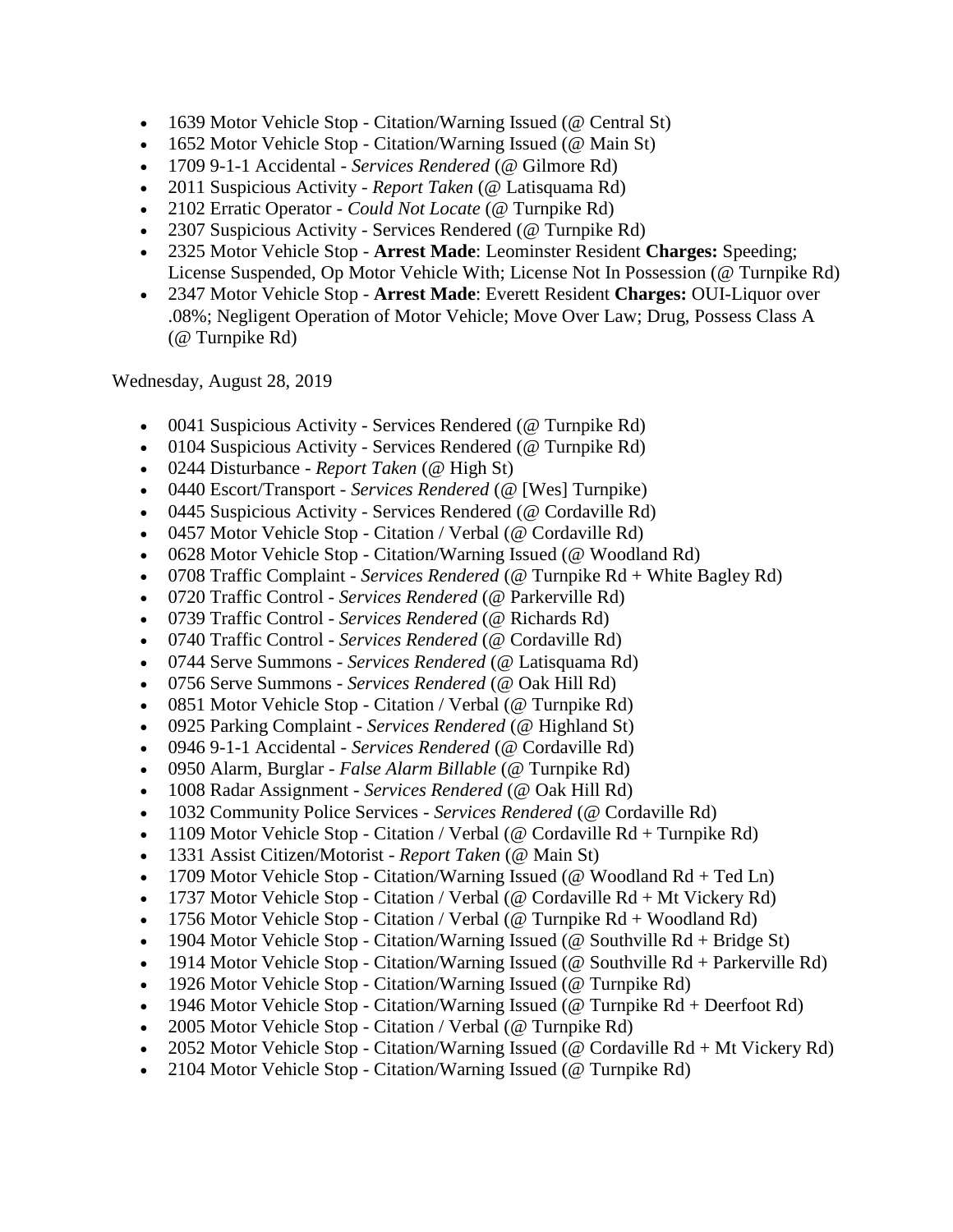Sunday, September 1, 2019

- 0220 Assist Other Agency *Report Taken* (@ Main St)
- 0616 Motor Vehicle Stop Citation/Warning Issued (@ Turnpike Rd)
- 0618 Alarm, Burglar *False Alarm Billable* (@ Middle Rd)
- 0849 Road Hazard Removed Hazard (@ Fisher Rd)
- 1243 Alarm, Burglar *False Alarm Billable* (@ Liberty Dr)
- 1525 Assist Citizen/Motorist *Report Taken* (@ Fisher Rd)
- 1709 Radar Assignment *Services Rendered* (@ Oak Hill Rd + Walnut Dr)
- 2105 Suspicious Activity Services Rendered (@ Cordaville Rd)

Monday, September 2, 2019

- 0010 Motor Vehicle Stop Citation / Verbal (@ Turnpike Rd)
- 0332 Assist Westborough Pd *Report Taken* (@ Main St)
- 0520 Well Being Check *Services Rendered* (@ Pearl St)
- 0854 Motor Vehicle Stop Citation/Warning Issued (@ Central St)
- 1112 Motor Vehicle Stop Citation/Warning Issued (@ Turnpike Rd)
- 1118 Lost And Found *Services Rendered* (@ Richards Rd)
- 1127 Assist Other WPD *Report Taken* (@ Main St)
- 1238 Threats Investigation *Report Taken* (@ Walker St)
- 1551 Assist Citizen/Motorist *Services Rendered* (@ Middle Rd)
- 1626 9-1-1 Accidental *Services Rendered* (@ Marlboro Rd)
- 2243 Assist Other Agency *Report Taken* (@ Main St)
- 2316 Alarm, Burglar *False Alarm Billable* (@ Main St)

Tuesday, September 3, 2019

- 0122 Department Business *Services Rendered*)
- 0533 Radar Assignment *Services Rendered* (@ Central St + Winter St)
- 0548 Radar Assignment *Services Rendered* (@ Oak Hill Rd)
- 0557 Radar Assignment *No Action Required* (@ Cordaville Rd)
- 0603 Motor Vehicle Stop Citation/Warning Issued ( $@$  Turnpike Rd + Woodland Rd)
- 0803 **Motor Vehicle Accident** Property Damage Only *Report Taken* (@ Boston Rd + White Bagley Rd)
- 0854 Court Assignment *No Action Required* (@ [Wes] Oak St)
- 1227 Erratic Operator Taken/Referred To Other (@ Turnpike Rd)
- 1420 Suspicious Activity Unfounded ( $@$  Turnpike Rd + Crystal Pond Rd)
- 1547 Tree/Limb Down In Roadway *Report Taken* (@ Prentiss St)
- 1717 Disabled Motor Vehicle *Services Rendered* (@ Turnpike Rd + White Bagley Rd)
- 1734 Animal Complaint *Services Rendered* (@ Highland St)
- 1947 Alarm, Burglar *False Alarm Billable* (@ Lovers Ln)
- 2024 Assist Citizen/Motorist *Services Rendered* (@ Main St)
- 2031 Erratic Operator *No Action Required* (@ School St + Marlboro Rd)
- 2044 Threats Investigation *Report Taken* (@ Carolyn Ter)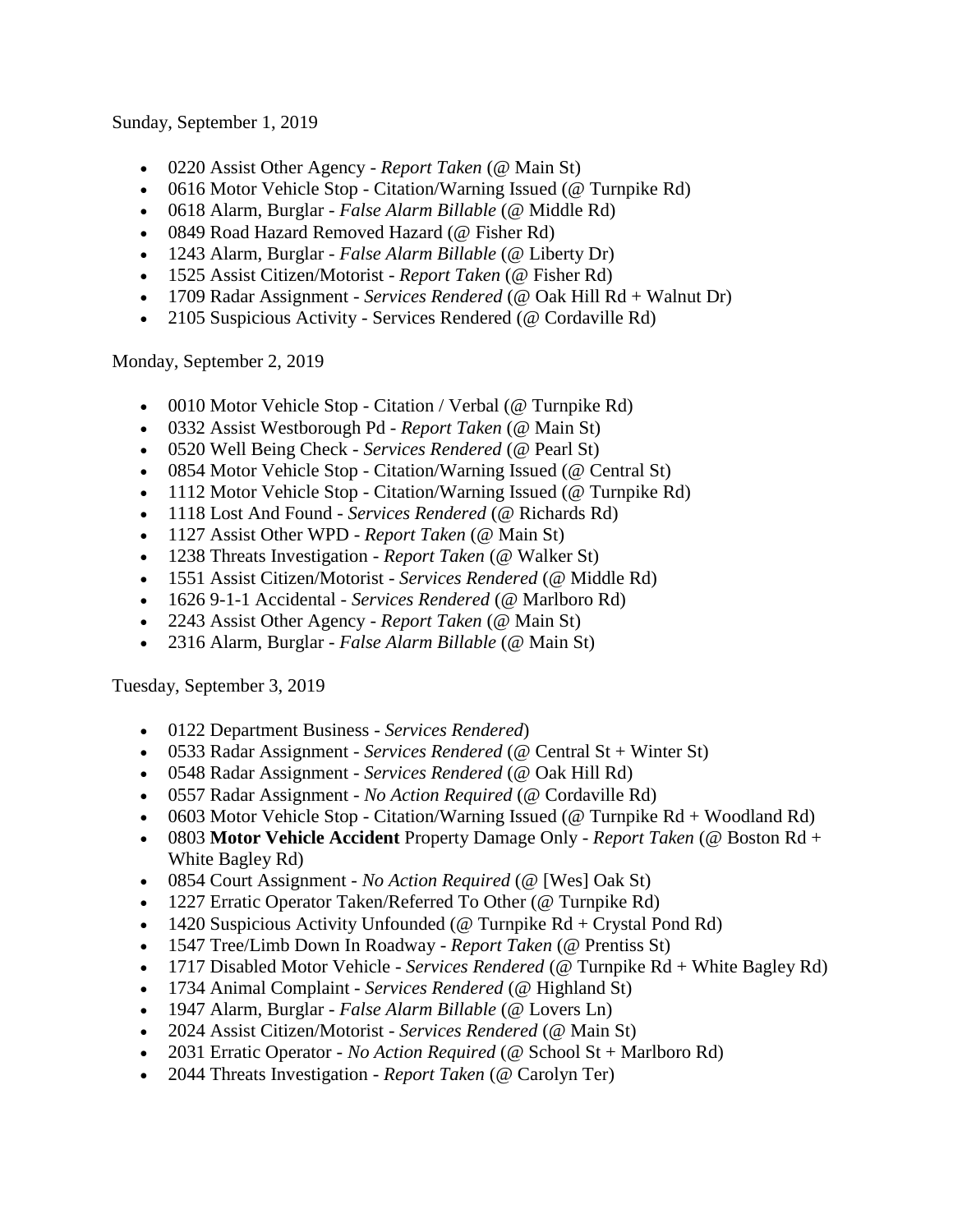Wednesday, September 4, 2019

- 0101 Suspicious Activity *No Action Required* (@ Turnpike Rd)
- 0642 **Motor Vehicle Accident** Property Damage Only *Report Taken* (@ Turnpike Rd + White Bagley Rd)
- 0722 **Motor Vehicle Accident** No Personal Injury Reported *Report Taken* (@ Southville Rd)
- 0753 Alarm, Burglar *False Alarm Billable* (@ Turnpike Rd)
- 1000 Assist NPD *Services Rendered* (@ Turnpike Rd)
- 1127 Parking Complaint *Could Not Locate* (@ Pine Hill Rd + Graystone Way)
- 1213 Motor Vehicle Stop Citation/Warning Issued (@ Turnpike Rd)
- 1246 Motor Vehicle Stop Citation / Verbal (@ Central St)
- 1524 Animal Complaint *Services Rendered* (@ Woodland Rd)
- 1545 Radar Assignment *Citation/Warning Issued* (@ Northboro Rd)
- 1609 Missing Person *Report Taken* (@ Parkerville Rd \*Found Safe)
- 1656 Motor Vehicle Stop Citation/Warning Issued (@ Andrews Way)
- 1712 Assist Other Agency *Could Not Locate* (@ Gilmore Rd)

Thursday, September 5, 2019

- 0337 Suspicious Activity *Report Taken* (@ Southville Rd)
- 0425 Alarm, Burglar *False Alarm Billable* (@ Turnpike Rd)
- 0640 Animal Complaint Taken/Referred To Other ( $@$  Boston Rd + Central St)
- 0800 **Motor Vehicle Accident** Unknown Injury *Report Taken* (Vicinity of: Turnpike Rd)
- 0842 Lost And Found *Services Rendered* (Vicinity of: Turnpike Rd)
- 0952 Radar Assignment *Citation/Warning Issued* (@ Angelica Ln)
- 1008 Alarm, Burglar *False Alarm Billable* (@ Woodland Rd)
- 1017 Motor Vehicle Stop Citation/Warning Issued (@ Turnpike  $Rd + Cordaville Rd$ )
- 1109 Disabled Motor Vehicle *Services Rendered* (Vicinity of: Turnpike Rd)
- 1441 **Motor Vehicle Accident** No Personal Injury Reported *Report Taken* (@ Southville Rd)
- 1513 Motor Vehicle Stop Citation/Warning Issued (@ Cordaville Rd + Richards Rd)
- 1525 **Motor Vehicle Accident** Unknown Injury *Report Taken* (@ Turnpike Rd)
- 1635 Erratic Operator Taken/Referred To Other (@ Turnpike Rd)
- 1736 **Motor Vehicle Accident** Property Damage Only *Report Taken* (@ Turnpike Rd + Cordaville Rd)
- 2301 Assault *Report Taken* (@ Madison Pl)
- 2314 **Motor Vehicle Accident** Property Damage Only *Report Taken* (@ Turnpike Rd)

Friday, September 6, 2019

- 0534 Radar Assignment *Citation/Warning Issued* (@ Oak Hill Rd)
- 0549 Radar Assignment *No Action Required* (@ Cordaville Rd)
- 0625 Motor Vehicle Stop Citation/Warning Issued (@ Turnpike Rd + Parkerville Rd)
- 0729 Radar Assignment *Services Rendered* (@ Pine Hill Rd + Angelica Ln)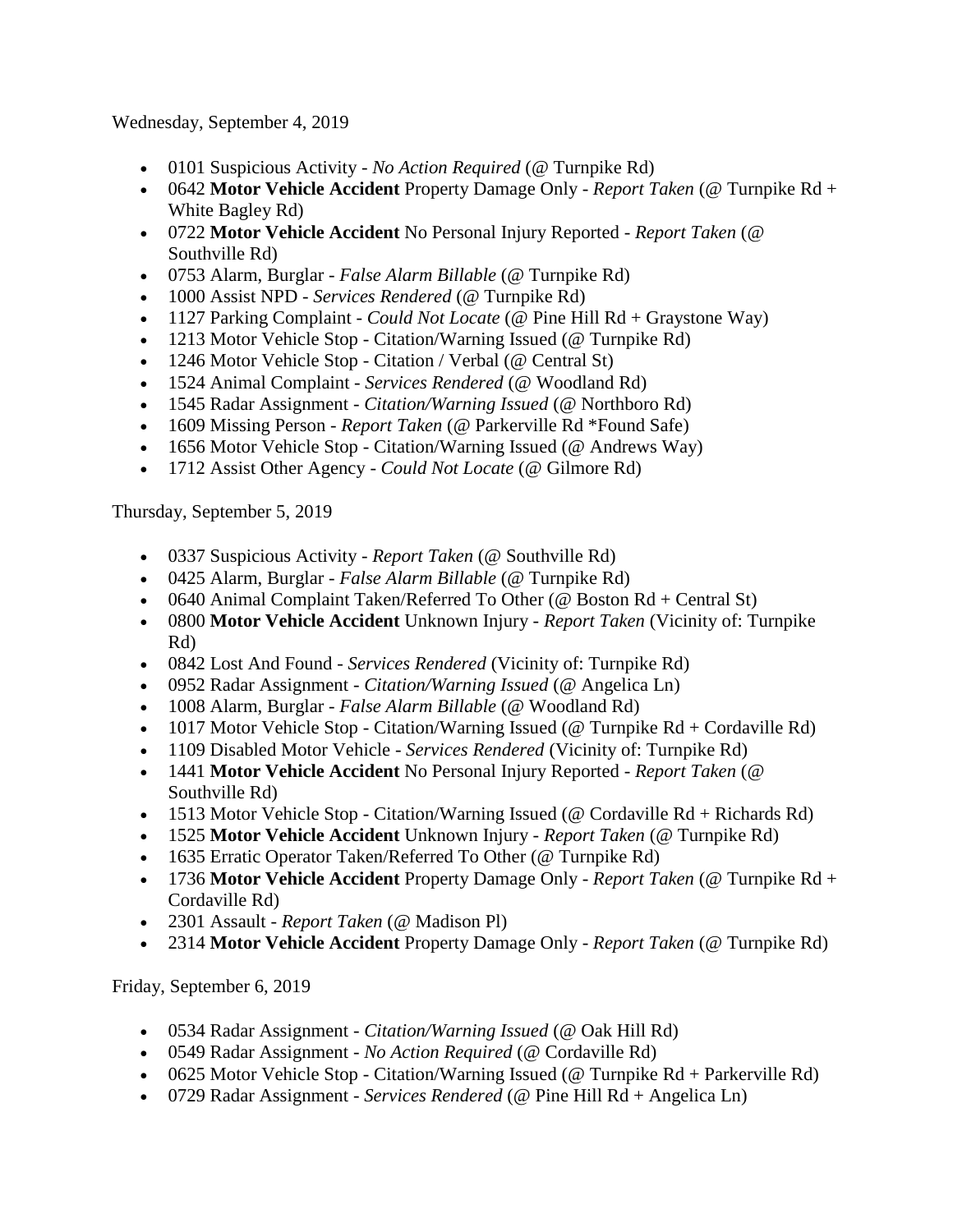- 0807 Motor Vehicle Stop Citation / Verbal (@ Marlboro Rd)
- 0832 Motor Vehicle Stop *Report Taken* (@ Turnpike Rd)
- 1225 Assist Citizen/Motorist *Services Rendered* (@ Cordaville Rd)
- 1232 Erratic Operator *Could Not Locate* (@ Boston Rd)
- 1407 9-1-1 Abandoned *Services Rendered* (@ Crystal Pond Rd)
- 1539 Radar Assignment *No Action Required* (@ Cordaville Rd)
- 1608 Tree/Limb Down In Roadway Taken/Referred To Other (@ Oregon Rd)
- 1707 Radar Assignment *No Action Required* (@ Southville Rd + Harrington Ct)
- 1715 Radar Assignment *No Action Required* (@ Pine Hill Rd)
- 1757 Motor Vehicle Stop Citation/Warning Issued ( $\omega$  Main St + Chestnut Hill Rd)
- 1823 9-1-1 Accidental *No Action Required* (@ Crystal Pond Rd)
- 1923 Complaint *Services Rendered* (@ Richards Rd)
- 2107 Erratic Operator Unfounded (@ Turnpike  $Rd + Cordaville Rd$ )
- 2328 Suspicious Activity Services Rendered (@ Turnpike Rd)

Saturday, September 7, 2019

- 0050 Motor Vehicle Stop Citation/Warning Issued (@ Turnpike Rd)
- 0156 Assist Other Agency *Report Taken* (@ Cordaville Rd)
- 0206 Motor Vehicle Stop Criminal Application (@ Woodland Rd)
- 0314 Well Being Check *Services Rendered* (@ Richards Rd)
- 0518 Alarm, Burglar *False Alarm Billable* (@ Turnpike Rd)
- 1101 Suspicious Activity Services Rendered (@ Turnpike Rd)
- 1304 Assist Citizen/Motorist *Services Rendered* (@ Cordaville Rd)
- 1514 Alarm, Burglar *False Alarm Billable* (@ Woodland Rd)
- 1802 Tree/Limb Down In Roadway Removed Hazard (@ Acre Bridge Rd)
- 1807 Suspicious Activity *Could Not Locate* (@ Cordaville Rd)
- 1903 Well Being Check *Report Taken* (@ Newton St)
- 2204 Motor Vehicle Stop Citation/Warning Issued (@ Turnpike Rd)
- 2206 Motor Vehicle Stop Citation/Warning Issued (@ Parkerville Rd + Middle Rd)
- 2218 Arrest **Arrest Made**: East Brookfield Resident **Charges:** OUI-Liquor over .08%; Negligent Operation of Motor Vehicle; License Revoked As Hto, Operate Motor Vehicle With (Criminal); Speeding; Leave Scene of Personal Injury; Leave Scene of Property Damage; Marked Lanes Violation (@ Turnpike Rd)

Sunday, September 8, 2019

- 0343 Alarm, Burglar *False Alarm Billable* (@ Woodland Rd)
- 0429 Alarm, Burglar *False Alarm Billable* (@ Turnpike Rd)
- 1017 Tree/Limb Down In Roadway Removed Hazard (Vicinity of: Oregon Rd)
- 1151 Disturbance *Services Rendered* (@ Turnpike Rd)
- 1251 Burglar & Fire *False Alarm Billable* (@ Sadie Hutt Ln)
- 1411 Suspicious Activity *Report Taken* (@ Turnpike Rd)
- 1445 Animal Complaint *Services Rendered* (@ High St)
- 1818 Motor Vehicle Stop Citation/Warning Issued (@ Cordaville Rd)
- 1842 Motor Vehicle Stop Citation/Warning Issued (@ Southville  $Rd + Valade Ct$ )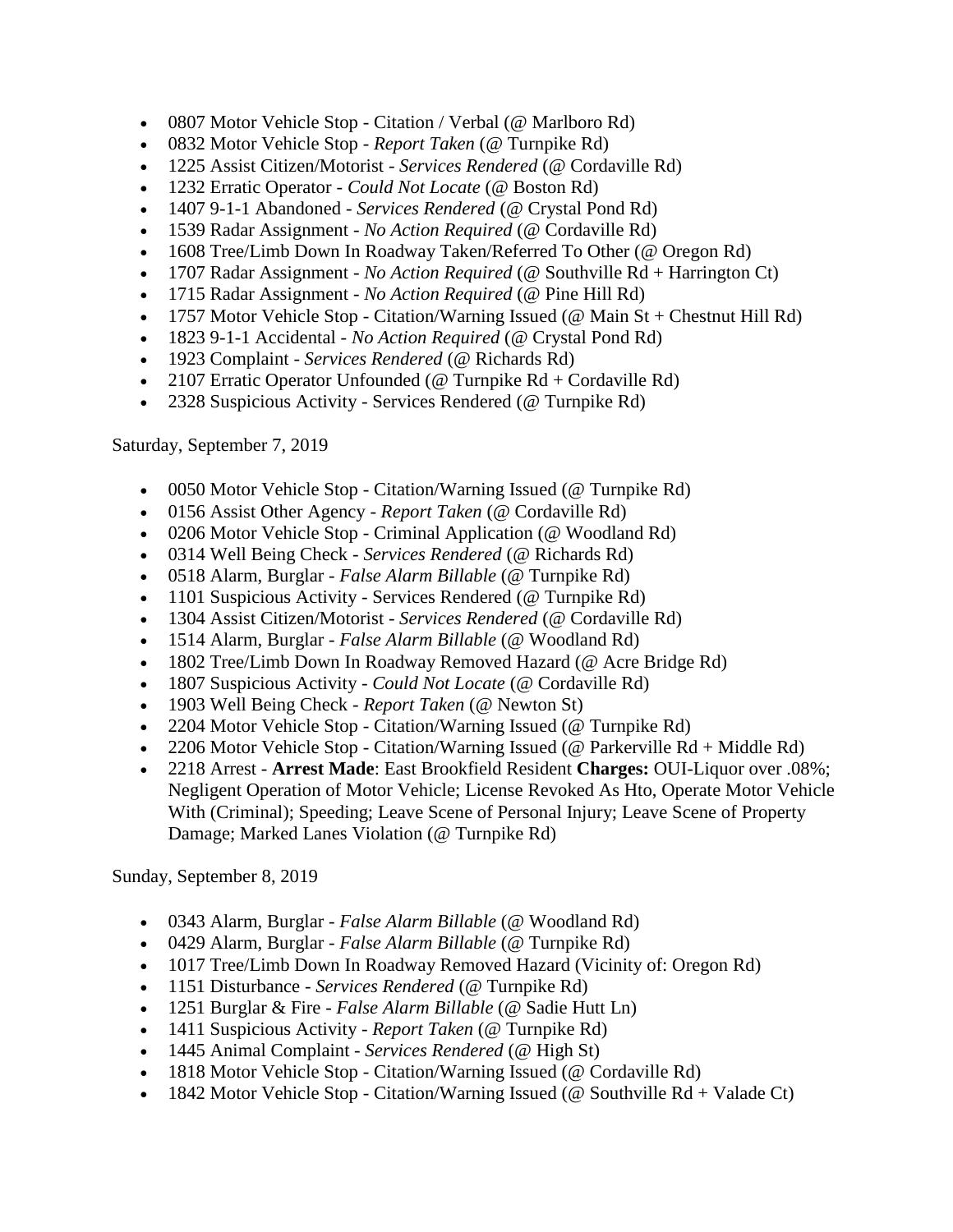- 1856 Motor Vehicle Stop Citation/Warning Issued (@ Cordaville  $Rd + Rockpoint Rd$ )
- 1935 Motor Vehicle Stop Citation/Warning Issued (@ Framingham Rd + East Main St)
- 1943 Motor Vehicle Stop Citation/Warning Issued (@ Turnpike  $Rd +$  Winter St)
- 1946 Motor Vehicle Stop *Report Taken* (@ Framingham Rd + East Main St)
- 2013 Motor Vehicle Stop Citation / Verbal (@ Turnpike Rd)
- 2100 Animal Complaint Unfounded (@ Cordaville Rd)
- 2337 Motor Vehicle Stop Citation/Warning Issued (@ Northboro  $Rd + Johnson Rd$ )

Monday, September 9, 2019

- 0212 Assist Other Agency *Report Taken* (@ Cordaville Rd)
- 0436 Motor Vehicle Stop Citation/Warning Issued (@ Turnpike Rd)
- 0449 Motor Vehicle Stop Citation/Warning Issued (@ Turnpike  $Rd + White$  Bagley Rd)
- 0458 Motor Vehicle Stop Citation/Warning Issued ( $@$  Turnpike Rd + Cordaville Rd)
- 0508 Motor Vehicle Stop Citation/Warning Issued (@ Turnpike  $Rd + Cordaville Rd$ )
- 0521 Motor Vehicle Stop Citation/Warning Issued (@ Turnpike Rd)
- 0526 Motor Vehicle Stop Citation/Warning Issued (@ Turnpike  $Rd + Flagg Rd$ )
- 0536 Motor Vehicle Stop Citation/Warning Issued (@ Turnpike  $Rd +$  Deerfoot  $Rd$ )
- 0542 Motor Vehicle Stop Citation/Warning Issued (@ Turnpike  $Rd + Middle Rd$ )
- 0741 **Motor Vehicle Accident** Personal Injury Reported *Report Taken* (@ Turnpike Rd + Cordaville Rd)
- 0802 **Motor Vehicle Accident** No Personal Injury Reported *Report Taken* (@ Marlboro Rd)
- 0925 Motor Vehicle Stop Citation/Warning Issued (@ Marlboro Rd + Acre Bridge Rd)
- 0941 Motor Vehicle Stop *Report Taken* (@ Framingham Rd)
- 1127 Lost And Found *Services Rendered* (@ Richards Rd)
- 1134 Radar Assignment *Citation/Warning Issued* (@ Central St)
- 1157 Motor Vehicle Stop Criminal Application (Vicinity of: Framingham Rd)
- 1500 **Motor Vehicle Accident** Property Damage Only *Report Taken* (@ Presidential Dr)
- 1609 Assist Citizen/Motorist *Services Rendered* (@ Cordaville Rd)
- 1625 Erratic Operator Taken/Referred To Other (@ Turnpike Rd + Route 495)
- 1648 Missing Juvenile *Services Rendered* (@ Banfill Ln \*Found Safe)
- 1754 Serve Warrant *Could Not Locate* (@ Breakneck Hill Rd)
- 1811 Civil Complaint *Services Rendered* (@ Joslin Ln)
- 1911 Assist Citizen/Motorist Taken/Referred To Other (@ Route 495)
- 1918 Suspicious Activity Services Rendered (@ Park St)
- 2215 Erratic Operator Taken/Referred To Other (@ Framingham Rd)

Tuesday, September 10, 2019

- 0732 Motor Vehicle Stop Citation/Warning Issued (@ Turnpike Rd)
- 0749 Motor Vehicle Stop Citation/Warning Issued (@ Southville Rd + Blendon Woods Dr)
- 0749 Motor Vehicle Stop Criminal Application (@ Turnpike Rd)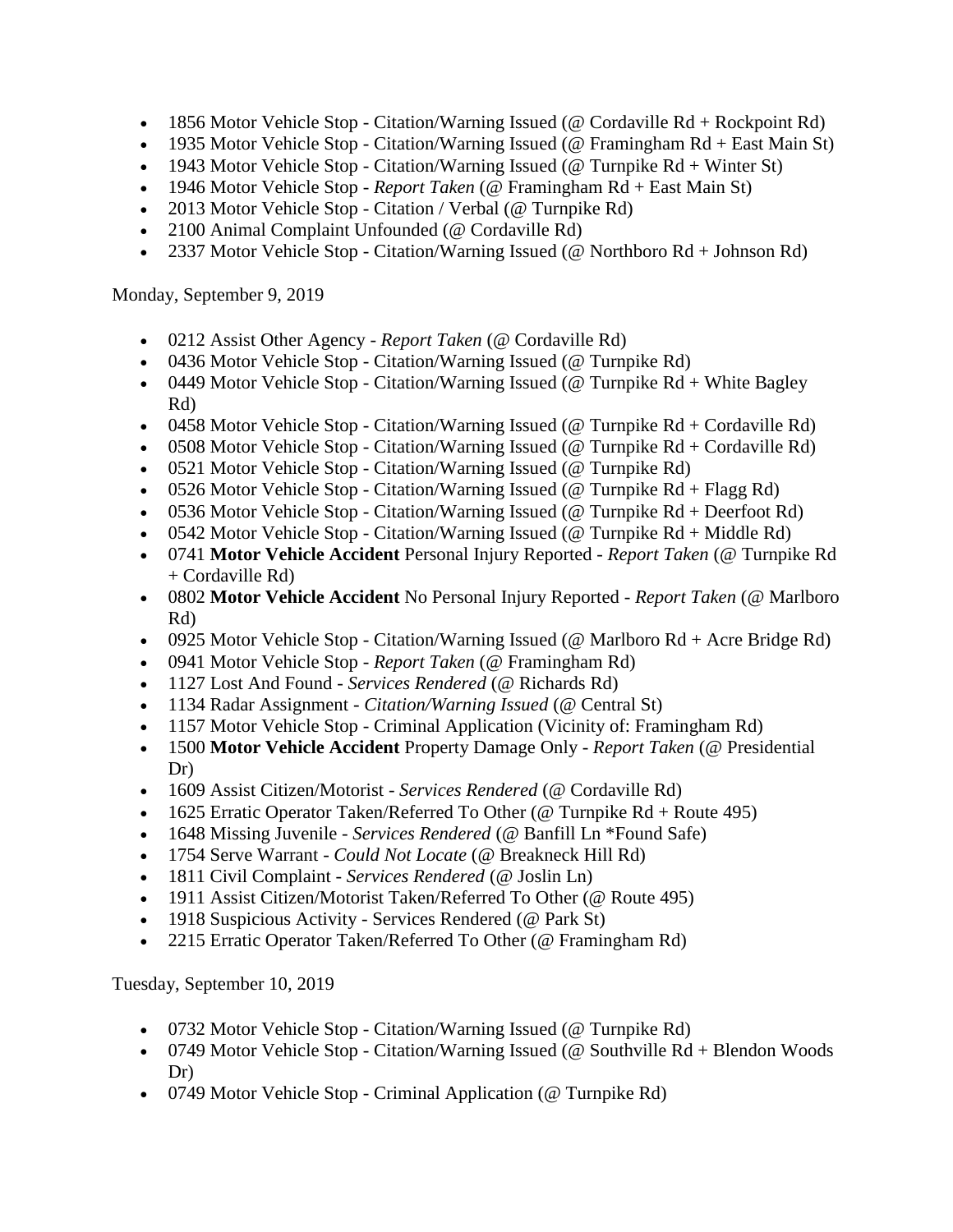- 0810 Motor Vehicle Stop Citation/Warning Issued (@ Woodland  $Rd + Ted \, Ln$ )
- 0820 Motor Vehicle Stop Citation/Warning Issued (@ Oak Hill Rd)
- 0840 Assist FPD *Services Rendered* (@ Sarsenstone Way)
- 0911 Radar Assignment *Citation/Warning Issued* (@ Southville Rd + Harrington Ct)
- 0920 Motor Vehicle Stop Citation/Warning Issued (@ Cordaville  $Rd + Mt$  Vickery  $Rd$ )
- 0951 **Motor Vehicle Accident** Property Damage Only *Report Taken* (@ Bridge St)
- 1030 Animal Complaint *Services Rendered* (@ Moulton Rd)
- 1209 9-1-1 Abandoned *Services Rendered* (@ Crystal Pond Rd)
- 1517 Radar Assignment *Services Rendered* (@ Deerfoot Rd)
- 1535 Motor Vehicle Stop Citation/Warning Issued (@ Boston Rd)
- 1544 Motor Vehicle Stop Citation / Verbal (@ Boston Rd)
- 1548 Motor Vehicle Stop Citation/Warning Issued (@ Boston Rd)
- 1557 Motor Vehicle Stop Citation/Warning Issued (@ Central St + Reservoir Dr)
- 1607 Motor Vehicle Stop Citation/Warning Issued ( $@$  Boston Rd + Framingham Rd)
- 1609 Motor Vehicle Stop Citation/Warning Issued (@ Framingham Rd + Boston Rd)
- 1615 Motor Vehicle Stop Citation/Warning Issued (@ Framingham Rd)
- 1620 Motor Vehicle Stop Citation/Warning Issued (@ Framingham Rd + East Main St)
- 1621 Motor Vehicle Stop Citation/Warning Issued (@ Woodland Rd + Breakneck Hill Rd)
- 1628 Motor Vehicle Stop Citation/Warning Issued (@ Central St)
- 1647 Motor Vehicle Stop Citation/Warning Issued (@ Cordaville Rd)
- 1654 Motor Vehicle Stop Citation/Warning Issued (@ Cordaville Rd)
- 1658 Motor Vehicle Stop Citation/Warning Issued (@ Cordaville Rd)
- 1703 Motor Vehicle Stop **Arrest Made**: Southborough Resident **Charges:** OUI-Liquor over .08%; Inspection/Sticker, No (@ Cordaville Rd)
- 1846 Road Hazard *Could Not Locate* (@ Marlboro Rd + Sears Rd)

Wednesday, September 11, 2019

- 0137 Motor Vehicle Stop Citation/Warning Issued (@ Turnpike Rd)
- 0540 Radar Assignment *No Action Required* (@ Woodland Rd + Breakneck Hill Rd)
- 0615 Radar Assignment *Citation/Warning Issued* (@ Cordaville Rd)
- 0724 Motor Vehicle Stop Citation/Warning Issued (@ Turnpike Rd)
- 0755 Motor Vehicle Stop Citation/Warning Issued (@ Boston Rd)
- 0759 Traffic Complaint *Services Rendered* (@ Turnpike Rd)
- 0808 Motor Vehicle Stop Citation/Warning Issued (@ Cordaville  $Rd + Woodland Rd$ )
- 0815 Community Police Services *Services Rendered* (@ Main St)
- 0830 Alarm, Burglar *False Alarm Billable* (@ Woodland Rd)
- 0901 Motor Vehicle Stop Citation/Warning Issued (@ Turnpike Rd)
- 0903 F-Wires Down *Services Rendered* (@ Gilmore Rd)
- 1059 Radar Assignment *Citation/Warning Issued* (@ Main St + Johnson Rd)
- 1119 Alarm, Burglar *False Alarm Billable* (@ Woodland Rd)
- 1245 Assist WPD *Services Rendered* (@ High St)
- 1321 Animal Complaint *Services Rendered* (@ Clifford St)
- 1625 Disabled Motor Vehicle Removed Hazard (@ Turnpike Rd)
- 1637 Radar Assignment *Citation/Warning Issued* (@ White Bagley Rd)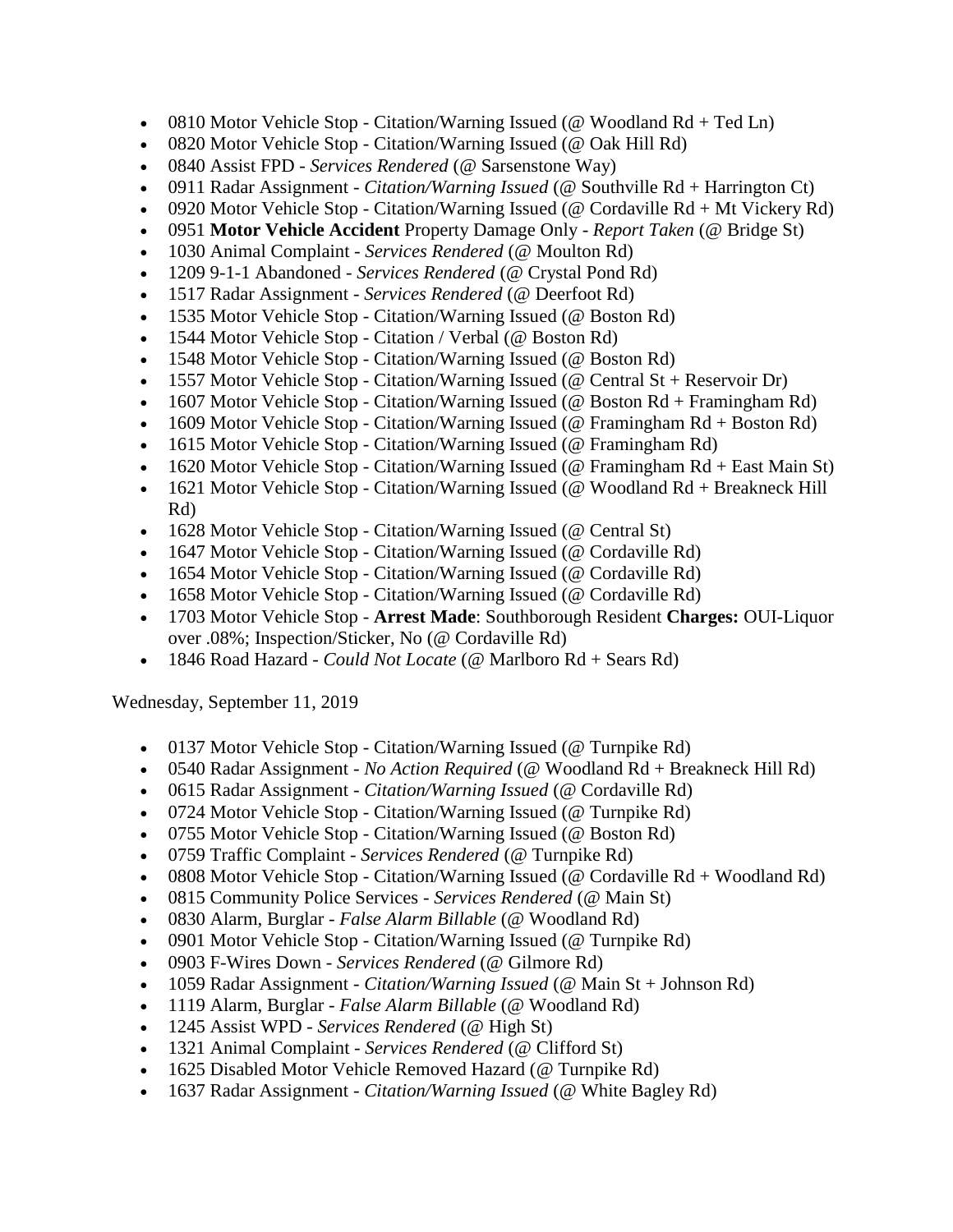- 1856 Erratic Operator Taken/Referred To Other (@ Turnpike Rd)
- 1926 Assist Citizen/Motorist *Services Rendered* (@ Cordaville Rd)
- 2025 Alarm, Burglar *False Alarm Billable* (@ Turnpike Rd)

Thursday, September 12, 2019

- 0600 Radar Assignment *No Action Required* (@ Parkerville Rd + Skylar Dr)
- 0605 Radar Assignment *No Action Required* (@ Parkerville Rd)
- 0706 Assist Other Agency *Services Rendered* (@ Cordaville Rd)
- 0845 Court Assignment *Services Rendered* (@ [Wes] Oak St)
- 1210 Motor Vehicle Stop Citation/Warning Issued (@ Central St + Winter St)
- 1333 Motor Vehicle Stop Citation / Verbal (@ Cordaville Rd)
- 1742 Parking Enforcement *Services Rendered* (@ East Main St)
- 1744 Radar Assignment *No Action Required* (@ Southville Rd + Harrington Ct)
- 1933 Assist Other Agency *Report Taken* (@ Turnpike Rd)
- 2015 Alarm, Burglar False Alarm Not Billable (@ Turnpike Rd)

Saturday, September 14, 2019

- 0008 Assist Citizen/Motorist *No Action Required* (@ Main St)
- 0014 Assist Citizen/Motorist *No Action Required* (@ Newton St)
- 0020 Motor Vehicle Stop Citation/Warning Issued (@ Framingham Rd)
- 0029 Motor Vehicle Stop Citation/Warning Issued (@ Turnpike  $Rd + Crystal$  Pond  $Rd$ )
- 0041 Suspicious Activity Services Rendered (@ Turnpike Rd)
- 0133 Motor Vehicle Stop Citation/Warning Issued (@ Turnpike  $Rd + Brook$  Ln)
- 0202 Motor Vehicle Stop Citation / Verbal (@ Turnpike  $Rd +$  White Bagley  $Rd$ )
- 0302 Department Business *Services Rendered*)
- 0352 Alarm, Burglar *False Alarm Billable* (@ Sears Rd)
- 0541 Traffic Control *Citation/Warning Issued* (@ Oak Hill Rd)
- 0914 Alarm, Burglar *False Alarm Billable* (@ Madison Pl)
- 0934 Parking Complaint *Services Rendered* (@ East Main St)
- 0938 9-1-1 Abandoned Building Checked/Secured (@ Crystal Pond Rd)
- 0959 Animal Complaint *Services Rendered* (@ Jericho Hill Rd)
- 1048 9-1-1 Abandoned *Services Rendered* (@ Oak Hill Rd)
- 1241 Car Seat Installation *Services Rendered* (@ Cordaville Rd)
- 1253 Assist Citizen *Services Rendered* (@ Main St)
- 1352 Car Seat Installation *Services Rendered* (@ Cordaville Rd)
- 1401 Alarm, Burglar *False Alarm Billable* (@ Parkerville Rd)
- 1729 Lost And Found *Services Rendered* (@ Cordaville Rd)
- 1744 Motor Vehicle Stop Citation/Warning Issued (@ Turnpike Rd)
- 1802 Motor Vehicle Stop Citation/Warning Issued (@ Turnpike Rd)
- 1838 Parking Complaint *Services Rendered* (@ Bridge St)
- 1956 Assist Citizen/Motorist *Services Rendered* (@ Boston Rd)
- 2226 Alarm, Burglar *False Alarm Billable* (@ Cordaville Rd)

Sunday, September 15, 2019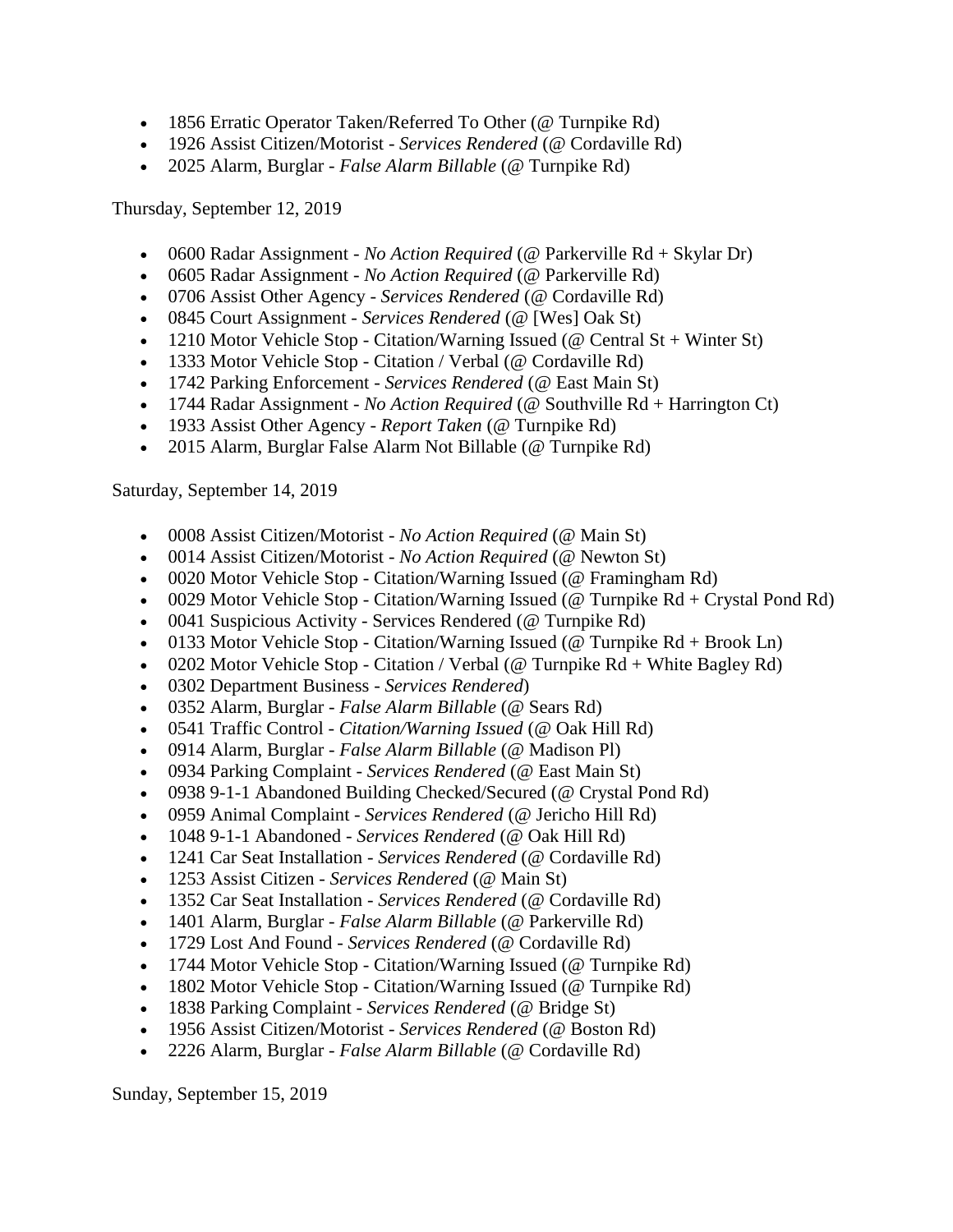- 0051 Department Business *Services Rendered*)
- 0100 Motor Vehicle Stop Citation/Warning Issued (@ Turnpike Rd/Secured)
- 0101 Suspicious Activity *No Action Required* (@ Park Central Dr)
- 0130 Department Business *No Action Required* )
- 0218 Motor Vehicle Stop Citation/Warning Issued (@ Framingham  $Rd + Cross St$ )
- 0245 Motor Vehicle Stop Citation/Warning Issued (@ Turnpike Rd)
- 0258 Suspicious Activity *No Action Required* (@ Turnpike Rd)
- 0514 Radar Assignment *No Action Required* (@ Southville Rd + Parkerville Rd)
- 0729 Alarm, Burglar *False Alarm Billable* (@ Turnpike Rd)
- 0810 9-1-1 Accidental *Services Rendered* (@ Metcalf Ln)
- 1254 Motor Vehicle Stop *Citation/Warning Issued* (Vicinity of: Boston Rd)
- 1743 Road Hazard Taken/Referred To Other (@ Richards  $Rd + Cordaville Rd$ )
- 2038 9-1-1 Accidental Unfounded (@ Crystal Pond Rd)
- 2043 Assist Other Agency *Services Rendered* (@ Turnpike Rd + Breakneck Hill Rd)
- 2056 Motor Vehicle Stop Citation/Warning Issued (@ Oak Hill  $Rd + F$ ayville Ln)
- 2132 **Motor Vehicle Accident** Property Damage Only *Report Taken* (@ Turnpike Rd)
- 2346 Motor Vehicle Stop Citation/Warning Issued (@ Cordaville Rd + Richards Rd)
- 2359 Assist Citizen/Motorist *Services Rendered* (@ Southville Rd)

Monday, September 16, 2019

- 0050 Motor Vehicle Stop Citation/Warning Issued (@ Turnpike Rd)
- 0152 Motor Vehicle Stop Citation/Warning Issued ( $@$  Framingham Rd + East Main St)
- 0207 Motor Vehicle Stop Citation/Warning Issued (@ Framingham Rd)
- 0400 Suspicious Activity *No Action Required* (@ Middle Rd)
- 0540 Motor Vehicle Stop Citation/Warning Issued (@ Boston  $Rd + Kall$ ander Dr)
- 0555 Motor Vehicle Stop Citation/Warning Issued (@ Boston Rd)
- 0610 Motor Vehicle Stop Citation/Warning Issued (@ Boston  $Rd + Kall$ ander Dr)
- 0813 Radar Assignment *Citation/Warning Issued* (@ Boston Rd + Central St)
- 0818 Motor Vehicle Stop Citation/Warning Issued (@ Newton St)
- 1110 Well Being Check *Services Rendered* (@ Boston Rd)
- 1114 Motor Vehicle Stop Citation/Warning Issued (@ Central St)
- 1528 **Motor Vehicle Accident** Property Damage Only *Report Taken* (@ Turnpike Rd)
- 1542 Suspicious Activity Services Rendered (@ Gilmore Rd)
- 1600 Motor Vehicle Stop Citation / Verbal (@ Turnpike  $Rd$  + Cordaville  $Rd$ )
- 1705 **Motor Vehicle Accident** Property Damage Only *Report Taken* (@ Turnpike Rd)
- 1857 Suspicious Activity Unfounded (@ Richards Rd)
- 2057 Assist Other Agency Unfounded (@ Cordaville Rd)
- 2342 Disabled Motor Vehicle *Services Rendered* (@ Turnpike Rd + Oak Hill Rd)
- 2343 Motor Vehicle Stop Citation/Warning Issued (@ Cordaville Rd + Rockpoint Rd)

Tuesday, September 17, 2019

- 0119 Motor Vehicle Stop Citation/Warning Issued (@ Turnpike Rd)
- 0222 Motor Vehicle Stop Citation/Warning Issued (@ Turnpike Rd)
- 0530 Radar Assignment *Citation/Warning Issued* (@ Southville Rd + Harrington Ct)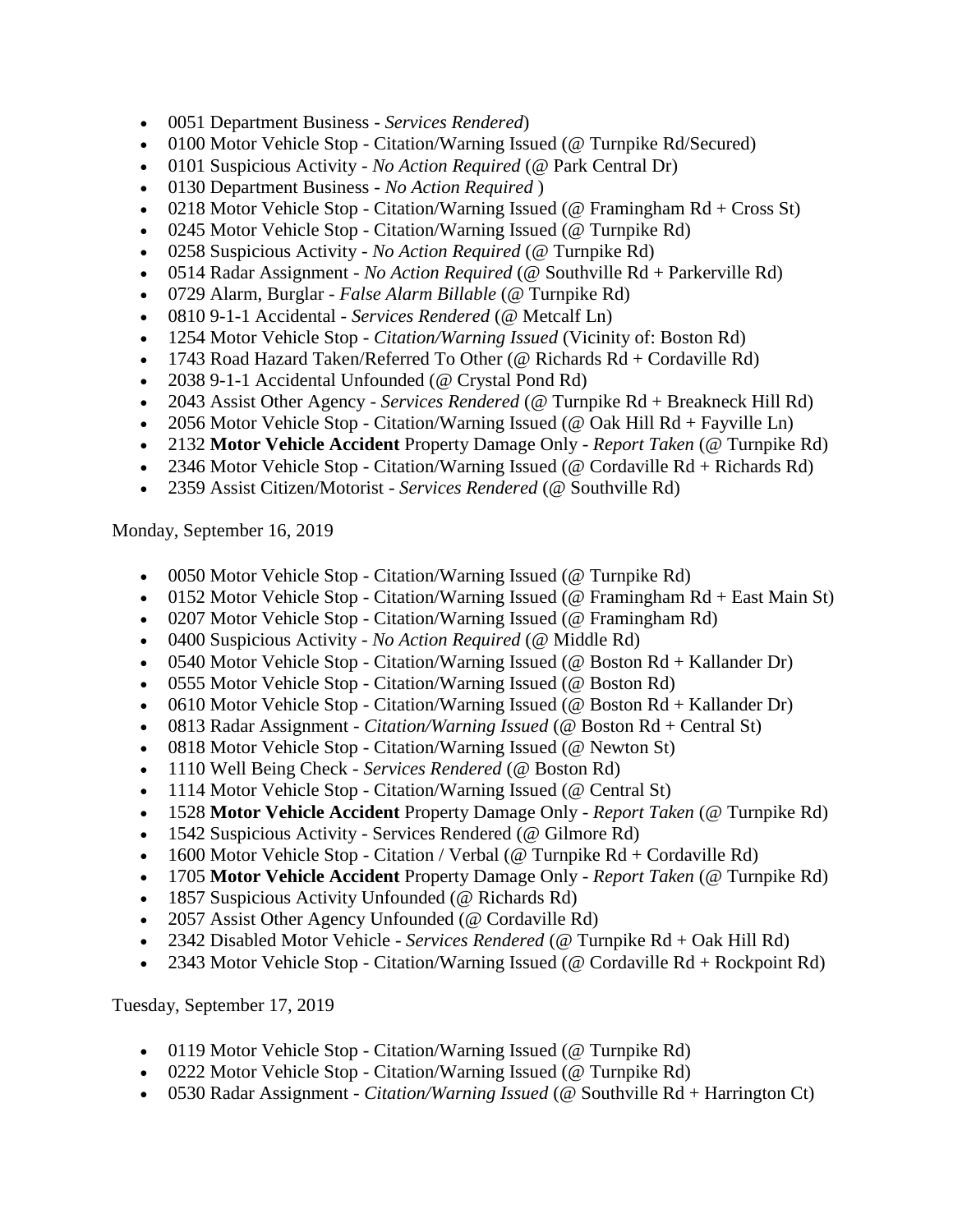- 0600 Radar Assignment *Citation/Warning Issued* (@ Newton St)
- 0735 **Motor Vehicle Accident** No Personal Injury Reported Criminal Application (@ Turnpike Rd)
- 0743 Lost And Found *Services Rendered* (@ Cordaville Rd)
- 0825 Alarm, Burglar False Alarm Not Billable (@ Atwood St)
- 0842 Alarm, Burglar *False Alarm Billable* (@ Atwood St)
- 0856 **Motor Vehicle Accident** No Personal Injury Reported *Report Taken* (@ Turnpike Rd)
- 0951 Assist WPD *Report Taken* (@ Cordaville Rd)
- 1007 Motor Vehicle Stop Citation/Warning Issued (@ White Bagley  $Rd +$  Partridge Hill Rd)
- 1008 Alarm, Burglar *False Alarm Billable* (@ Wentworth Dr)
- 1017 Animal Complaint *Services Rendered* (@ Latisquama Rd)
- 1118 Assist NPD *Services Rendered* (@ Partridge Hill Rd)
- 1324 Motor Vehicle Stop Citation/Warning Issued (@ Turnpike Rd)
- 1525 Serve Summons Unfounded (@ Flagg Rd)
- 1528 Assist Other Agency *Services Rendered* (@ Partridge Hill Rd)
- 1713 **Motor Vehicle Accident** Property Damage Only *Report Taken* (@ Turnpike Rd + Oak Hill Rd)
- 1829 Assist Other Agency *Services Rendered* (@ Edgewood Rd)
- 1834 Serve Summons *Services Rendered* (@ Flagg Rd)
- 1945 Alarm, Burglar False Alarm Not Billable (@ Pinecone Ln)
- 2328 Erratic Operator Taken/Referred To Other (@ Marlboro Rd)
- 2339 Motor Vehicle Stop Citation/Warning Issued (@ Boston Rd + Framingham Rd)
- 2347 Motor Vehicle Stop Criminal Application (@ Middle Rd + Turnpike Rd)
- 2351 Erratic Operator *Could Not Locate* (@ Turnpike Rd)

Wednesday, September 18, 2019

- 0016 Motor Vehicle Stop Criminal Application (@ Turnpike Rd)
- 0044 Motor Vehicle Stop Citation/Warning Issued (@ Turnpike  $Rd +$  Deerfoot  $Rd$ )
- 0138 Motor Vehicle Stop Citation / Verbal (@ Turnpike  $Rd +$  Deerfoot  $Rd$ )
- 0519 Motor Vehicle Stop Citation/Warning Issued (@ Johnson  $Rd + \text{Northboro }Rd$ )
- 0523 Radar Assignment *No Action Required* (@ Bridge St + Fay Ct)
- 0536 Radar Assignment *Citation/Warning Issued* (@ Boston Rd + Central St)
- 0543 Radar Assignment *Citation/Warning Issued* (@ Southville Rd + Harrington Ct)
- 0806 Motor Vehicle Stop *Citation/Warning Issued* (Vicinity of: Turnpike Rd)
- 0835 Motor Vehicle Stop Citation/Warning Issued (@ Southville  $Rd + Bridge St$ )
- 0900 Motor Vehicle Stop *Citation/Warning Issued* (Vicinity of: Turnpike Rd)
- 0910 Disabled Motor Vehicle *Services Rendered* (Vicinity of: Turnpike Rd)
- 0938 9-1-1 Abandoned *Services Rendered* (@ Crystal Pond Rd)
- 1118 Assist Citizen *Services Rendered* (@ Cordaville Rd)
- 1209 9-1-1 Accidental *Services Rendered* (@ Turnpike Rd)
- 1223 **Motor Vehicle Accident** No Personal Injury Reported *Services Rendered* (@ Valley Rd)
- 1515 Complaint *Services Rendered* (@ Cordaville Rd)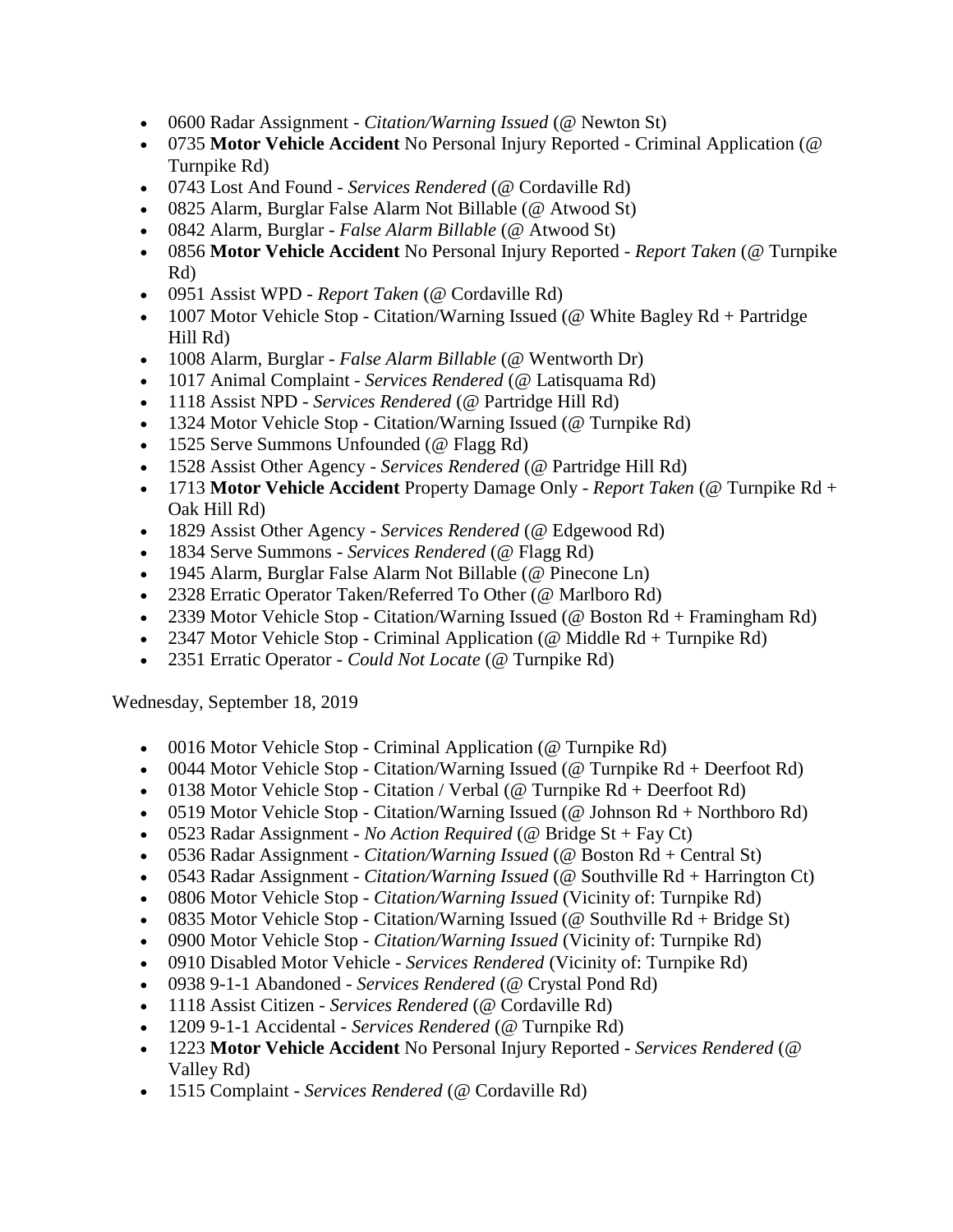- 1640 Parking Complaint *Services Rendered* (@ Parkerville Rd)
- 1810 Motor Vehicle Stop Citation/Warning Issued (@ Main  $St + Lynbrook Rd$ )
- 1925 Disabled Motor Vehicle *Services Rendered* (@ Woodland Rd + Oregon Rd)
- 2343 Motor Vehicle Stop Citation/Warning Issued (@ Framingham Rd + East Main St)
- 2345 Motor Vehicle Stop Citation/Warning Issued (@ Turnpike Rd)

Thursday, September 19, 2019

- 0014 Motor Vehicle Stop Citation/Warning Issued (@ Framingham Rd + East Main St)
- 0017 Suspicious Activity Services Rendered (@ Turnpike Rd)
- 0025 Motor Vehicle Stop **Arrest Made**: Framingham Resident **Charges:** Operating With Suspended License (@ Main St)
- 0458 Motor Vehicle Stop Citation/Warning Issued (@ Framingham Rd)
- 0503 Motor Vehicle Stop Citation/Warning Issued (@ Framingham Rd + Marlboro Rd)
- 0506 Traffic Control *Citation/Warning Issued* (@ Oak Hill Rd)
- 0521 Radar Assignment *Citation/Warning Issued* (@ Framingham Rd + Newton St)
- 0557 Motor Vehicle Stop Citation/Warning Issued (@ Boston  $Rd + Kall$ ander Dr)
- 0712 **Motor Vehicle Accident** Property Damage Only *Report Taken* (@ Main St + Deerfoot Rd)
- 0746 Animal Complaint Taken/Referred To Other (@ Fisher Rd)
- 0948 Motor Vehicle Stop Citation/Warning Issued (@ Cordaville Rd)
- 1001 Assist Other Agency *Services Rendered* (@ Parkerville Rd)
- 1010 Department Business *Services Rendered*)
- 1302 9-1-1 Accidental *Services Rendered* (@ Valley Rd)
- 1542 Motor Vehicle Stop Citation/Warning Issued (@ Central St)
- 1557 Motor Vehicle Stop Citation/Warning Issued (@ Turnpike Rd)
- 1705 F-Carbon Monoxide Alarm *Services Rendered* (@ Macneil Dr)
- 1719 Suspicious Activity Services Rendered (@ Johnson  $Rd$  + Northboro Rd)
- 1739 **Motor Vehicle Accident** Property Damage Only *Services Rendered* (@ Turnpike Rd)
- 1825 Alarm, Burglar *False Alarm Billable* (@ Sears Rd)
- 1839 Suspicious Activity *Report Taken* (@ Parkerville Rd)
- 1915 Motor Vehicle Stop Citation/Warning Issued ( $@$  Cordaville  $Rd + Richards Rd$ )

Friday, September 20, 2019

- 0500 Suspicious Activity Services Rendered (@ Woodland Rd)
- 0515 Radar Assignment *Citation/Warning Issued* (@ Boston Rd + Framingham Rd)
- 0525 Radar Assignment *No Action Required* (@ Cordaville Rd + Rockpoint Rd)
- 0757 Radar Assignment *No Action Required* (@ White Bagley Rd + William Colleary Ln)
- 0948 Assist Detail Officer *Services Rendered* (@ Deerfoot Rd + Main St)
- 1112 9-1-1 Abandoned *Services Rendered* (@ Crystal Pond Rd)
- 1308 9-1-1 Abandoned *Services Rendered* (@ Overlook Dr)
- 1322 Disabled Motor Vehicle *Services Rendered* (@ Turnpike Rd + Crystal Pond Rd)
- 1553 **Motor Vehicle Accident** Property Damage Only *Report Taken* (@ Turnpike Rd)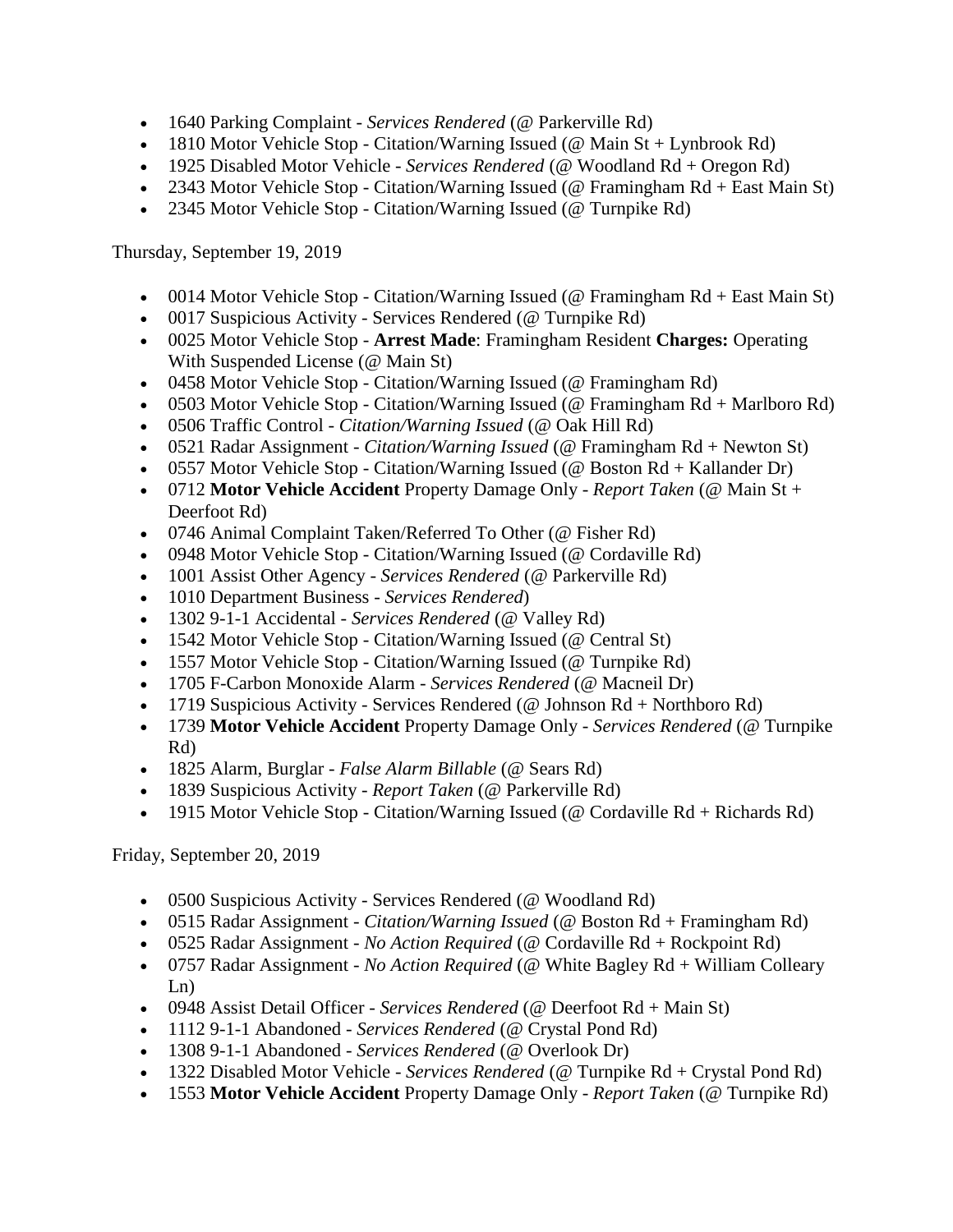2351 **Motor Vehicle Accident** Property Damage Only - *Report Taken* (@ Turnpike Rd)

Saturday, September 21, 2019

- 0019 Motor Vehicle Stop Citation/Warning Issued (@ Boston  $Rd + New York$  Ave)
- 0029 Erratic Operator Unfounded (@ Turnpike Rd)
- 0043 Motor Vehicle Stop Citation/Warning Issued (@ Framingham  $Rd + Cross St$ )
- 0105 Motor Vehicle Stop Building Checked/Secured (@ Turnpike  $Rd +$  White Bagley Rd)
- 0608 **Motor Vehicle Accident** Property Damage Only *Report Taken* (@ Turnpike Rd + Flagg Rd)
- 0645 **Motor Vehicle Accident** Property Damage Only *Report Taken* (@ Marlboro Rd)
- 0719 Animal Complaint *Services Rendered* (@ Marlboro Rd)
- 1006 Community Police Services *Services Rendered* (@ Main St)
- 1028 Assist Citizen *Services Rendered* (@ Mt Vickery Rd)
- 1138 Animal Complaint *Services Rendered* (@ Orchard Rd)
- 1149 **Motor Vehicle Accident** Property Damage Only *Report Taken* (@ Northboro Rd)
- 1553 Motor Vehicle Stop Citation/Warning Issued (@ Turnpike Rd)
- 1606 Motor Vehicle Stop Citation/Warning Issued (@ Woodland  $Rd + Carolyn Ter$ )
- 1625 Motor Vehicle Stop Citation/Warning Issued (@ Cordaville  $Rd + Rockpoint Rd$ )
- 1633 Motor Vehicle Stop Citation/Warning Issued (@ Richards Rd + Killam Farm Ln)
- 1645 Motor Vehicle Stop Citation/Warning Issued (@ Cordaville Rd)
- 1829 Motor Vehicle Stop Citation/Warning Issued (@ Southville Rd)
- 1842 Disabled Motor Vehicle *Services Rendered* (@ Southville Rd)
- 1936 Erratic Operator *Services Rendered* (@ Turnpike Rd)
- 2038 Motor Vehicle Stop Citation/Warning Issued ( $@$  Cordaville Rd + Richards Rd)
- 2046 Motor Vehicle Stop Citation / Verbal (@ Cordaville Rd)
- 2109 Motor Vehicle Stop Citation/Warning Issued ( $@$  Cordaville  $Rd + Richards Rd$ )
- 2133 9-1-1 Hangup *Services Rendered* (@ Turnpike Rd)
- 2200 Motor Vehicle Stop Citation/Warning Issued (@ Turnpike  $Rd + Middle Rd$ )
- 2324 Erratic Operator *Could Not Locate* (@ Turnpike Rd)
- 2348 Motor Vehicle Stop Citation/Warning Issued (@ Cordaville Rd + Turnpike Rd)

Sunday, September 22, 2019

- 0010 Motor Vehicle Stop Citation/Warning Issued (@ Turnpike Rd + Parkerville Rd)
- 0017 Assist Citizen/Motorist *Services Rendered* (@ [Mar] Maple St)
- 0025 Motor Vehicle Stop Citation/Warning Issued (@ Turnpike Rd + Parkerville Rd)
- 0043 Motor Vehicle Stop Citation / Verbal (@ Cordaville  $Rd + Mt$  Vickery  $Rd$ )
- 0050 Motor Vehicle Stop Citation/Warning Issued ( $@$  Framingham Rd + Boston Rd)
- 0055 Alarm, Burglar *False Alarm Billable* (@ Mt Vickery Rd)
- 0108 Motor Vehicle Stop Citation/Warning Issued (@ Turnpike  $Rd + Flagg Rd$ )
- 0144 Assist Citizen/Motorist *Services Rendered* (@ Turnpike Rd)
- 0151 Motor Vehicle Stop Citation / Verbal (@ Turnpike Rd)
- 0253 Motor Vehicle Stop Citation / Verbal (@ Turnpike  $Rd +$  White Bagley  $Rd$ )
- 0541 Radar Assignment *No Action Required* (@ Cordaville Rd + Mt Vickery Rd)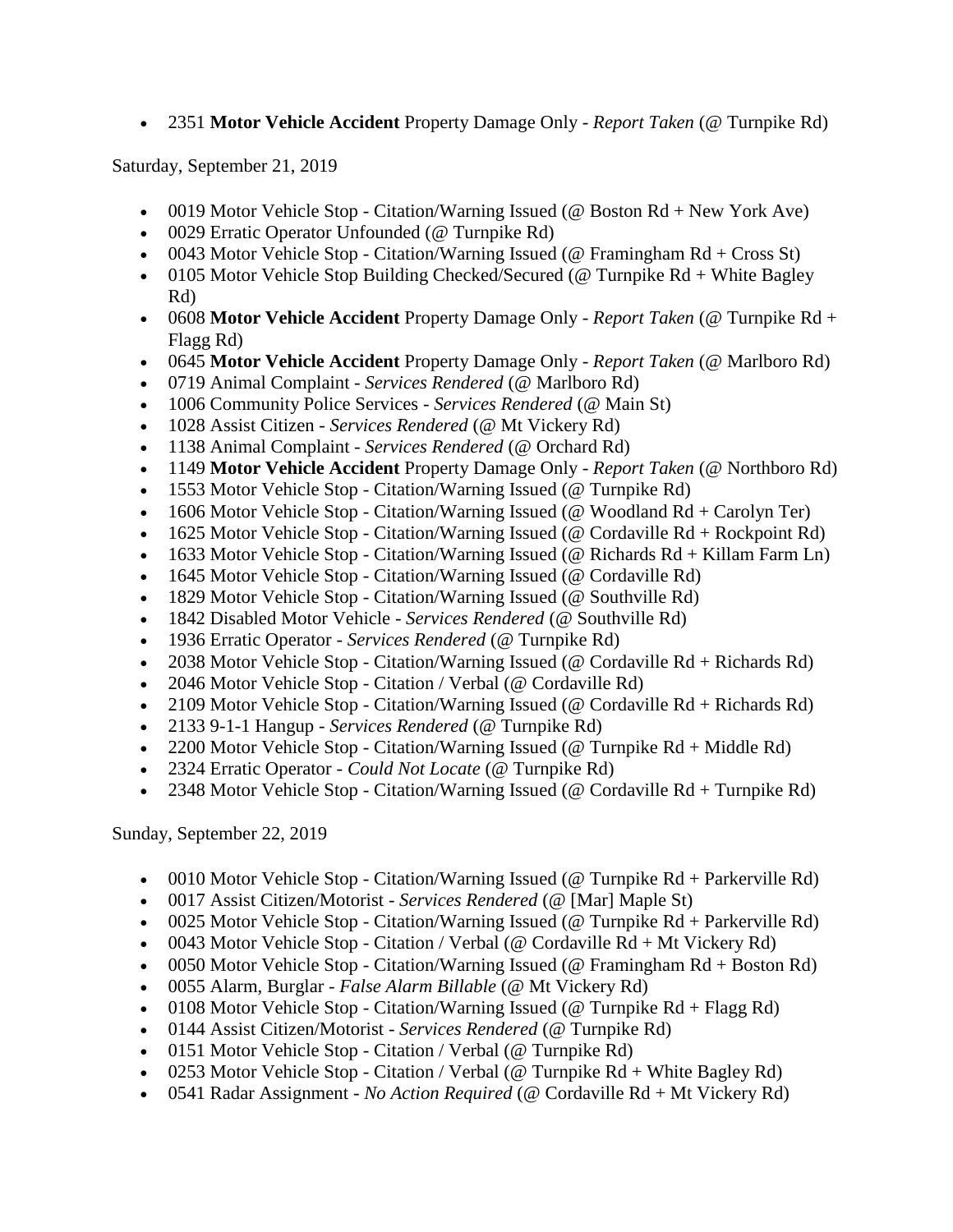- 0549 Motor Vehicle Stop Citation/Warning Issued (@ Framingham Rd + East Main St)
- 0926 Motor Vehicle Stop Citation/Warning Issued (@ Turnpike Rd)
- 1103 General Info *Services Rendered*)
- 1221 Lost And Found *Report Taken* (@ Central St)
- 1226 Motor Vehicle Stop Citation/Warning Issued (@ Central St)
- 1800 9-1-1 Abandoned *Services Rendered* (@ Crystal Pond Rd)
- 1839 Motor Vehicle Stop Citation/Warning Issued (@ Woodland Rd)

Monday, September 23, 2019

- 0010 Motor Vehicle Stop Citation/Warning Issued (@ Framingham Rd + Marlboro Rd)
- 0015 Motor Vehicle Stop Citation/Warning Issued (@ Boston  $Rd + Valuev Rd$ )
- 0029 Motor Vehicle Stop Citation/Warning Issued (@ Framingham Rd)
- 0031 Motor Vehicle Stop Citation/Warning Issued (@ Framingham Rd + East Main St)
- 0041 Motor Vehicle Stop Citation/Warning Issued (@ Framingham Rd + East Main St)
- $\bullet$  0109 Suspicious Activity Services Rendered (@ Turnpike Rd)
- 0135 Motor Vehicle Stop Citation/Warning Issued (@ Turnpike Rd)
- 0152 Motor Vehicle Stop Citation/Warning Issued (@ Turnpike  $Rd + Crystal$  Pond  $Rd$ )
- 0154 Motor Vehicle Stop Citation / Verbal (@ Turnpike Rd)
- 0532 Radar Assignment *Citation/Warning Issued* (@ Main St + Johnson Rd)
- 0555 Motor Vehicle Stop Citation/Warning Issued (@ Boston  $Rd + Kallander Dr$ )
- 0611 Motor Vehicle Stop Citation/Warning Issued (@ Turnpike Rd + Breakneck Hill Rd)
- 0618 Motor Vehicle Stop Citation/Warning Issued (@ Turnpike  $Rd + Cordaville Rd$ )
- 0754 Motor Vehicle Stop Citation/Warning Issued (@ Cordaville Rd + Turnpike Rd)
- 0843 Court Assignment *No Action Required* (@ [Wes] Oak St)
- 0912 Court Assignment *No Action Required* (@ [Wes] Oak St)
- 0957 Motor Vehicle Stop Citation/Warning Issued (@ Turnpike Rd)
- 1043 Radar Assignment *No Action Required* (@ Woodland Rd + Kidder Ln)
- 1056 Motor Vehicle Stop Citation / Verbal (@ Cordaville Rd)
- 1217 Motor Vehicle Stop Citation/Warning Issued (@ Turnpike Rd)
- 1239 Motor Vehicle Stop Citation/Warning Issued ( $@$  Main St + Johnson Rd)
- 1326 Motor Vehicle Stop Citation/Warning Issued (@ Northboro Rd + Jericho Hill Rd)
- 1344 Motor Vehicle Stop Citation/Warning Issued (@ Northboro Rd + Jericho Hill Rd)
- 1502 **Motor Vehicle Accident** Property Damage Only *Services Rendered* (@ East Main St)
- 1508 Motor Vehicle Stop Citation / Verbal (@ Cordaville Rd)
- 1518 Motor Vehicle Stop Citation/Warning Issued ( $@$  Cordaville Rd + Turnpike Rd)
- 1522 Motor Vehicle Stop Citation/Warning Issued (@ Cordaville Rd + Turnpike Rd)
- 1528 Motor Vehicle Stop Citation/Warning Issued ( $@$  Deerfoot Rd + Turnpike Rd)
- 1538 Motor Vehicle Stop Citation/Warning Issued (@ Main St)
- 1549 Motor Vehicle Stop Citation/Warning Issued ( $@$  Boston Rd + Framingham Rd)
- 1601 Motor Vehicle Stop Citation/Warning Issued ( $@$  Boston Rd + Winchester St)
- 1607 Motor Vehicle Stop Citation/Warning Issued (@ Central St + Reservoir Dr)
- 1611 Motor Vehicle Stop Citation/Warning Issued (@ Middle Rd + John Matthews Rd)
- 1616 Motor Vehicle Stop Citation/Warning Issued (@ Boston Rd)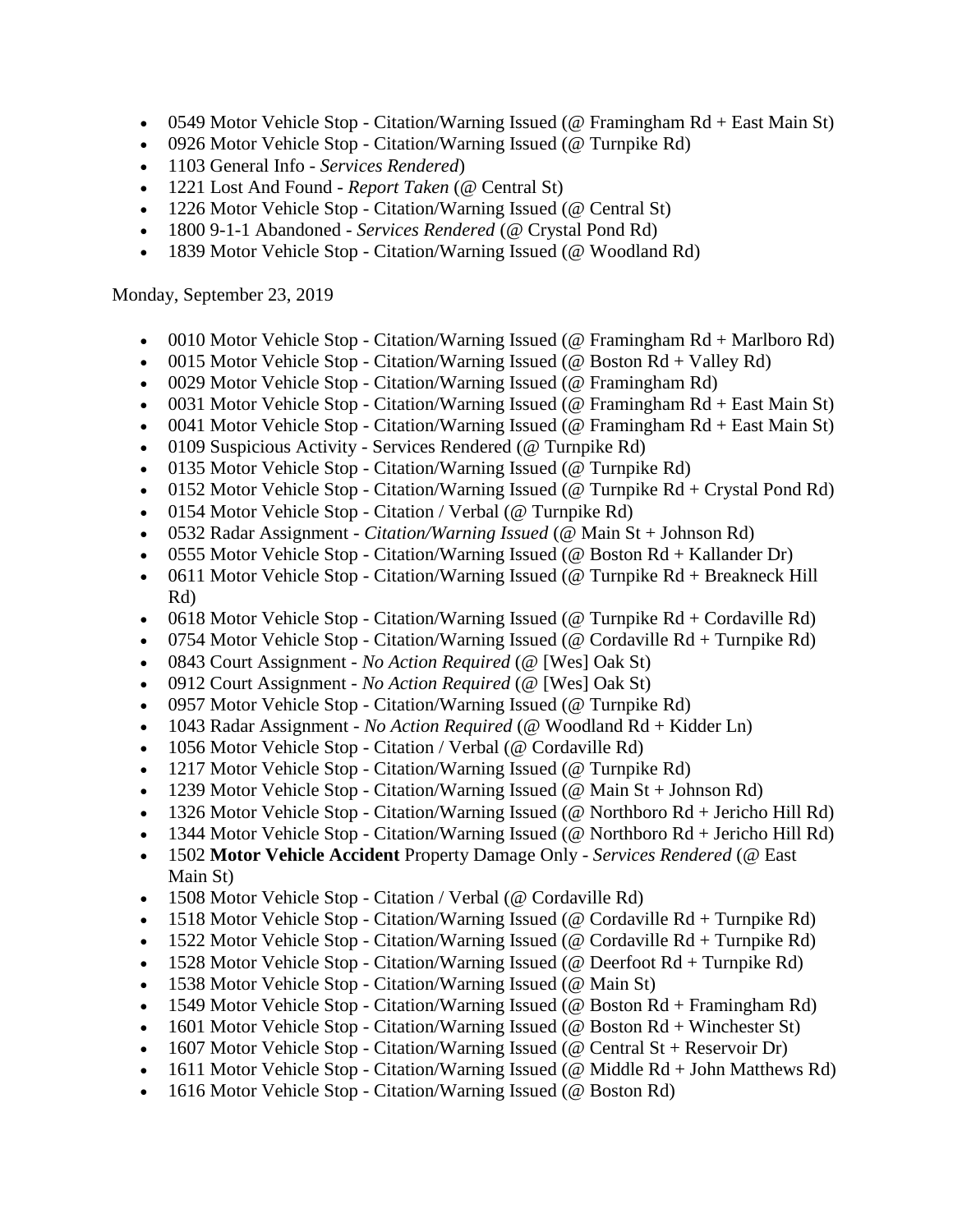- 1620 Motor Vehicle Stop Citation/Warning Issued (@ Willow St)
- 1622 Motor Vehicle Stop Citation/Warning Issued (@ Turnpike  $Rd + C$ rystal Pond Rd)
- 1626 Radar Assignment *Citation/Warning Issued* (@ Pine Hill Rd + Nichols St)
- 1639 Motor Vehicle Stop Citation/Warning Issued ( $@$  Main St + Johnson Rd)
- 1919 **Motor Vehicle Accident** Property Damage Only *Services Rendered* (@ Oregon Rd)
- 2033 Alarm, Burglar *False Alarm Billable* (@ Main St)
- 2120 Motor Vehicle Stop Citation / Verbal (@ Boston Rd + Kallander Dr)

Tuesday, September 24, 2019

- 0002 9-1-1 Abandoned **Transported To Hospital** (@ Leonard Dr)
- 0045 Motor Vehicle Stop Citation/Warning Issued (@ Turnpike  $Rd +$  Deerfoot Rd)
- 0051 Motor Vehicle Stop *Report Taken* (@ Turnpike Rd)
- 0144 Suspicious Activity Services Rendered (@ Turnpike Rd)
- 0518 Traffic Control *Citation/Warning Issued* (@ Southville Rd + Harrington Ct)
- 0520 Radar Assignment *Citation/Warning Issued* (@ Boston Rd + Central St)
- 0522 Suspicious Activity Services Rendered (@ Turnpike Rd)
- 0536 Radar Assignment *Services Rendered* (@ Woodland Rd + Breakneck Hill Rd)
- 0541 Traffic Control *Citation/Warning Issued* (@ Southville Rd + Harrington Ct)
- 0619 Motor Vehicle Stop Citation / Verbal (@ Turnpike Rd)
- 0719 **Motor Vehicle Accident** Property Damage Only *Report Taken* (@ Turnpike Rd)
- 0748 Suspicious Activity *Could Not Locate* (@ Flagg Rd + Blackthorn Dr)
- 0826 Motor Vehicle Stop Citation/Warning Issued (@ Turnpike  $Rd + Cordaville Rd$ )
- 0914 **Motor Vehicle Accident** Unknown Injury *Report Taken* (@ Turnpike Rd + Willow St)
- 1120 Assist Citizen/Motorist *Services Rendered* (@ Carriage Hill Cir)
- 1150 Radar Assignment *Citation/Warning Issued* (@ Pine Hill Rd + Angelica Ln)
- 1305 Disabled Motor Vehicle Removed Hazard (@ Boston Rd)
- 1502 Animal Complaint Taken/Referred To Other (@ Highland St)
- 1524 Radar Assignment *Citation/Warning Issued* (@ Central St)
- 1536 Assist Citizen *Services Rendered* (@ Cordaville Rd)
- 1541 Radar Assignment *Citation/Warning Issued* (@ Central St)
- 1627 Motor Vehicle Stop Citation/Warning Issued (@ Turnpike  $Rd + White$  Bagley Rd)
- 1632 Motor Vehicle Stop Citation/Warning Issued (@ Turnpike  $Rd + White$  Bagley Rd)
- 1651 Motor Vehicle Stop Citation/Warning Issued ( $@$  Turnpike Rd + Cordaville Rd)
- 1700 Motor Vehicle Stop Citation/Warning Issued (@ Cordaville  $Rd + Rockpoint Rd$ )
- 1707 Motor Vehicle Stop Citation/Warning Issued ( $@$  Cordaville  $Rd + Richards Rd$ )
- 1719 Assist Citizen/Motorist *Services Rendered* (@ Southville Rd)
- 1722 Motor Vehicle Stop Citation/Warning Issued ( $@$  Cordaville  $Rd + Richards Rd$ )
- 1746 Motor Vehicle Stop Citation/Warning Issued (@ Cordaville  $Rd + Mt$  Vickery  $Rd$ )
- 1809 Alarm, Burglar *False Alarm Billable* (@ Deerfoot Rd)
- 2103 Alarm, Burglar False Alarm Not Billable (@ Main St)
- 2128 Motor Vehicle Stop Citation/Warning Issued (@ Turnpike  $Rd + Cordaville Rd$ )